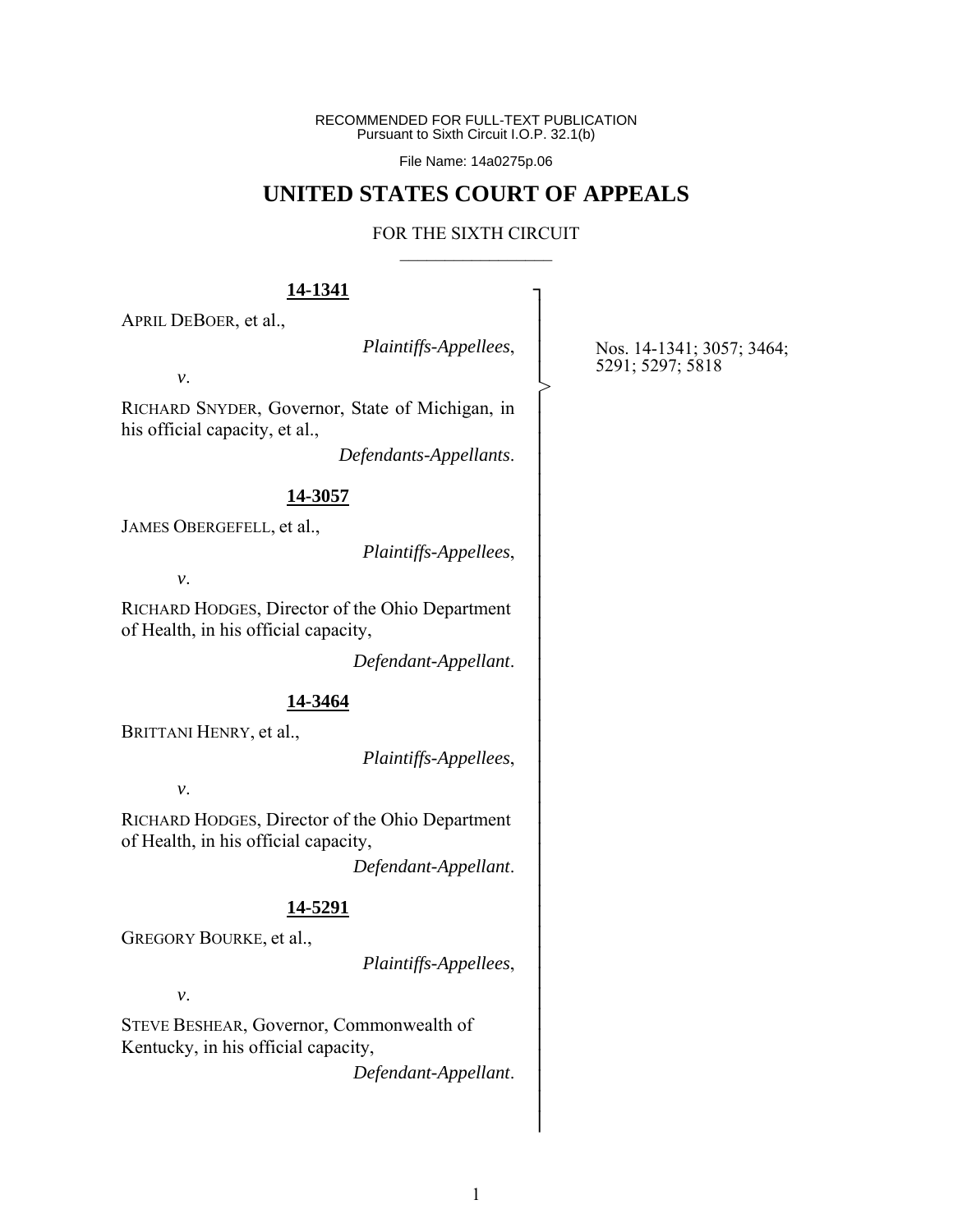### **14-5297**

VALERIA TANCO, et al.,

*Plaintiffs-Appellees*,

│ │ │ │ │ │ │ │ │ │ │ │ │ │ │ │ │ │ │ ┘

*v*.

WILLIAM EDWARD "BILL" HASLAM, Governor, State of Tennessee, in his official capacity, et al.,

*Defendants-Appellants*.

# **14-5818**

TIMOTHY LOVE, et al.,

*Plaintiffs/Intervenors-Appellees*,

*v*.

STEVE BESHEAR, Governor, Commonwealth of Kentucky, in his official capacity,

*Defendant-Appellant*.

# **14-1341**

Appeal from the United States District Court for the Eastern District of Michigan at Detroit; No. 2:12-cv-10285—Bernard A. Friedman, District Judge.

## **14-3057 & 14-3464**

Appeals from the United States District Court for the Southern District of Ohio at Cincinnati; Nos. 1:13-cv-00501 & 1:14-cv-00129—Timothy S. Black, District Judge.

### **14-5291 & 14-5818**

Appeals from the United States District Court for the Western District of Kentucky at Louisville; No. 3:13-cv-00750—John G. Heyburn II, District Judge.

# **14-5297**

Appeal from the United States District Court for the Middle District of Tennessee at Nashville; No. 3:13-cv-01159—Aleta Arthur Trauger, District Judge.

Argued: August 6, 2014

Decided and Filed: November 6, 2014

Before: DAUGHTREY, SUTTON and COOK, Circuit Judges.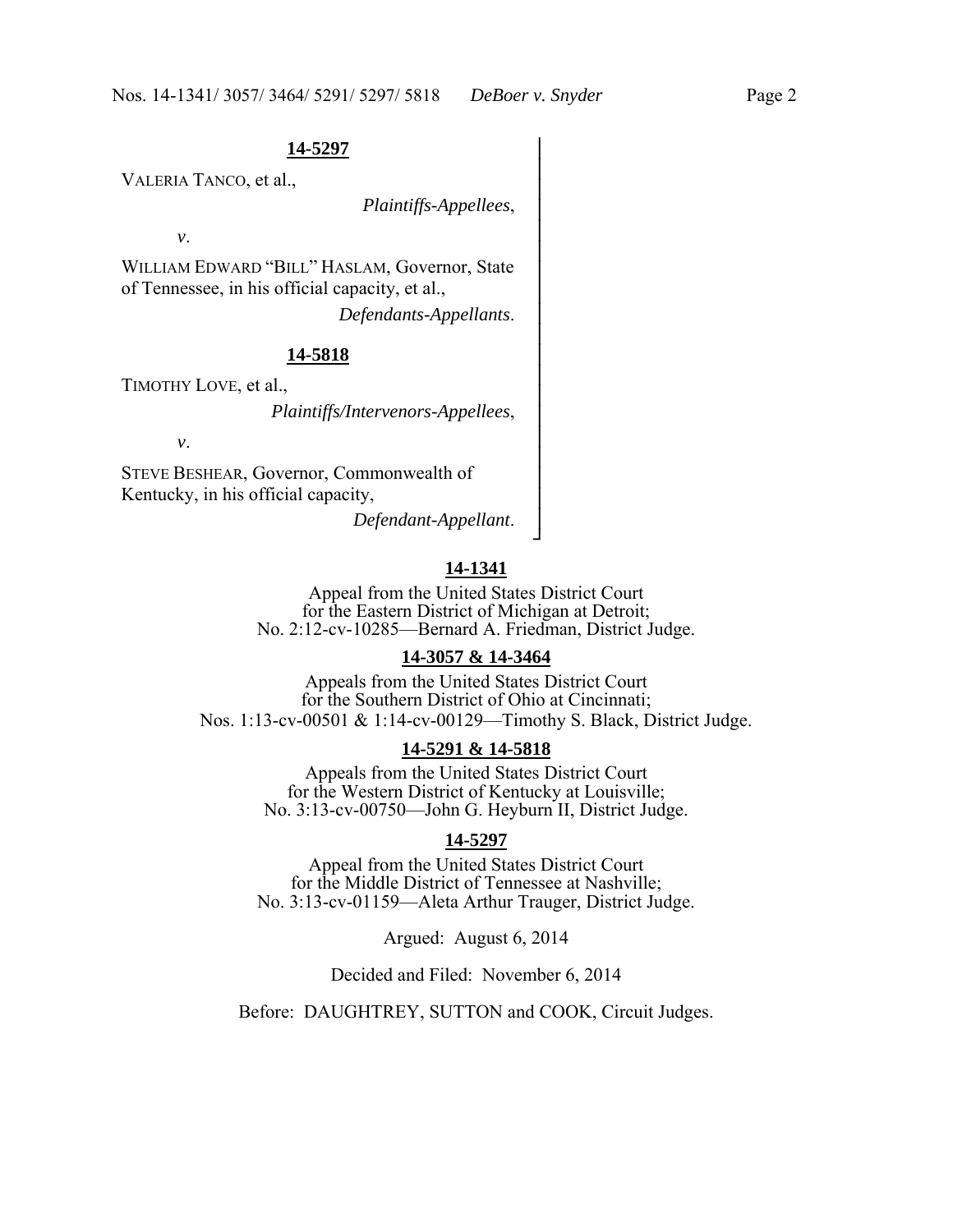### **COUNSEL**

 $\frac{1}{2}$  ,  $\frac{1}{2}$  ,  $\frac{1}{2}$  ,  $\frac{1}{2}$  ,  $\frac{1}{2}$  ,  $\frac{1}{2}$  ,  $\frac{1}{2}$  ,  $\frac{1}{2}$  ,  $\frac{1}{2}$ 

**ARGUED:** Aaron D. Lindstrom, OFFICE OF THE MICHIGAN ATTORNEY GENERAL, Lansing, Michigan, for Appellant in 14-1341. Carole M. Stanyar, Ann Arbor, Michigan, for Appellees in 14-1341. Eric E. Murphy, OFFICE OF THE OHIO ATTORNEY GENERAL, Columbus, Ohio, for Appellant in 14-3057 and 14-3464. Alphonse A. Gerhardstein, GERHARDSTEIN & BRANCH CO. LPA, Cincinnati, Ohio, for Appellees in 14-3057 and 14- 3464. Leigh Gross Latherow, VANANTWERP, MONGE, JONES, EDWARDS & MCCANN, LLP, Ashland, Kentucky, for Appellant in 14-5291 and 14-5818. Laura E. Landenwich, CLAY DANIEL WALTON & ADAMS, PLC, Louisville, Kentucky, for Appellees in 14-5291 and 14- 5818. Joseph F. Whalen, OFFICE OF THE TENNESSEE ATTORNEY GENERAL, Nashville, Tennessee, for Appellants in 14-5297. William L. Harbison, SHERRARD & ROE, PLC, Nashville, Tennessee, for Appellees in 14-5297. **ON BRIEF: 14-1341:** Aaron D. Lindstrom, Kristin M. Heyse, OFFICE OF THE MICHIGAN ATTORNEY GENERAL, Lansing, Michigan, for Appellant. Carole M. Stanyar, Ann Arbor, Michigan, Dana M. Nessel, Detroit, Michigan, Robert A. Sedler, WAYNE STATE UNIVERSITY LAW SCHOOL, Detroit, Michigan, Kenneth M. Mogill, MOGILL, POSNER & COHEN, Lake Orion, Michigan, for Appellees. Kyle J. Bristow, BRISTOW LAW, PLLC, Clarkston, Michigan, Alphonse A. Gerhardstein, GERHARDSTEIN & BRANCH CO. LPA, Cincinnati, Ohio, David A. Robinson, North Haven, Connecticut, Deborah J. Dewart, Swansboro, North Carolina, Paul Benjamin Linton, Northbrook, Illinois, James R. Wierenga, DAVID & WIERENGA, P.C., Grand Rapids, Michigan, Eric Rassbach, THE BECKET FUND FOR RELIGIOUS LIBERTY, Washington, D.C., James J. Walsh, Thomas J. Rheaume, Jr., BODMAN PLC, Detroit, Michigan, William J. Olson, WILLIAM J. OLSON, P.C., Vienna, Virginia, Lawrence J. Joseph, Washington, D.C., Thomas M. Fisher, OFFICE OF THE ATTORNEY GENERAL OF INDIANA, Indianapolis, Indiana, Mary E. McAlister, LIBERTY COUNSEL, Lynchburg, Virginia, Mathew D. Staver, Anita L. Staver, LIBERTY COUNSEL, Orlando, Florida, Anthony R. Picarello, Jr., Jeffrey Hunter Moon, Michael F. Moses, U.S. CONFERENCE OF CATHOLIC BISHOPS, Washington, D.C., Alexander Dushku, R. Shawn Gunnarson, KIRTON MCCONKIE, Salt Lake City, Utah, Erin Elizabeth Mersino, THOMAS MORE LAW CENTER, Ann Arbor, Michigan, David Boyle, Long Beach, California, Benjamin G. Shatz, MANATT, PHELPS & PHILLIPS, LLP, Los Angeles, California, Elizabeth B. Wydra, CONSTITUTIONAL ACCOUNTABILITY CENTER, Washington, D.C., Paul M. Smith, JENNER & BLOCK LLP, Washington, D.C., Catherine E. Stetson, HOGAN LOVELLS US LLP, Washington, D.C., Jason Walta, NATIONAL EDUCATION ASSOCIATION, Washington, D.C., Diana Raimi, JAFFE RAITT HEUER & WEISS, P.C., Ann Arbor, Michigan, Rocky C. Tsai, ROPES & GRAY LLP, San Francisco, California, Alan M. Gershel, THOMAS M. COOLEY LAW SCHOOL, Auburn Hills, Michigan, Jerome C. Roth, Nicole S. Phillis, MUNGER, TOLLES & OLSON LLP, San Francisco, California, Andrew J. Davis, FOLGER LEVIN LLP, San Francisco, California, Nicholas M. O'Donnell, SULLIVAN & WORCESTER LLP, Boston, Massachusetts, Sean R. Gallagher, POLSINELLI PC, Denver, Colorado, Mark C. Fleming, Felicia H. Ellsworth, WILMER CUTLER PICKERING HALE AND DORR LLP, Boston, Massachusetts, Paul R.Q. Wolfson, Dina B. Mishra, WILMER CUTLER PICKERING HALE AND DORR LLP, Washington, D.C., Alan Schoenfeld, WILMER CUTLER PICKERING HALE AND DORR LLP, New York, New York, Diane M. Soubly, STEVENSON KEPPELMAN ASSOCIATES, Ann Arbor, Michigan,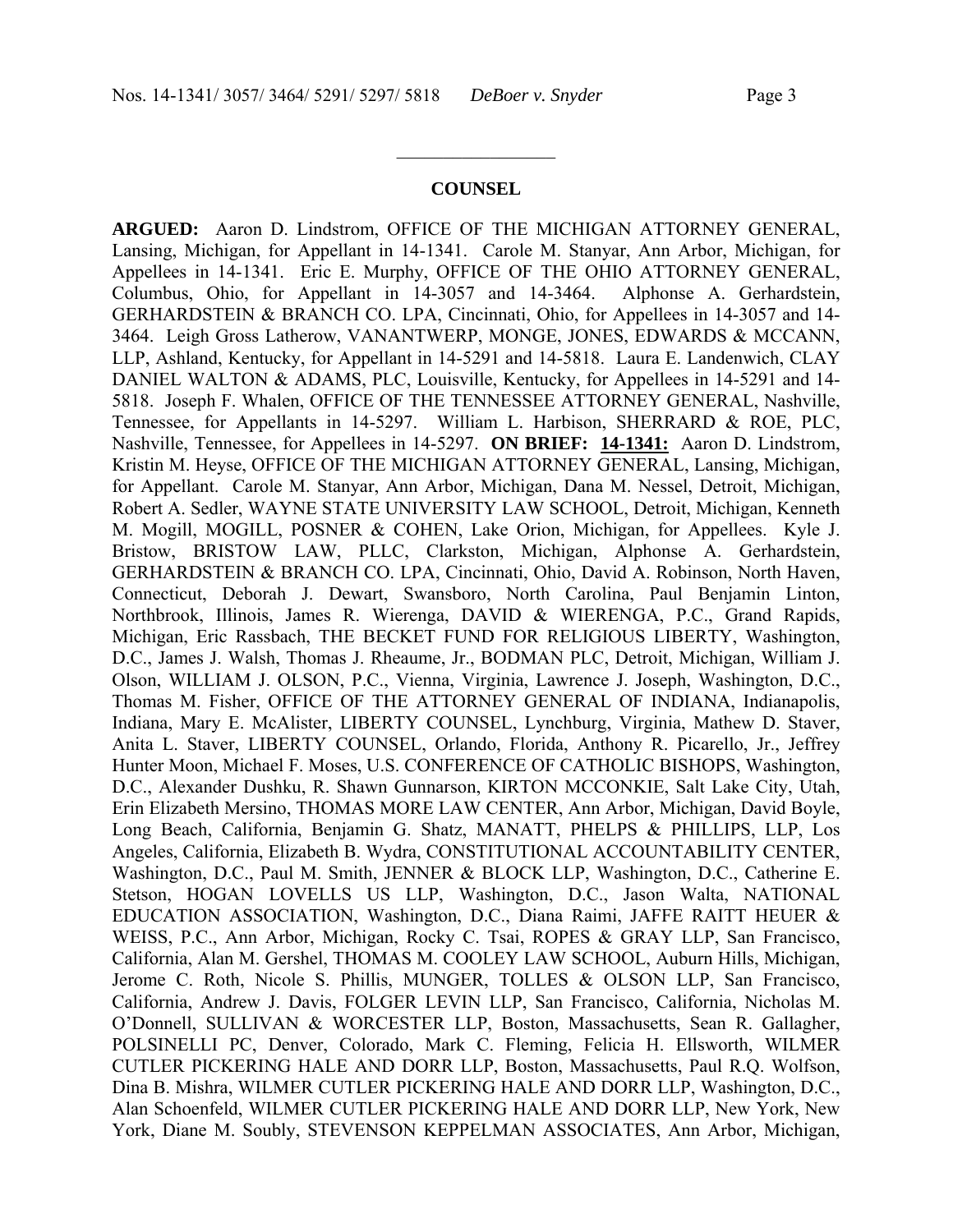Ria Tabacco Mar, NAACP LEGAL DEFENSE & EDUCATIONAL FUND, INC., New York, New York, Christy L. Anderson, BRYAN CAVE LLP, Denver, Colorado, Carmine D. Boccuzzi, Jr., CLEARY GOTTLIEB STEEN & HAMILTON LLP, New York, New York, Jonathan B. Miller, OFFICE OF THE MASSACHUSETTS ATTORNEY GENERAL, Boston, Massachusetts, Jyotin Hamid, Joseph Rome, DEBEVOISE & PLIMPTON LLP, New York, New York, Jeffrey S. Trachtman, KRAMER LEVIN NAFTALIS & FRANKEL LLP, New York, New York, Christopher D. Man, CHADBOURNE & PARKE LLP, Washington, D.C., Chase B. Strangio, AMERICAN CIVIL LIBERTIES UNION FOUNDATION, New York, New York, Suzanne B. Goldberg, COLUMBIA LAW SCHOOL, New York, New York, Marcia D. Greenberger, Emily J. Martin, NATIONAL WOMEN'S LAW CENTER, Washington, D.C., G. David Carter, Joseph P. Bowser, Hunter Carter, ARENT FOX LLP, Washington, D.C., Sara Bartel, MORRISON & FOERSTER LLP, San Francisco, California, Daniel McNeel Lane, Jr., Matthew E. Pepping, AKIN GUMP STRAUSS HAUER & FELD LLP, San Antonio, Texas, Jessica M. Weisel, AKIN GUMP STRAUSS HAUER & FELD LLP, Los Angeles, California, Michael L. Whitlock, BINGHAM MCCUTCHEN LLP, Washington, D.C., for Amici Curiae. **14-3057:** Bridget E. Coontz, Zachery P. Keller, OFFICE OF THE OHIO ATTORNEY GENERAL, Columbus, Ohio, for Appellant. Alphonse A. Gerhardstein, Jennifer L. Branch, Jacklyn Gonzales Martin, GERHARDSTEIN & BRANCH CO. LPA, Cincinnati, Ohio, Lisa T. Meeks, NEWMAN & MEEKS CO., LPA, Cincinnati, Ohio, Chase B. Strangio, James D. Esseks, AMERICAN CIVIL LIBERTIES UNION FOUNDATION, New York, New York, Drew Dennis, ACLU OF OHIO, INC., Cleveland, Ohio, for Appellees. Byron J. Babione, ALLIANCE DEFENDING FREEDOM, Scottsdale, Arizona, Lawrence J. Joseph, Washington, D.C., Benjamin G. Shatz, MANATT, PHELPS & PHILLIPS, LLP, Los Angeles, California, Carmine D. Boccuzzi, Jr., CLEARY GOTTLIEB STEEN & HAMILTON LLP, New York, New York, Gregory R. Nevins, LAMBDA LEGAL DEFENSE AND EDUCATION FUND, INC., Atlanta, Georgia, Susan L. Sommer, LAMBDA LEGAL DEFENSE AND EDUCATION FUND, INC., New York, New York, Camilla B. Taylor, LAMBDA LEGAL DEFENSE AND EDUCATION FUND, INC., Chicago, Illinois, Mark C. Fleming, Felicia H. Ellsworth, WILMER CUTLER PICKERING HALE AND DORR LLP, Boston, Massachusetts, Paul R.Q. Wolfson, Dina B. Mishra, WILMER CUTLER PICKERING HALE AND DORR LLP, Washington, D.C., Alan Schoenfeld, WILMER CUTLER PICKERING HALE AND DORR LLP, New York, New York, Paul M. Smith, JENNER & BLOCK LLP, Washington, D.C., Roberta A. Kaplan, Jaren Janghorbani, Joshua D. Kaye, Jacob H. Hupart, PAUL, WEISS, RIFKIND, WHARTON & GARRISON LLP, New York, New York, Thomas D. Warren, BAKER & HOSTETLER LLP, Cleveland, Ohio, Jeffrey S. Trachtman, KRAMER LEVIN NAFTALIS & FRANKEL LLP, New York, New York, Marcia D. Greenberger, Emily J. Martin, NATIONAL WOMEN'S LAW CENTER, Washington, D.C., Shannon P. Minter, Christopher F. Stoll, NATIONAL CENTER FOR LESBIAN RIGHTS, Washington, D.C., for Amici Curiae. **14-3464:** Eric E. Murphy, Bridget E. Coontz, OFFICE OF THE OHIO ATTORNEY GENERAL, Columbus, Ohio, for Appellant. Alphonse A. Gerhardstein, Jennifer L. Branch, Jacklyn Gonzales Martin, GERHARDSTEIN & BRANCH CO. LPA, Cincinnati, Ohio, Lisa T. Meeks, NEWMAN & MEEKS CO., LPA, Cincinnati, Ohio, Susan L. Sommer, M. Currey Cook, Keith Hammeran, LAMBDA LEGAL DEFENSE & EDUCATION FUND, INC., New York, New York, Paul D. Castillo, LAMBDA LEGAL DEFENSE & EDUCATION FUND, INC., Dallas, Texas, for Appellees. Catherine E. Stetson, HOGAN LOVELLS US LLP, Washington, D.C., Andrew J. Davis, FOLGER LEVIN LLP, San Francisco, California, Sean R. Gallagher, POLSINELLI PC,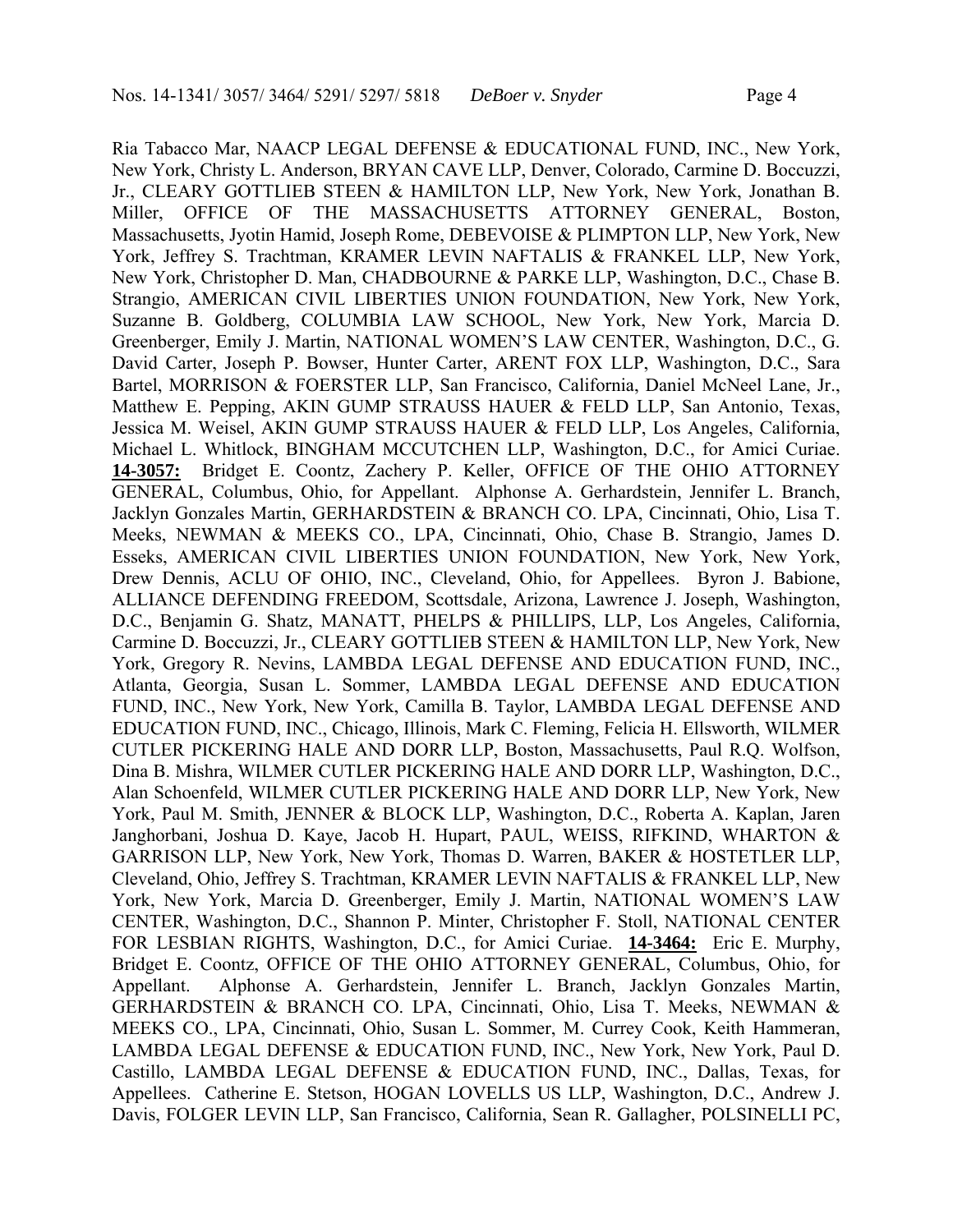Denver, Colorado, Nicholas M. O'Donnell, SULLIVAN & WORCESTER LLP, Boston, Massachusetts, Carmine D. Boccuzzi, Jr., CLEARY GOTTLIEB STEEN & HAMILTON LLP, New York, New York, Ria Tabacco Mar, NAACP LEGAL DEFENSE & EDUCATIONAL FUND, INC., New York, New York, Jyotin Hamid, Joseph Rome, DEBEVOISE & PLIMPTON LLP, New York, New York, Suzanne B. Goldberg, COLUMBIA LAW SCHOOL, New York, New York, Daniel McNeel Lane, Jr., Matthew E. Pepping, AKIN GUMP STRAUSS HAUER & FELD LLP, San Antonio, Texas, Jessica M. Weisel, AKIN GUMP STRAUSS HAUER & FELD LLP, Los Angeles, California, Paul D. Ritter, Jr., Christopher J. Weber, Robert G. Schuler, KEGLER, BROWN, HILL & RITTER CO., L.P.A., Columbus, Ohio, Lawrence J. Joseph, Washington, D.C., Harlan D. Karp, Tina R. Haddad, Cleveland, Ohio, Benjamin G. Shatz, MANATT, PHELPS & PHILLIPS, LLP, Los Angeles, California, Christopher D. Man, CHADBOURNE & PARKE LLP, Washington, D.C., Mark C. Fleming, Felicia H. Ellsworth, WILMER CUTLER PICKERING HALE AND DORR LLP, Boston, Massachusetts, Paul R.Q. Wolfson, Dina B. Mishra, WILMER CUTLER PICKERING HALE AND DORR LLP, Washington, D.C., Alan Schoenfeld, WILMER CUTLER PICKERING HALE AND DORR LLP, New York, New York, Rocky C. Tsai, ROPES & GRAY LLP, San Francisco, California, Joseph R. Guerra, SIDLEY AUSTIN LLP, Washington, D.C., Emma L. Dill, BRYAN CAVE LLP, San Francisco, California, Jeffrey S. Trachtman, KRAMER LEVIN NAFTALIS & FRANKEL LLP, New York, New York, Marcia D. Greenberger, Emily J. Martin, NATIONAL WOMEN'S LAW CENTER, Washington, D.C., Sara Bartel, MORRISON & FOERSTER LLP, San Francisco, California, G. David Carter, Joseph P. Bowser, Hunter T. Carter, ARENT FOX LLP, Washington, D.C., Marjory A. Gentry, ARNOLD & PORTER LLP, San Francisco, California, Diane M. Soubly, STEVENSON KEPPELMAN ASSOCIATES, Ann Arbor, Michigan, Harlan D. Karp, Cleveland, Ohio, for Amici Curiae. **14-5291:** Leigh Gross Latherow, William H. Jones, Jr., Gregory L. Monge, VANANTWERP, MONGE, JONES, EDWARDS & MCCANN, LLP, Ashland, Kentucky, for Appellant. Laura E. Landenwich, Daniel J. Canon, L. Joe Dunman, CLAY DANIEL WALTON & ADAMS, PLC, Louisville, Kentucky, Shannon R. Fauver, Dawn R. Elliott, FAUVER LAW OFFICE, PLLC, Louisville, Kentucky, for Appellees. David A. Robinson, North Haven, Connecticut, Deborah J. Dewart, Swansboro, North Carolina, Stanton L. Cave, LAW OFFICE OF STAN CAVE, Lexington, Kentucky, Eric Rassbach, THE BECKET FUND FOR RELIGIOUS LIBERTY, Washington, D.C., David Boyle, Long Beach, California, Benjamin G. Shatz, MANATT, PHELPS & PHILLIPS, LLP, Los Angeles, California, Paul M. Smith, JENNER & BLOCK LLP, Washington, D.C., Catherine E. Stetson, HOGAN LOVELLS US LLP, Washington, D.C., Andrew J. Davis, FOLGER, LEVIN LLP, San Francisco, California, Rocky C. Tsai, ROPES & GRAY LLP, San Francisco, California, Jerome C. Roth, Nicole S. Phillis, MUNGER, TOLLES & OLSON LLP, San Francisco, California, Nicholas M. O'Donnell, SULLIVAN & WORCESTER LLP, Boston, Massachusetts, Carmine D. Boccuzzi, Jr., CLEARY GOTTLIEB STEEN & HAMILTON LLP, New York, New York, Mark C. Fleming, Felicia H. Ellsworth, WILMER CUTLER PICKERING HALE AND DORR LLP, Boston, Massachusetts, Paul R.Q. Wolfson, Dina B. Mishra, WILMER CUTLER PICKERING HALE AND DORR LLP, Washington, D.C., Alan Schoenfeld, WILMER CUTLER PICKERING HALE AND DORR LLP, New York, New York, Sean R. Gallagher, POLSINELLI PC, Denver, Colorado, Jyotin Hamid, Joseph Rome, DEBEVOISE & PLIMPTON LLP, New York, New York, Christy L. Anderson, BRYAN CAVE LLP, Denver, Colorado, Ria Tabacco Mar, NAACP LEGAL DEFENSE & EDUCATIONAL FUND, INC., New York, New York, Suzanne B. Goldberg,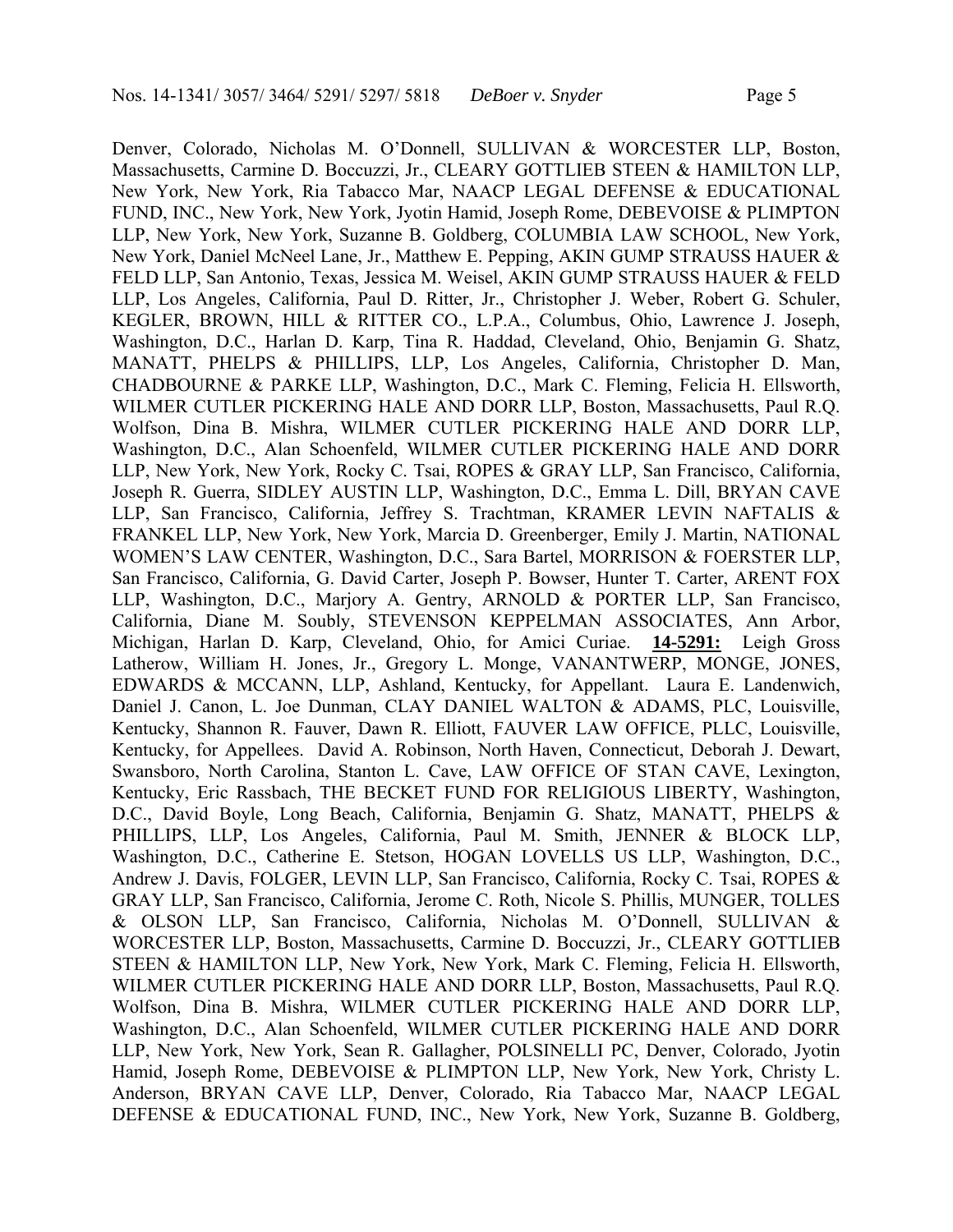COLUMBIA LAW SCHOOL, New York, New York, Joshua A. Block, Chase Strangio, AMERICAN CIVIL LIBERTIES UNION FOUNDATION, New York, New York, Elizabeth B. Wydra, CONSTITUTIONAL ACCOUNTABILITY CENTER, Washington, D.C., Marcia D. Greenberger, Emily J. Martin, NATIONAL WOMEN'S LAW CENTER, Washington, D.C., Jeffrey S. Trachtman, KRAMER LEVIN NAFTALIS & FRANKEL LLP, New York, New York, Christopher D. Man, CHADBOURNE & PARKE LLP, Washington, D.C., Sara Bartel, MORRISON & FOERSTER LLP, San Francisco, California, Daniel McNeel Lane, Jr., Matthew E. Pepping, AKIN GUMP STRAUSS HAUER & FELD LLP, San Antonio, Texas, Jessica M. Weisel, AKIN GUMP STRAUSS HAUER & FELD LLP, Los Angeles, California, Diane M. Soubly, STEVENSON KEPPELMAN ASSOCIATES, Ann Arbor, Michigan, Marjory A. Gentry, ARNOLD & PORTER LLP, San Francisco, California, Michael L. Whitlock, BINGHAM MCCUTCHEN LLP, Washington, D.C., G. David Carter, Joseph P. Bowser, Hunter Carter, ARENT FOX LLP, Washington, D.C., for Amici Curiae. **14-5297:** Joseph F. Whalen, Martha A. Campbell, Kevin G. Steiling, OFFICE OF THE TENNESSEE ATTORNEY GENERAL, Nashville, Tennessee, for Appellants. William L. Harbison, Phillip F. Cramer, J. Scott Hickman, John L. Farringer, SHERRARD & ROE, PLC, Nashville, Tennessee, Abby R. Rubenfeld, RUBENFELD LAW OFFICE, PC, Nashville, Tennessee, Maureen T. Holland, HOLLAND AND ASSOCIATES, PLLC, Memphis, Tennessee, Regina M. Lambert, Knoxville, Tennessee, Shannon P. Minter, Christopher F. Stoll, Amy Whelan, Asaf Orr, NATIONAL CENTER FOR LESBIAN RIGHTS, San Francisco, California, for Appellees. Deborah J. Dewart, Swansboro, North Carolina, Eric Rassbach, THE BECKET FUND FOR RELIGIOUS LIBERTY, Washington, D.C., Byron J. Babione, ALLIANCE DEFENDING FREEDOM, Scottsdale, Arizona, Paul M. Smith, JENNER & BLOCK LLP, Washington, D.C., Catherine E. Stetson, HOGAN LOVELLS US LLP, Washington, D.C., Benjamin G. Shatz, MANATT, PHELPS & PHILLIPS, LLP, Los Angeles, California, Elizabeth B. Wydra, CONSTITUTIONAL ACCOUNTABILITY CENTER, Washington, D.C., Andrew J. Davis, FOLGER LEVIN LLP, San Francisco, California, Rocky C. Tsai, ROPES & GRAY LLP, San Francisco, California, Jerome C. Roth, Nicole S. Phillis, MUNGER, TOLLES & OLSON LLP, San Francisco, California, Nicholas M. O'Donnell, SULLIVAN & WORCESTER LLP, Boston, Massachusetts, Sean R. Gallagher, POLSINELLI PC, Denver, Colorado, Carmine D. Boccuzzi, Jr., CLEARY GOTTLIEB STEEN & HAMILTON LLP, New York, New York, Mark C. Fleming, Felicia H. Ellsworth, WILMER CUTLER PICKERING HALE AND DORR LLP, Boston, Massachusetts, Paul R.Q. Wolfson, Dina B. Mishra, WILMER CUTLER PICKERING HALE AND DORR LLP, Washington, D.C., Alan Schoenfeld, WILMER CUTLER PICKERING HALE AND DORR LLP, New York, New York, Barbara J. Chisholm, P. Casey Pitts, ALTSHULER BERZON LLP, San Francisco, California, Christy L. Anderson, BRYAN CAVE LLP, Denver, Colorado, Jyotin Hamid, Joseph Rome, DEBEVOISE & PLIMPTON LLP, New York, New York, Ria Tabacco Mar, NAACP LEGAL DEFENSE & EDUCATIONAL FUND, INC., New York, New York, Joshua A. Block, Chase B. Strangio, AMERICAN CIVIL LIBERTIES UNION FOUNDATION, New York, New York, Christopher D. Man, CHADBOURNE & PARKE LLP, Washington, D.C., Marcia D. Greenberger, Emily J. Martin, NATIONAL WOMEN'S LAW CENTER, Washington, D.C., Jeffrey S. Trachtman, KRAMER LEVIN NAFTALIS & FRANKEL LLP, New York, New York, G. David Carter, Joseph P. Bowser, Hunter Carter, ARENT FOX LLP, Washington, D.C., Sara Bartel, MORRISON & FOERSTER LLP, San Francisco, California, Daniel McNeel Lane, Jr., Matthew E. Pepping, AKIN GUMP STRAUSS HAUER & FELD LLP, San Antonio, Texas, Jessica M. Weisel, AKIN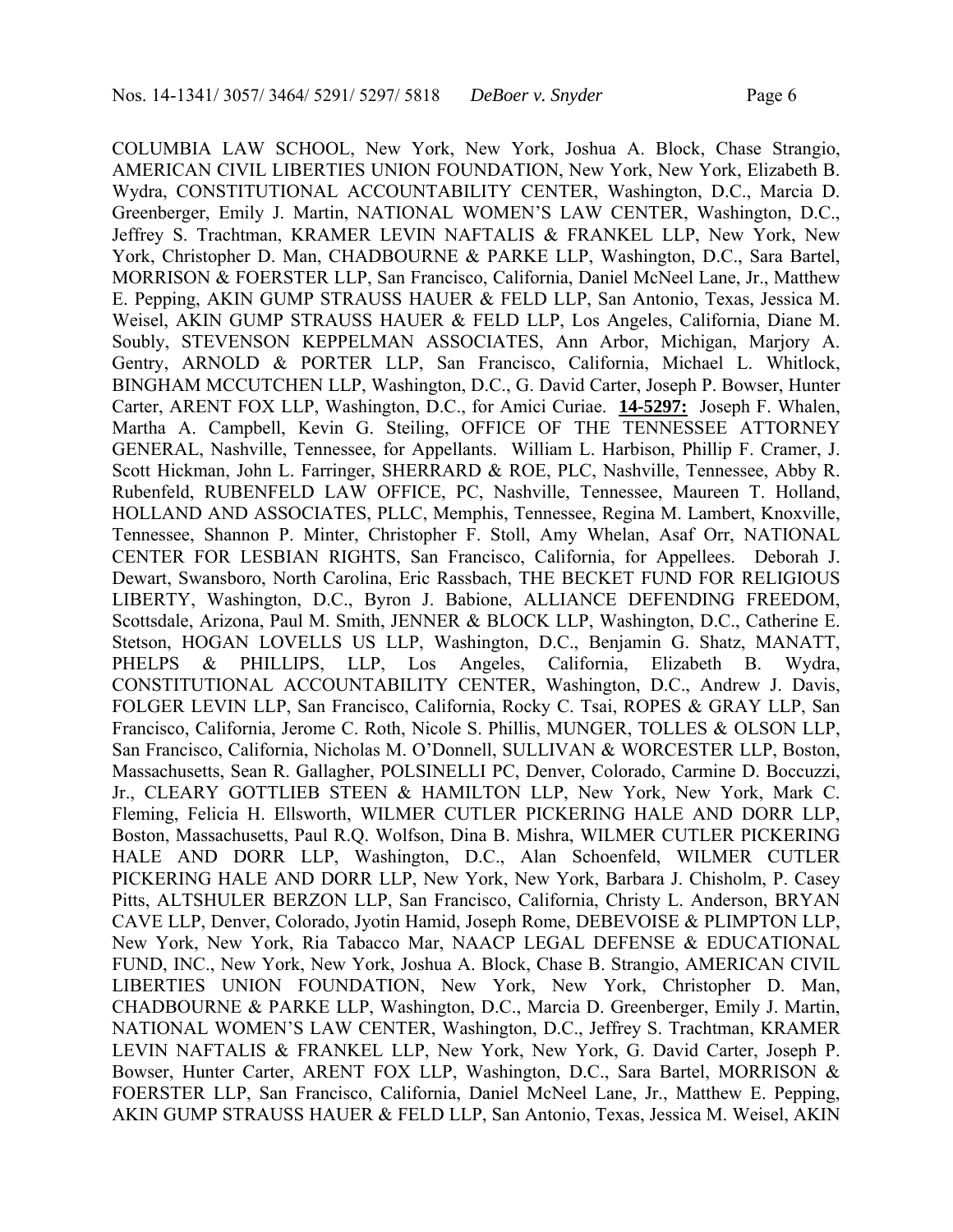GUMP STRAUSS HAUER & FELD LLP, Los Angeles, California, Marjory A. Gentry, ARNOLD & PORTER LLP, San Francisco, California, Diane M. Soubly, STEVENSON KEPPELMAN ASSOCIATES, Ann Arbor, Michigan, Michael L. Whitlock, BINGHAM MCCUTCHEN LLP, Washington, D.C., Suzanne B. Goldberg, COLUMBIA LAW SCHOOL, New York, New York, for Amici Curiae. **14-5818:** Leigh Gross Latherow, William H. Jones, Jr., Gregory L. Monge, VANANTWERP, MONGE, JONES, EDWARDS & MCCANN, LLP, Ashland, Kentucky, for Appellant. Laura E. Landenwich, Daniel J. Canon, L. Joe Dunman, CLAY DANIEL WALTON & ADAMS, PLC, Louisville, Kentucky, for Appellees. Diane M. Soubly, STEVENSON KEPPELMAN ASSOCIATES, Ann Arbor, Michigan, for Amicus Curiae.

 SUTTON, J., delivered the opinion of the court, in which COOK, J., joined. DAUGHTREY, J. (pp. 43–64), delivered a separate dissenting opinion.

#### **OPINION**

 $\mathcal{L}_\text{max}$ 

 $\frac{1}{2}$ 

SUTTON, Circuit Judge. This is a case about change—and how best to handle it under the United States Constitution. From the vantage point of 2014, it would now seem, the question is not whether American law will allow gay couples to marry; it is when and how that will happen. That would not have seemed likely as recently as a dozen years ago. For better, for worse, or for more of the same, marriage has long been a social institution defined by relationships between men and women. So long defined, the tradition is measured in millennia, not centuries or decades. So widely shared, the tradition until recently had been adopted by all governments and major religions of the world.

But things change, sometimes quickly. Since 2003, nineteen States and the District of Columbia have expanded the definition of marriage to include gay couples, some through state legislation, some through initiatives of the people, some through state court decisions, and some through the actions of state governors and attorneys general who opted not to appeal adverse court decisions. Nor does this momentum show any signs of slowing. Twelve of the nineteen States that now recognize gay marriage did so in the last couple of years. On top of that, four federal courts of appeals have compelled several other States to permit same-sex marriages under the Fourteenth Amendment.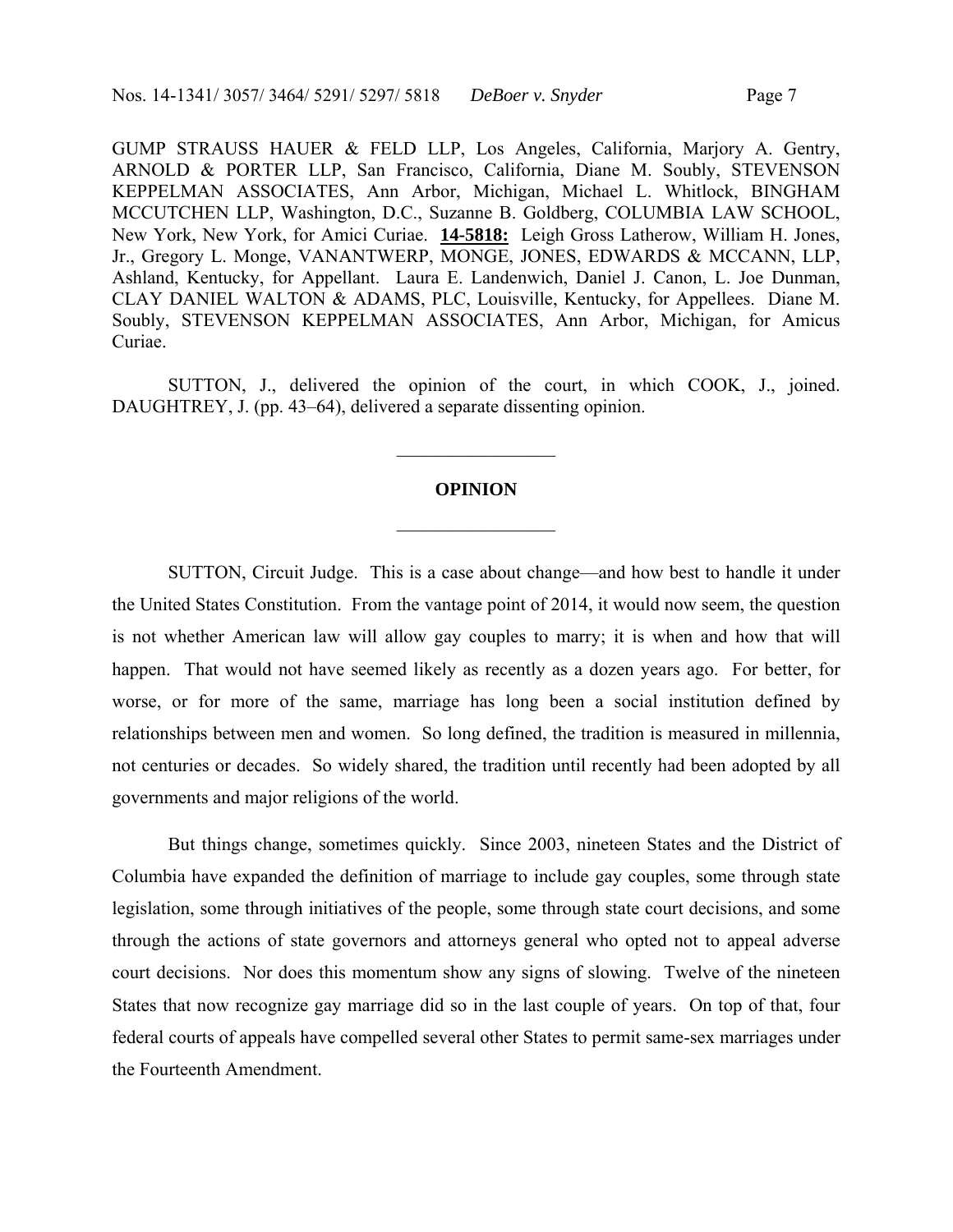What remains is a debate about whether to allow the democratic processes begun in the States to continue in the four States of the Sixth Circuit or to end them now by requiring all States in the Circuit to extend the definition of marriage to encompass gay couples. Process and structure matter greatly in American government. Indeed, they may be the most reliable, libertyassuring guarantees of our system of government, requiring us to take seriously the route the United States Constitution contemplates for making such a fundamental change to such a fundamental social institution.

Of all the ways to resolve this question, one option is not available: a poll of the three judges on this panel, or for that matter all federal judges, about whether gay marriage is a good idea. Our judicial commissions did not come with such a sweeping grant of authority, one that would allow just three of us—just two of us in truth—to make such a vital policy call for the thirty-two million citizens who live within the four States of the Sixth Circuit: Kentucky, Michigan, Ohio, and Tennessee. What we have authority to decide instead is a legal question: Does the Fourteenth Amendment to the United States Constitution prohibit a State from defining marriage as a relationship between one man and one woman?

Through a mixture of common law decisions, statutes, and constitutional provisions, each State in the Sixth Circuit has long adhered to the traditional definition of marriage. Sixteen gay and lesbian couples claim that this definition violates their rights under the Fourteenth Amendment. The circumstances that gave rise to the challenges vary. Some involve a birth, others a death. Some involve concerns about property, taxes, and insurance, others death certificates and rights to visit a partner or partner's child in the hospital. Some involve a couple's effort to obtain a marriage license within their State, others an effort to achieve recognition of a marriage solemnized in another State. All seek dignity and respect, the same dignity and respect given to marriages between opposite-sex couples. And all come down to the same question: Who decides? Is this a matter that the National Constitution commits to resolution by the federal courts or leaves to the less expedient, but usually reliable, work of the state democratic processes?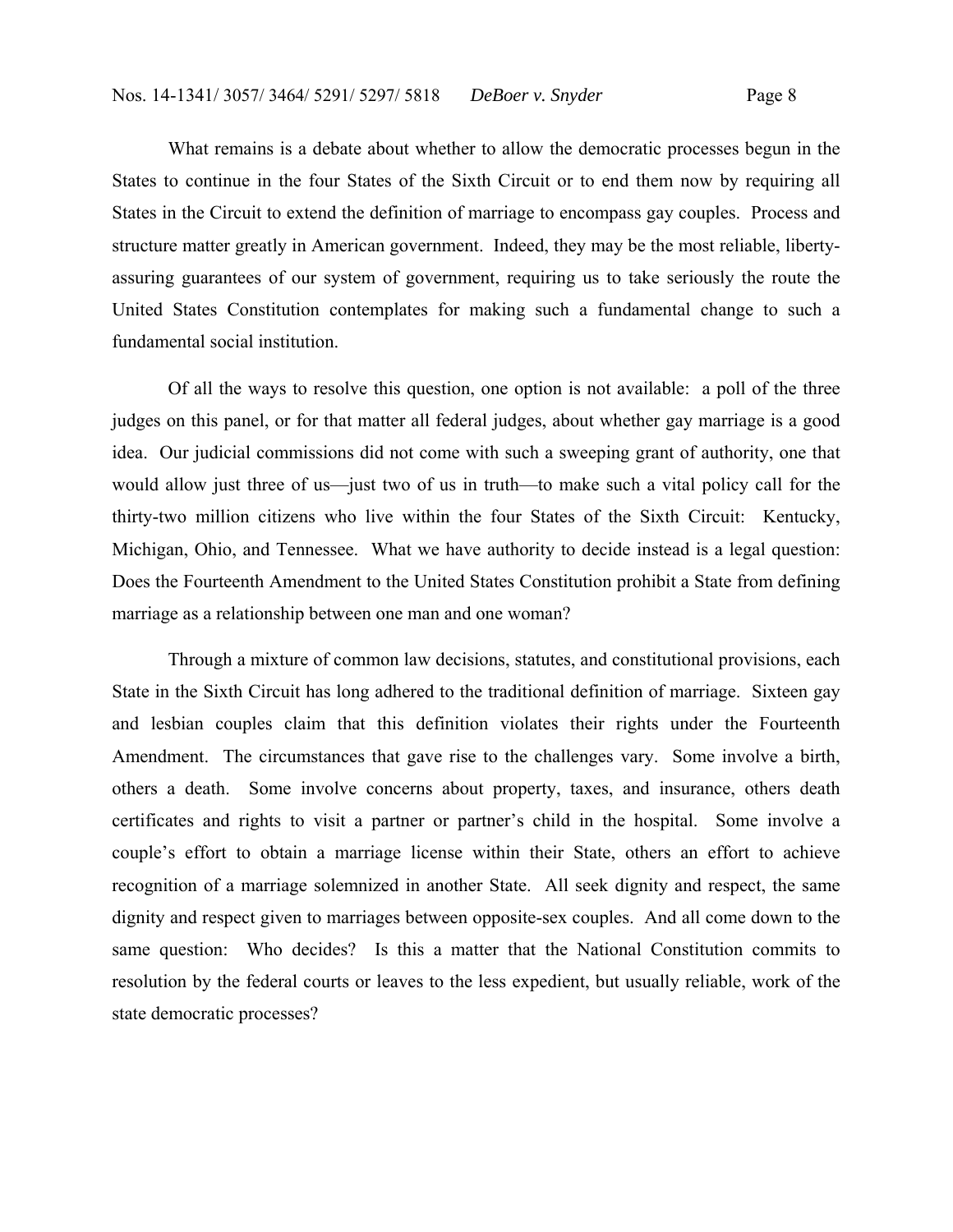I.

*Michigan.* One case comes from Michigan, where state law has defined marriage as a relationship between a man and a woman since its territorial days. *See* An Act Regulating Marriages § 1 (1820), *in* 1 *Laws of the Territory of Michigan* 646, 646 (1871). The State reaffirmed this view in 1996 when it enacted a law that declared marriage "inherently a unique relationship between a man and a woman." Mich. Comp. Laws § 551.1. In 2004, after the Massachusetts Supreme Judicial Court invalidated the Commonwealth's prohibition on same-sex marriage, *Goodridge v. Dep't of Pub. Health*, 798 N.E.2d 941 (Mass. 2003), nearly fifty-nine percent of Michigan voters opted to constitutionalize the State's definition of marriage. "To secure and preserve the benefits of marriage for our society and for future generations of children," the amendment says, "the union of one man and one woman in marriage shall be the only agreement recognized as a marriage or similar union for any purpose." Mich. Const. art. I,  $§$  25.

April DeBoer and Jayne Rowse, a lesbian couple living in Michigan, challenge the constitutionality of this definition. Marriage was not their first objective. DeBoer and Rowse each had adopted children as single parents, and both wanted to serve as adoptive parents for the other partner's children. Their initial complaint alleged that Michigan's adoption laws violated the Equal Protection Clause of the Fourteenth Amendment. The State moved to dismiss the lawsuit for lack of standing, and the district court tentatively agreed. Rather than dismissing the action, the court "invit[ed the] plaintiffs to seek leave to amend their complaint to . . . challenge" Michigan's laws denying them a marriage license. *DeBoer* R. 151 at 3. DeBoer and Rowse accepted the invitation and filed a new complaint alleging that Michigan's marriage laws violated the due process and equal protection guarantees of the Fourteenth Amendment.

Both sets of parties moved for summary judgment. The district court concluded that the dispute raised "a triable issue of fact" over whether the "rationales" for the Michigan laws furthered "a legitimate state interest," and it held a nine-day trial on the issue. *DeBoer* R. 89 at 4, 8. The plaintiffs' experts testified that same-sex couples raise children as well as opposite-sex couples, and that denying marriage to same-sex couples creates instabilities for their children and families. The defendants' experts testified that the evidence regarding the comparative success of children raised in same-sex households is inconclusive. The district court sided with the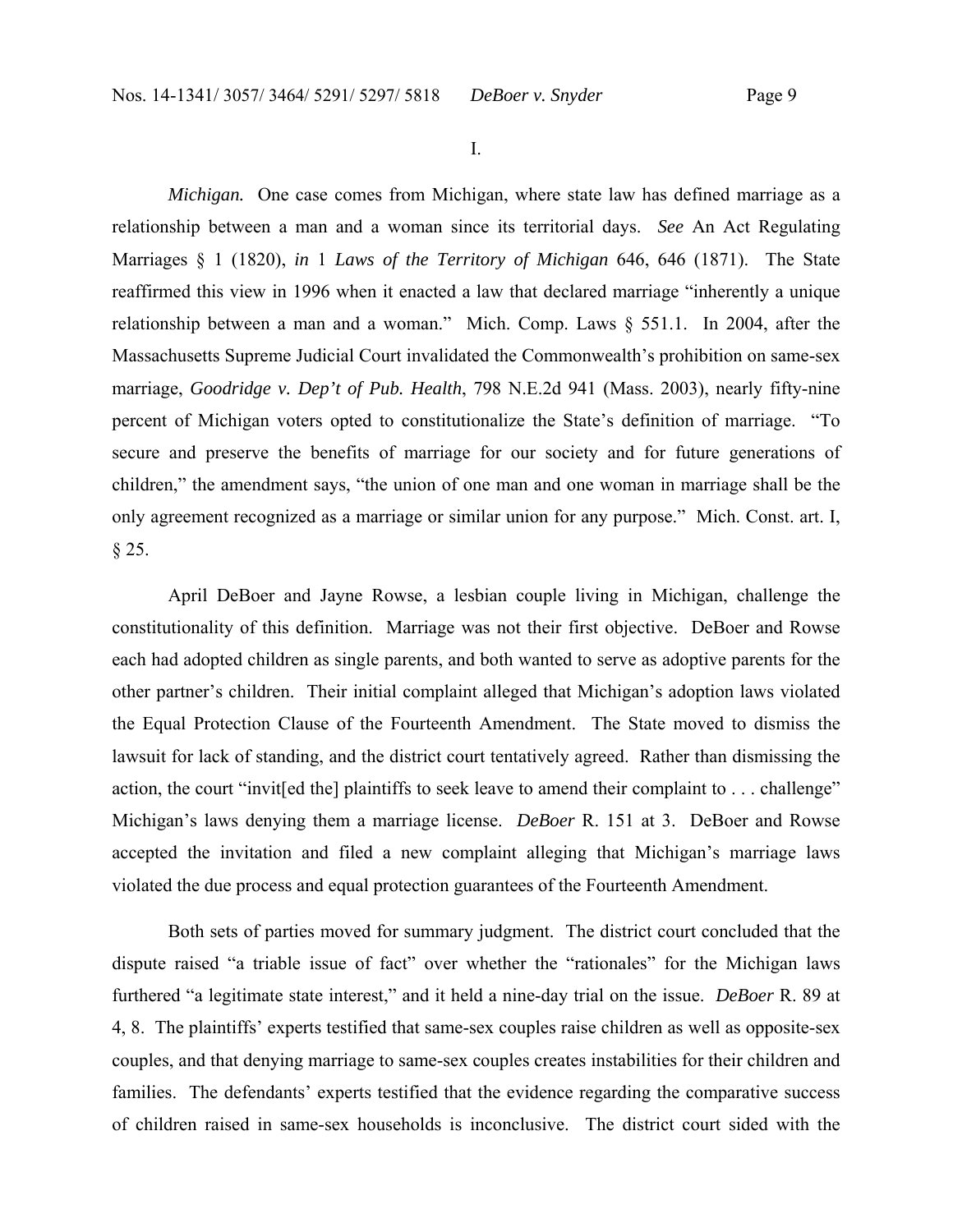plaintiffs. It rejected all of the State's bases for its marriage laws and concluded that the laws failed to satisfy rational basis review.

*Kentucky.* Two cases challenge two aspects of Kentucky's marriage laws. Early on, Kentucky defined marriage as "the union of a man and a woman." *Jones v. Hallahan*, 501 S.W.2d 588, 589 (Ky. 1973); *see* An Act for Regulating the Solemnization of Marriages § 1, 1798 Ky. Acts 49, 49–50. In 1998, the Kentucky legislature codified the common law definition. The statute says that "'marriage' refers only to the civil status, condition, or relation of one (1) man and one (1) woman united in law for life, for the discharge to each other and the community of the duties legally incumbent upon those whose association is founded on the distinction of sex." Ky. Rev. Stat. § 402.005. In 2004, the Kentucky legislature proposed a constitutional amendment providing that "[o]nly a marriage between one man and one woman shall be valid or recognized as a marriage in Kentucky." Ky. Const. § 233A. Seventy-four percent of the voters approved the amendment.

Two groups of plaintiffs challenge these Kentucky laws. One group, the fortuitously named *Love* plaintiffs, challenges the Commonwealth's marriage-licensing law. Two couples filed that lawsuit: Timothy Love and Lawrence Ysunza, along with Maurice Blanchard and Dominique James. Both couples claim that the Fourteenth Amendment prohibits Kentucky from denying them marriage licenses.

The other group, the *Bourke* plaintiffs, challenges the ban on recognizing out-of-state same-sex marriages. Four same-sex couples filed the lawsuit: Gregory Bourke and Michael DeLeon; Jimmy Meade and Luther Barlowe; Randell Johnson and Paul Campion; and Kimberly Franklin and Tamera Boyd. All four couples were married outside Kentucky, and they contend that the State's recognition ban violates their due process and equal protection rights. Citing the hardships imposed on them by the recognition ban—loss of tax breaks, exclusion from intestacy laws, loss of dignity—they seek to enjoin its enforcement.

The district court ruled for the plaintiffs in both cases. In *Love*, the court held that the Commonwealth could not justify its definition of marriage on rational basis grounds. It also thought that classifications based on sexual orientation should be subjected to intermediate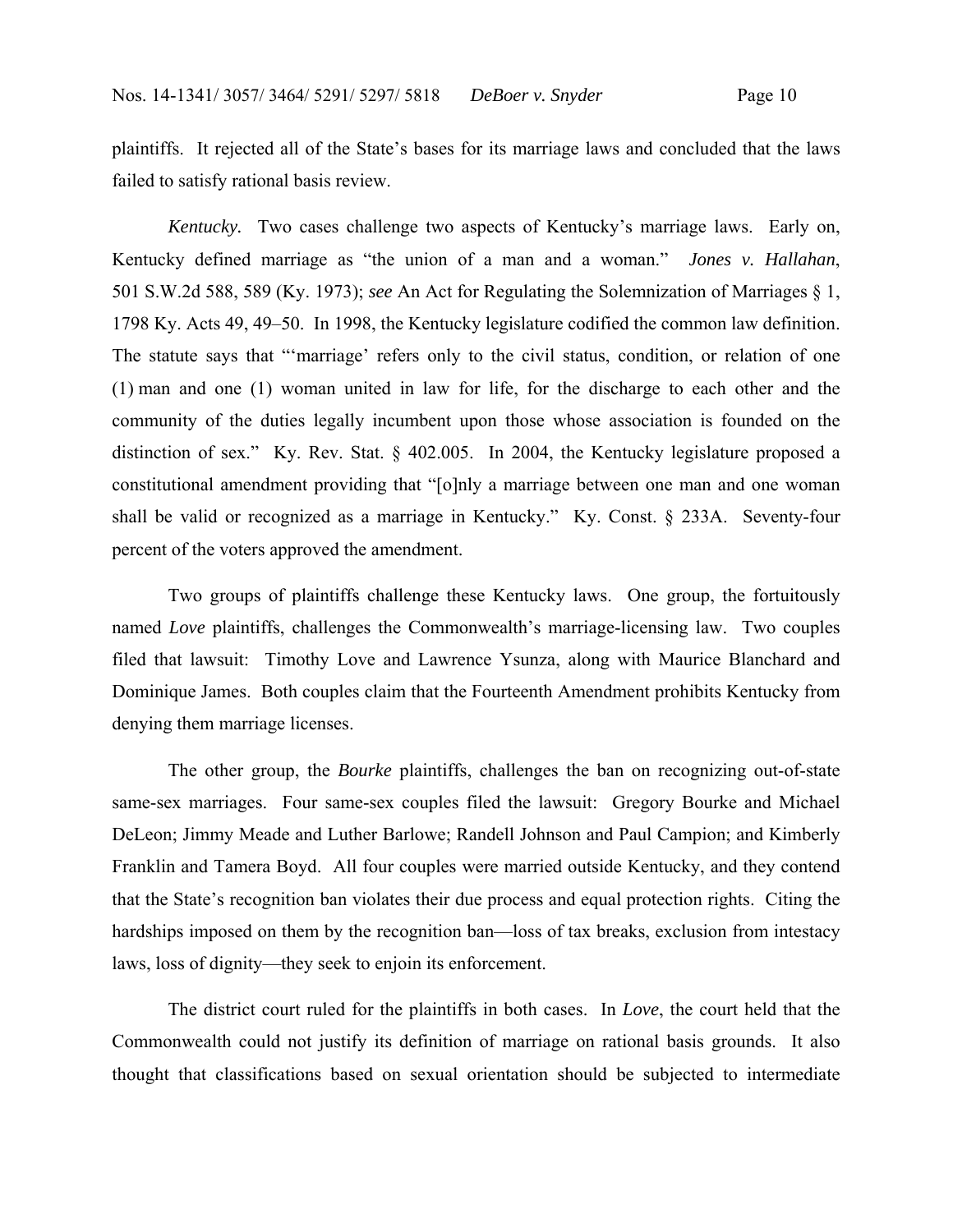scrutiny, which the Commonwealth also failed to satisfy. In *Bourke*, the court invalidated the recognition ban on rational basis grounds.

*Ohio.* Two cases challenge Ohio's refusal to recognize out-of-state same-sex marriages. Ohio also has long adhered to the traditional definition of marriage. *See* An Act Regulating Marriages § 1, 1803 Ohio Laws 31, 31; *Carmichael v. State*, 12 Ohio St. 553, 560 (1861). It reaffirmed this definition in 2004, when the legislature passed a Defense of Marriage Act, which says that marriage "may only be entered into by one man and one woman." Ohio Rev. Code § 3101.01(A). "Any marriage entered into by persons of the same sex in any other jurisdiction," it adds, "shall be considered and treated in all respects as having no legal force or effect." *Id.* § 3101.01(C)(2). Later that same year, sixty-two percent of Ohio voters approved an amendment to the Ohio Constitution along the same lines. As amended, the Ohio Constitution says that Ohio recognizes only "a union between one man and one woman" as a valid marriage. Ohio Const. art. XV, § 11.

Two groups of plaintiffs challenge these Ohio laws. The first group, the *Obergefell* plaintiffs, focuses on one application of the law. They argue that Ohio's refusal to recognize their out-of-state marriages on Ohio-issued death certificates violates due process and equal protection. Two same-sex couples in long-term, committed relationships filed the lawsuit: James Obergefell and John Arthur; and David Michener and William Herbert Ives. All four of them are from Ohio and were married in other States. When Arthur and Ives died, the State would not list Obergefell and Michener as spouses on their death certificates. Obergefell and Michener sought an injunction to require the State to list them as spouses on the certificates. Robert Grunn, a funeral director, joined the lawsuit, asking the court to protect his right to recognize same-sex marriages on other death certificates.

The second group, the *Henry* plaintiffs, raises a broader challenge. They argue that Ohio's refusal to recognize out-of-state marriages between same-sex couples violates the Fourteenth Amendment no matter what marital benefit is affected. The *Henry* case involves four same-sex couples, all married in other States, who want Ohio to recognize their marriages on their children's birth certificates. Three of the couples (Brittani Henry and Brittni Rogers; Nicole and Pam Yorksmith; Kelly Noe and Kelly McCracken) gave birth to children in Ohio and wish to have both of their names listed on each child's birth certificate rather than just the child's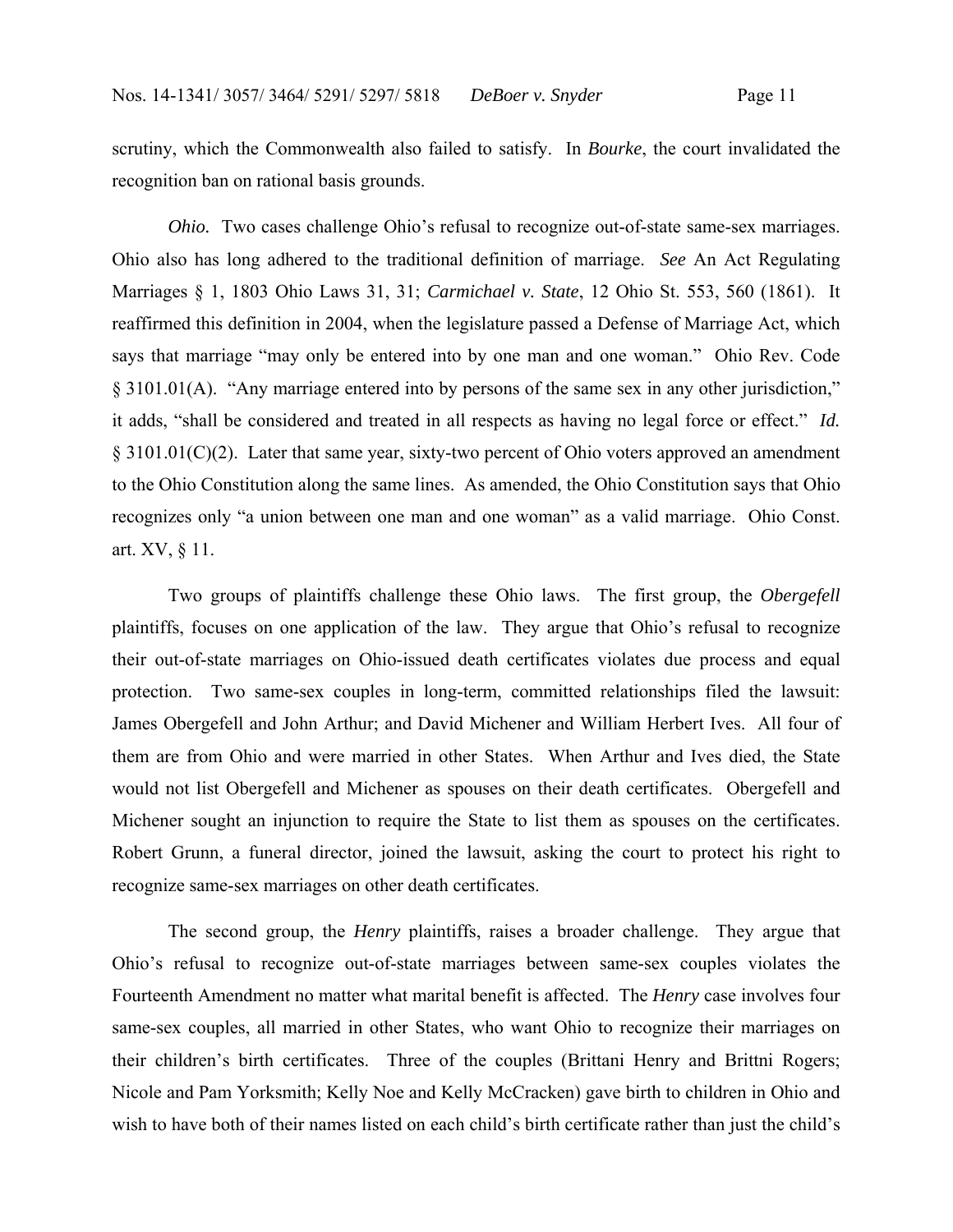biological mother. The fourth couple (Joseph Vitale and Robert Talmas) lives in New York and adopted a child born in Ohio. They seek to amend their son's Ohio birth certificate so that it lists both of them as parents.

The district court granted the plaintiffs relief in both cases. In *Obergefell*, the court concluded that the Fourteenth Amendment protects a fundamental right to keep existing marital relationships intact, and that the State failed to justify its law under heightened scrutiny. The court likewise concluded that classifications based on sexual orientation deserve heightened scrutiny under equal protection, and that Ohio failed to justify its refusal to recognize the couples' existing marriages. Even under rational basis review, the court added, the State came up short. In *Henry*, the district court reached many of the same conclusions and expanded its recognition remedy to encompass all married same-sex couples and all legal incidents of marriage under Ohio law.

*Tennessee.* The Tennessee case is of a piece with the two Ohio cases and one of the Kentucky cases, as it too challenges the State's same-sex-marriage recognition ban. Tennessee has always defined marriage in traditional terms. *See* An Act Concerning Marriages § 3 (1741), *in Public Acts of the General Assembly of North-Carolina and Tennessee* 46, 46 (1815).In 1996, the Tennessee legislature reaffirmed "that the historical institution and legal contract solemnizing the relationship of one (1) man and one (1) woman shall be the only legally recognized marital contract in this state in order to provide the unique and exclusive rights and privileges to marriage." Tenn. Code Ann. § 36-3-113(a). In 2006, the State amended its constitution to incorporate the existing definition of marriage. *See* Tenn. Const. art. XI, § 18. Eighty percent of the voters supported the amendment.

Three same-sex couples, all in committed relationships, challenge the recognition ban: Valeria Tanco and Sophy Jesty; Ijpe DeKoe and Thomas Kostura; and Johno Espejo and Matthew Mansell. All three couples were legally married in other States. The district court preliminarily enjoined the law. Relying on district court decisions within the circuit and elsewhere, the court concluded that the couples likely would show that Tennessee's ban failed to satisfy rational basis review. The remaining preliminary injunction factors, the court held, also weighed in the plaintiffs' favor.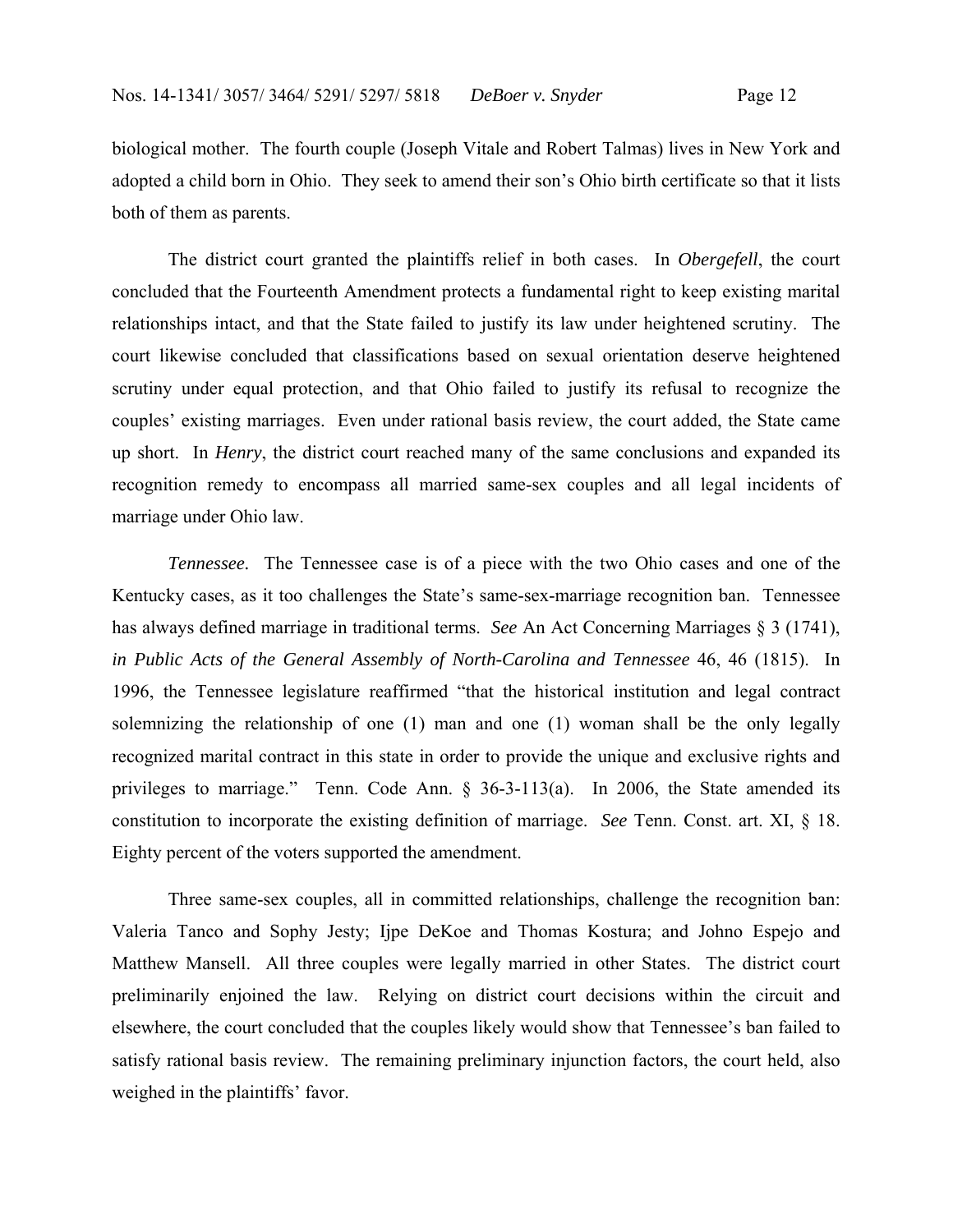All four States appealed the decisions against them.

II.

Does the Due Process Clause or the Equal Protection Clause of the Fourteenth Amendment require States to expand the definition of marriage to include same-sex couples? The Michigan appeal (*DeBoer*) presents this threshold question, and so does one of the Kentucky appeals (*Love*). Caselaw offers many ways to think about the issue.

#### $A<sub>1</sub>$

*Perspective of an intermediate court.* Start with a recognition of our place in the hierarchy of the federal courts. As an "inferior" court (the Constitution's preferred term, not ours), a federal court of appeals begins by asking what the Supreme Court's precedents require on the topic at hand. Just such a precedent confronts us.

In the early 1970s, a Methodist minister married Richard Baker and James McConnell in Minnesota. Afterwards, they sought a marriage license from the State. When the clerk of the state court denied the request, the couple filed a lawsuit claiming that the denial of their request violated the Due Process and Equal Protection Clauses of the Fourteenth Amendment. *Baker v. Nelson*, 191 N.W.2d 185, 186 (Minn. 1971). The Minnesota Supreme Court rejected both claims. As for the due process claim, the state court reasoned: "The institution of marriage as a union of man and woman, uniquely involving the procreation and rearing of children within a family, is as old as the book of Genesis. . . . This historic institution manifestly is more deeply founded than the asserted contemporary concept of marriage and societal interests for which petitioners contend. The due process clause . . . is not a charter for restructuring it by judicial legislation." *Id.* As for the equal protection claim, the court reasoned: "[T]he state's classification of persons authorized to marry" does not create an "irrational or invidious discrimination. . . . [T]hat the state does not impose upon heterosexual married couples a condition that they have a proved capacity or declared willingness to procreate . . . [creates only a] theoretically imperfect [classification] . . . [and] 'abstract symmetry' is not demanded by the Fourteenth Amendment." *Id.* at 187. The Supreme Court's decision four years earlier in *Loving v. Virginia*, 388 U.S. 1 (1967), which invalidated Virginia's ban on interracial marriages, did not change this conclusion. "[I]n commonsense and in a constitutional sense," the state court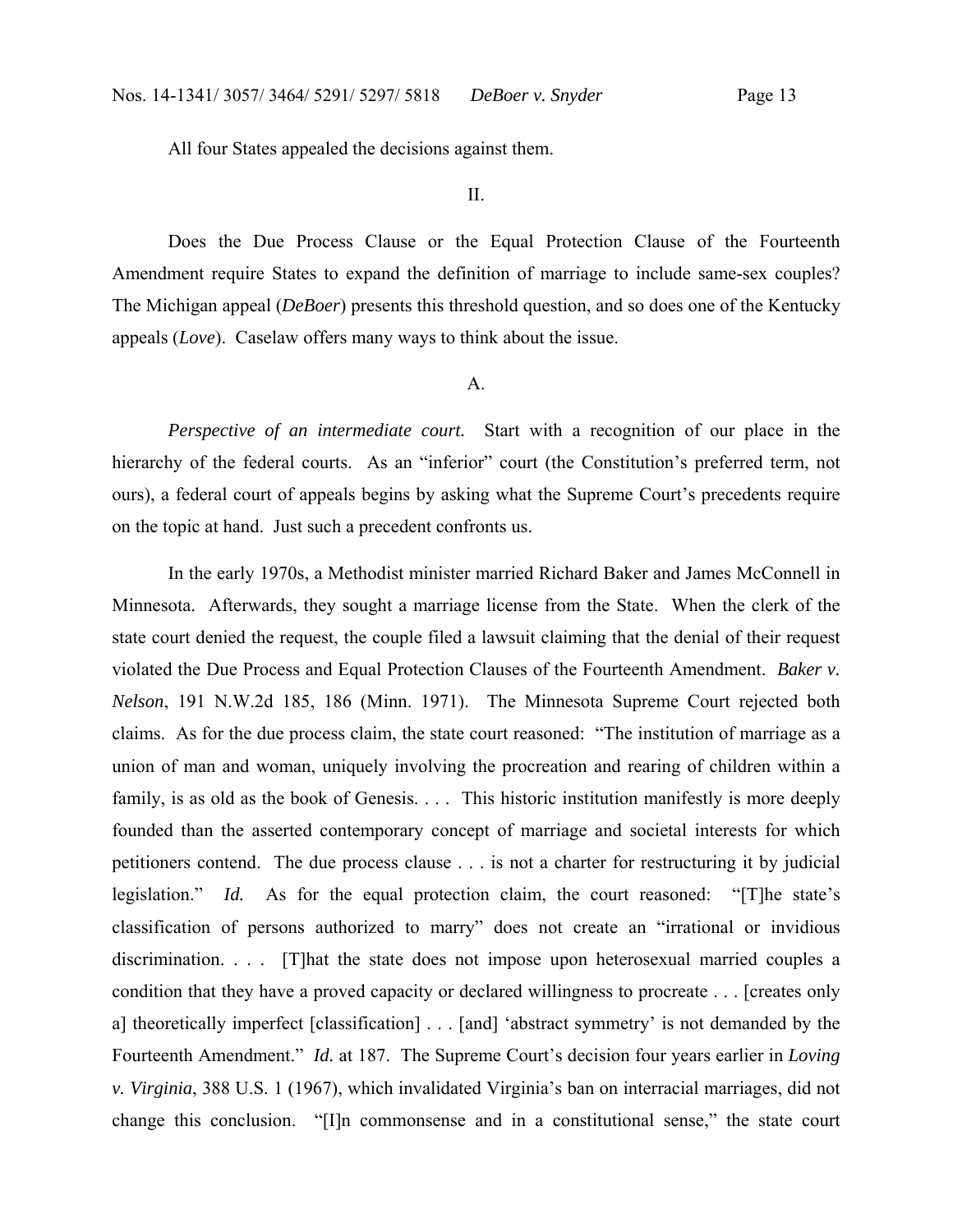explained, "there is a clear distinction between a marital restriction based merely upon race and one based upon the fundamental difference in sex." *Baker*, 191 N.W.2d at 187.

Baker and McConnell appealed to the United States Supreme Court. The Court rejected their challenge, issuing a one-line order stating that the appeal did not raise "a substantial federal question." *Baker v. Nelson*, 409 U.S. 810, 810 (1972). This type of summary decision, it is true, does not bind the Supreme Court in later cases. But it does confine lower federal courts in later cases. It matters not whether we think the decision was right in its time, remains right today, or will be followed by the Court in the future. Only the Supreme Court may overrule its own precedents, and we remain bound even by its summary decisions "until such time as the Court informs [us] that [we] are not." *Hicks v. Miranda*, 422 U.S. 332, 345 (1975) (internal quotation marks omitted). The Court has yet to inform us that we are not, and we have no license to engage in a guessing game about whether the Court will change its mind or, more aggressively, to assume authority to overrule *Baker* ourselves*.*

But that was then; this is now. And now, claimants insist, must account for *United States v. Windsor*, 133 S. Ct. 2675 (2013), which invalidated the Defense of Marriage Act of 1996, a law that refused for purposes of federal statutory benefits to respect gay marriages authorized by state law. Yet *Windsor* does not answer today's question. The decision never mentions *Baker*, much less overrules it. And the outcomes of the cases do not clash. *Windsor* invalidated a federal law that refused to respect state laws permitting gay marriage, while *Baker* upheld the right of the people of a State to define marriage as they see it. To respect one decision does not slight the other. Nor does *Windsor*'s reasoning clash with *Baker*. *Windsor* hinges on the Defense of Marriage Act's unprecedented intrusion into the States' authority over domestic relations. *Id.* at 2691–92. Before the Act's passage in 1996, the federal government had traditionally relied on state definitions of marriage instead of purporting to define marriage itself. *Id.* at 2691. That premise does not work—it runs the other way—in a case involving a challenge in federal court to state laws defining marriage. The point of *Windsor* was to prevent the Federal Government from "divest[ing]" gay couples of "a dignity and status of immense import" that New York's extension of the definition of marriage gave them, an extension that "without doubt" any State could provide. *Id.* at 2692, 2695. *Windsor* made explicit that it does not answer today's question, telling us that the "opinion and its holding are confined to . . . lawful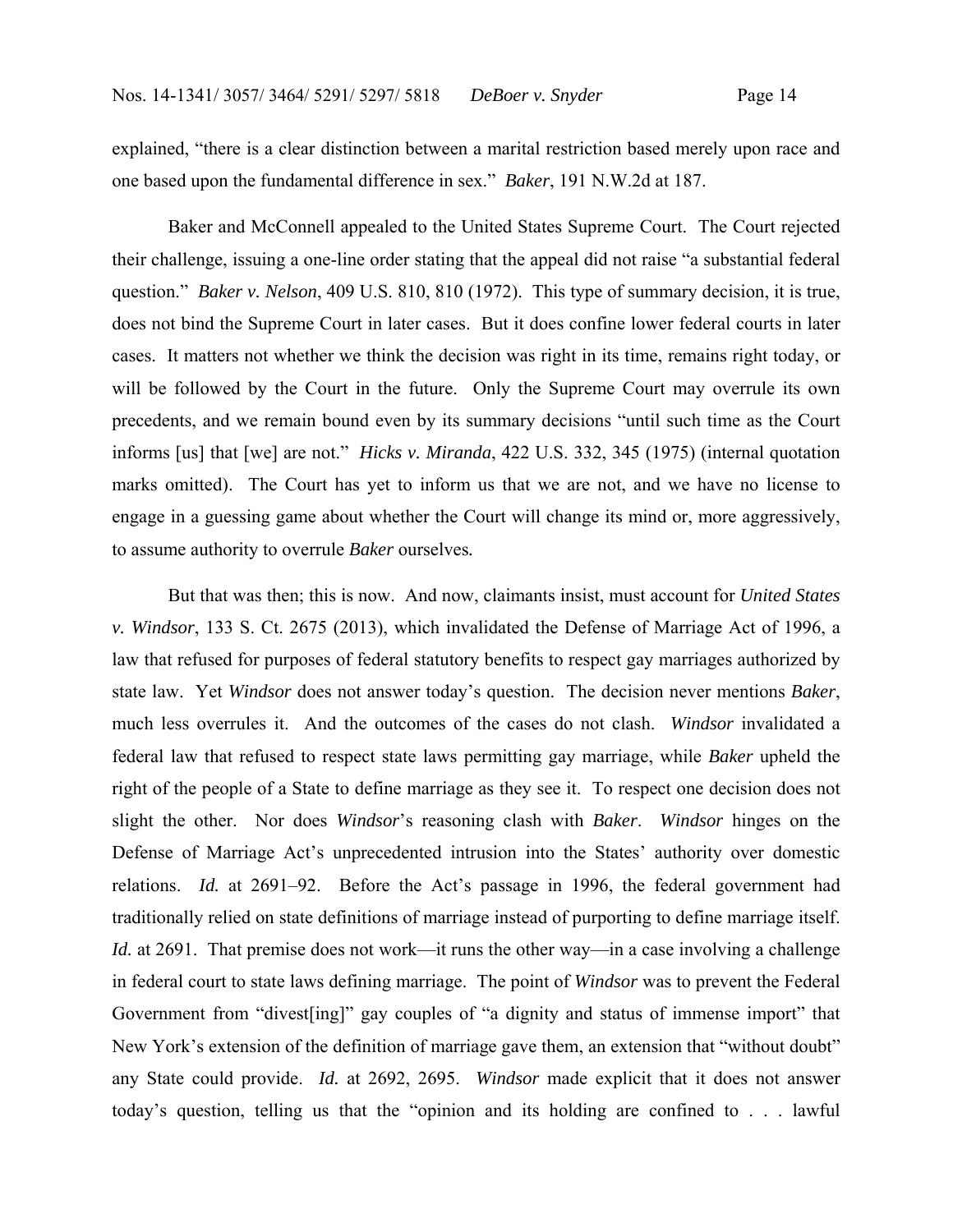marriages" already protected by some of the States. *Id.* at 2696. Bringing the matter to a close, the Court held minutes after releasing *Windsor* that procedural obstacles in *Hollingsworth v. Perry*, 133 S. Ct. 2652 (2013), prevented it from considering the validity of state marriage laws. Saying that the Court declined in *Hollingsworth* to overrule *Baker* openly but decided in *Windsor* to overrule it by stealth makes an unflattering and unfair estimate of the Justices' candor.

Even if *Windsor* did not overrule *Baker* by name, the claimants point out, lower courts still may rely on "doctrinal developments" in the aftermath of a summary disposition as a ground for not following the decision. *Hicks*, 422 U.S. at 344. And *Windsor*, they say, together with *Lawrence v. Texas*, 539 U.S. 558 (2003), and *Romer v. Evans*, 517 U.S. 620 (1996), permit us to cast *Baker* aside. But this reading of "doctrinal developments" would be a groundbreaking development of its own. From the perspective of a lower court, summary dispositions remain "controlling precedent, unless and until re-examined by [the Supreme] Court." *Tully v. Griffin, Inc.*, 429 U.S. 68, 74 (1976); *see Hicks*, 422 U.S. at 343–45. And the Court has told us to treat the two types of decisions, whether summary dispositions or full-merits decisions, the same, "prevent[ing] lower courts" in both settings "from coming to opposite conclusions on the precise issues presented and necessarily decided by those actions." *Mandel v. Bradley*, 432 U.S. 173, 176 (1977). Lest doubt remain, the Court has also told us not to ignore its decisions even when they are in tension with a new line of cases. "If a precedent of this Court has direct application in a case, yet appears to rest on reasons rejected in some other line of decisions, the Court of Appeals should follow the case which directly controls, leaving to this Court the prerogative of overruling its own decisions." *Rodriguez de Quijas v. Shearson/Am. Express, Inc.*, 490 U.S. 477, 484 (1989); *see Agostini v. Felton*, 521 U.S. 203, 237 (1997).

Just two scenarios, then, permit us to ignore a Supreme Court decision, whatever its form: when the Court has overruled the decision by name (if, say, *Windsor* had directly overruled *Baker*) or when the Court has overruled the decision by outcome (if, say, *Hollingsworth* had invalidated the California law without mentioning *Baker*)*.* Any other approach returns us to a world in which the lower courts may anticipatorily overrule all manner of Supreme Court decisions based on counting-to-five predictions, perceived trajectories in the caselaw, or, worst of all, new appointments to the Court. In the end, neither of the two preconditions for ignoring Supreme Court precedent applies here. *Windsor* as shown does not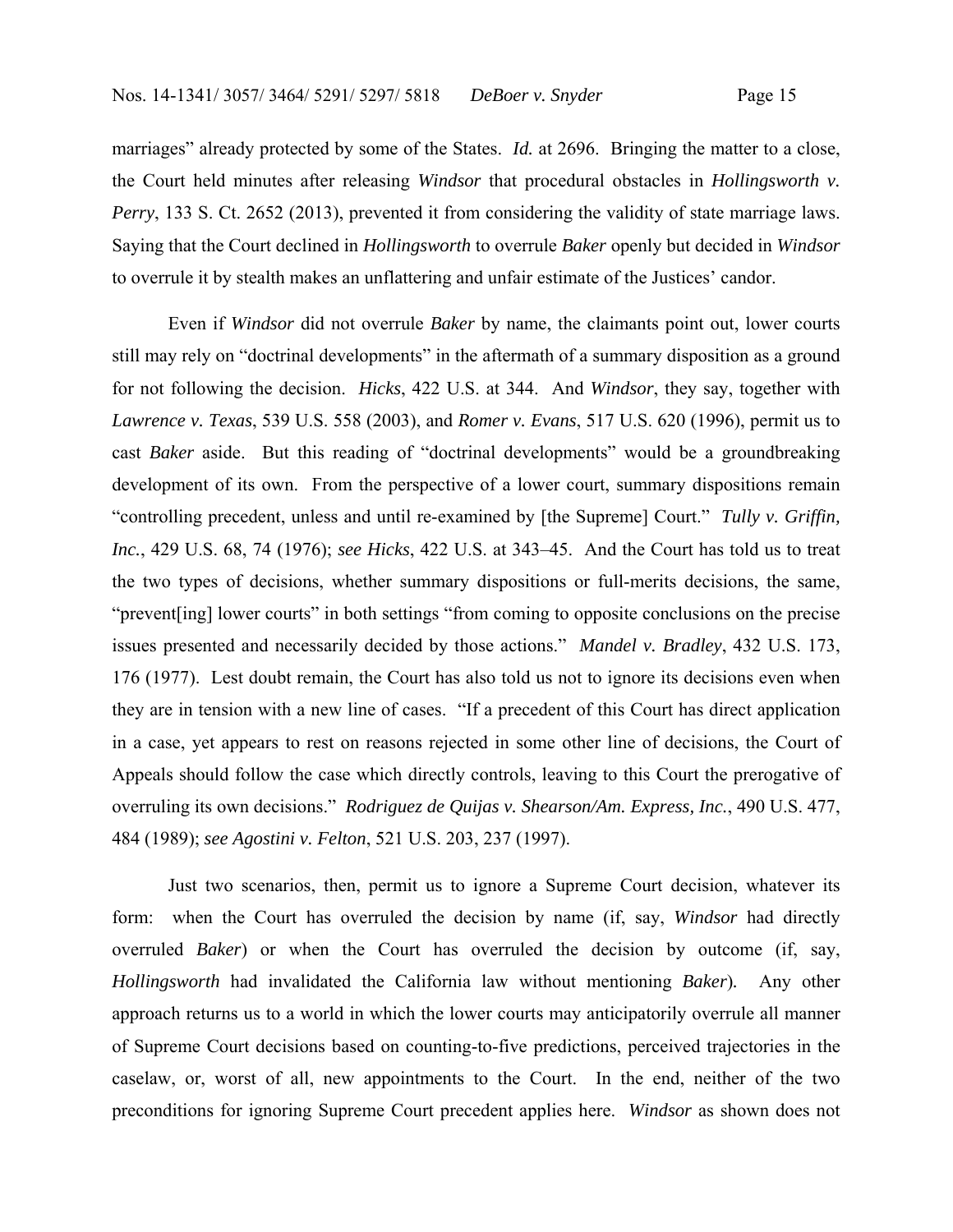mention *Baker*, and it clarifies that its "opinion and holding" do not govern the States' authority to define marriage. *Hollingsworth* was dismissed. And neither *Lawrence* nor *Romer* mentions *Baker*, and neither is inconsistent with its outcome. The one invalidates a State's criminal antisodomy law and explains that the case "does not involve . . . formal recognition" of same-sex relationships. *Lawrence*, 539 U.S. at 578. The other invalidates a "[s]weeping" and "unprecedented" state law that prohibited local communities from passing laws that protect citizens from discrimination based on sexual orientation. *Romer*, 517 U.S. at 627, 633, 635–36.

That brings us to another one-line order. On October 6, 2014, the Supreme Court "denied" the "petitions for writs of certiorari" in 1,575 cases, seven of which arose from challenges to decisions of the Fourth, Seventh, and Tenth Circuits that recognized a constitutional right to same-sex marriage. But this kind of action (or inaction) "imports no expression of opinion upon the merits of the case, as the bar has been told many times." *United States v. Carver*, 260 U.S. 482, 490 (1923). "The 'variety of considerations [that] underlie denials of the writ' counsels against according denials of certiorari any precedential value." *Teague v. Lane*, 489 U.S. 288, 296 (1989) (internal citation omitted). Just as the Court's three decisions to stay those same court of appeals decisions over the past year, all without a registered dissent, did not end the debate on this issue, so too the Court's decision to deny certiorari in all of these appeals, all without a registered dissent, does not end the debate either. A decision not to decide is a decision not to decide.

But don't *these* denials of certiorari signal that, from the Court's perspective, the right to same-sex marriage is inevitable? Maybe; maybe not. Even if we grant the premise and assume that same-sex marriage will be recognized one day in all fifty States, that does not tell us how whether through the courts or through democracy. And, if through the courts, that does not tell us why—whether through one theory of constitutional invalidity or another. Four courts of appeals thus far have recognized a constitutional right to same-sex marriage. They agree on one thing: the result. But they reach that outcome in many ways, often more than one way in the same decision. *See Bostic v. Schaefer*, 760 F.3d 352 (4th Cir. 2014) (fundamental rights); *Baskin v. Bogan*, 766 F.3d 648 (7th Cir. 2014) (rational basis, animus); *Latta v. Otter*, No. 14-35420, 2014 WL 4977682 (9th Cir. Oct. 7, 2014) (animus, fundamental rights, suspect classification); *Bishop v. Smith*, 760 F.3d 1070 (10th Cir. 2014) (fundamental rights); *Kitchen v. Herbert*,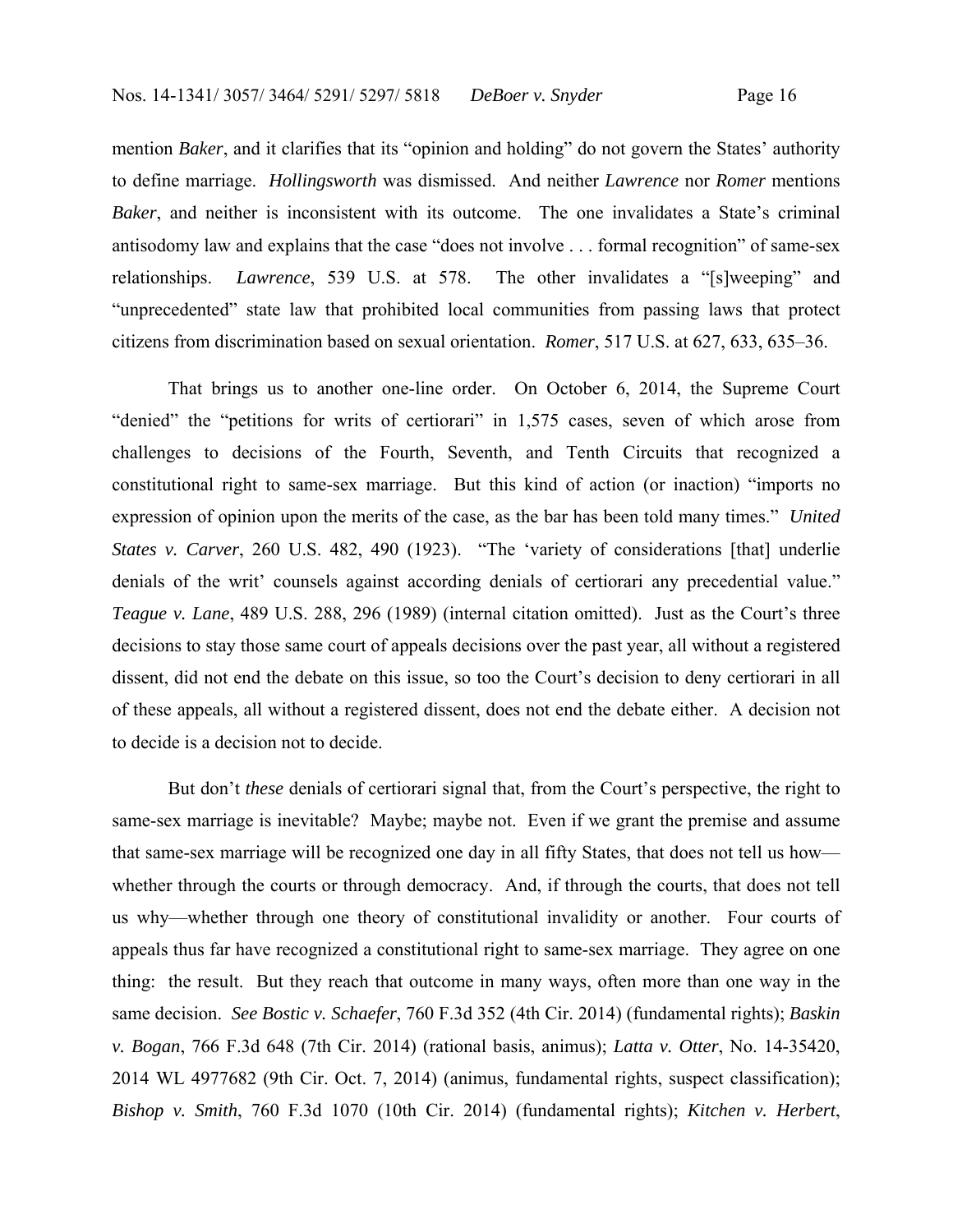755 F.3d 1193 (10th Cir. 2014) (same). The Court's certiorari denials tell us nothing about the democracy-versus-litigation path to same-sex marriage, and they tell us nothing about the validity of any of these theories. If a federal court denies the people suffrage over an issue long thought to be within their power, they deserve an explanation. We, for our part, cannot find one, as several other judges have concluded as well. *See Bostic*, 760 F.3d at 385–98 (Niemeyer, J., dissenting); *Kitchen*, 755 F.3d at 1230–40 (Kelly, J., concurring in part and dissenting in part); *Conde-Vidal v. Garcia-Padilla*, No. 14-1253-PG, 2014 WL 5361987 (D.P.R. Oct. 21, 2014); *Robicheaux v. Caldwell*, 2 F. Supp. 3d 910 (E.D. La. 2014).

There are many ways, as these lower court decisions confirm, to look at this question: originalism; rational basis review; animus; fundamental rights; suspect classifications; evolving meaning. The parties in one way or another have invoked them all. Not one of the plaintiffs' theories, however, makes the case for constitutionalizing the definition of marriage and for removing the issue from the place it has been since the founding: in the hands of state voters.

#### B.

*Original meaning.* All Justices, past and present, start their assessment of a case about the meaning of a constitutional provision by looking at how the provision was understood by the people who ratified it. If we think of the Constitution as a covenant between the governed and the governors, between the people and their political leaders, it is easy to appreciate the force of this basic norm of constitutional interpretation—that the originally understood meaning of the charter generally will be the lasting meaning of the charter. When two individuals sign a contract to sell a house, no one thinks that, years down the road, one party to the contract may change the terms of the deal. That is why the parties put the agreement in writing and signed it publicly—to prevent changed perceptions and needs from changing the guarantees in the agreement. So it normally goes with the Constitution: The written charter cements the limitations on government into an unbending bulwark, not a vane alterable whenever alterations occur—unless and until the people, like contracting parties, choose to change the contract through the agreed-upon mechanisms for doing so. *See* U.S. Const. art. V. If American lawyers in all manner of settings still invoke the original meaning of Magna Carta, a Charter for England in 1215, surely it is not too much to ask that they (and we) take seriously the original meaning of the United States Constitution, a Charter for this country in 1789.Any other approach, too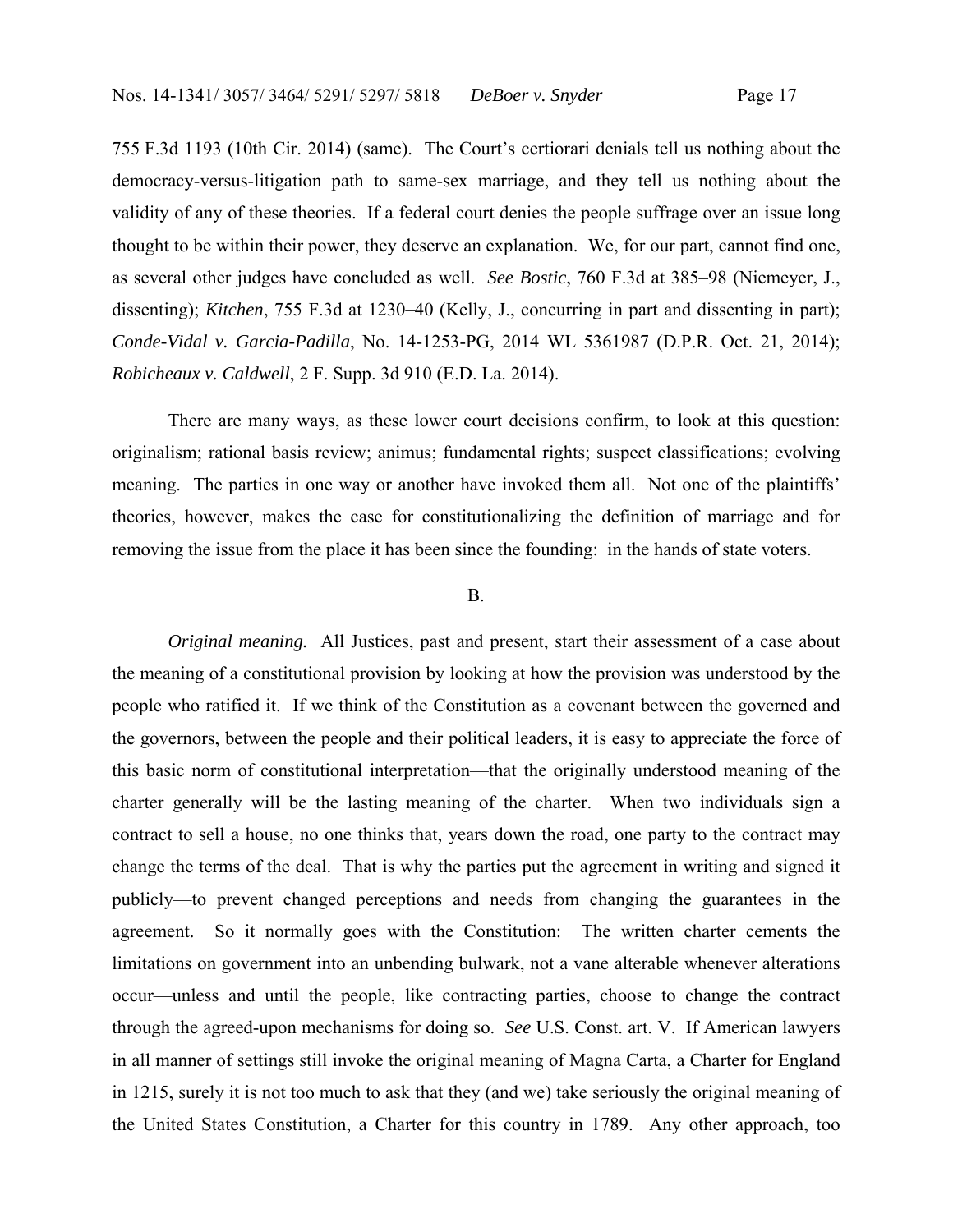lightly followed, converts federal judges from interpreters of the document into newly commissioned authors of it.

Many precedents gauging individual rights and national power, leading to all manner of outcomes, confirm the import of original meaning in legal debates. *See, e.g.*, *Marbury v. Madison*, 5 U.S. (1 Cranch) 137, 173–80 (1803); *McCulloch v. Maryland*, 17 U.S. (4 Wheat.) 316, 401–25 (1819); *Legal Tender Cases*, 79 U.S. 457, 536–38 (1870); *Myers v. United States*, 272 U.S. 52, 110–39 (1926); *INS v. Chadha*, 462 U.S. 919, 944–59 (1983); *Plaut v. Spendthrift Farm, Inc.*, 514 U.S. 211, 218–25 (1995); *Washington v. Glucksburg*, 521 U.S. 702, 710–19 (1997); *Crawford v. Washington*, 541 U.S. 36, 42–50 (2004); *Boumediene v. Bush*, 553 U.S. 723, 739–46 (2008); *Giles v. California*, 554 U.S. 353, 358–61 (2008); *District of Columbia v. Heller*, 554 U.S. 570, 576–600 (2008).

In trying to figure out the original meaning of a provision, it is fair to say, the line between interpretation and evolution blurs from time to time. That is an occupational hazard for judges when it comes to old or generally worded provisions. Yet that knotty problem does not confront us. Yes, the Fourteenth Amendment is old; the people ratified it in 1868. And yes, it is generally worded; it says: "[N]or shall any State deprive any person of life, liberty, or property, without due process of law; nor deny to any person within its jurisdiction the equal protection of the laws." Nobody in this case, however, argues that the people who adopted the Fourteenth Amendment understood it to require the States to change the definition of marriage.

Tradition reinforces the point. Only months ago, the Supreme Court confirmed the significance of long-accepted usage in constitutional interpretation. In one case, the Court held that the customary practice of opening legislative meetings with prayer alone proves the constitutional permissibility of legislative prayer, quite apart from how that practice might fare under the most up-to-date Establishment Clause test. *Town of Greece v. Galloway*, 134 S. Ct. 1811, 1818–20 (2014). In another case, the Court interpreted the Recess Appointments Clause based in part on long-accepted usage. *NLRB v. Noel Canning*, 134 S. Ct. 2550, 2559–60 (2014). Applied here, this approach permits today's marriage laws to stand until the democratic processes say they should stand no more. From the founding of the Republic to 2003, every State defined marriage as a relationship between a man and a woman, meaning that the Fourteenth Amendment permits, though it does not require, States to define marriage in that way.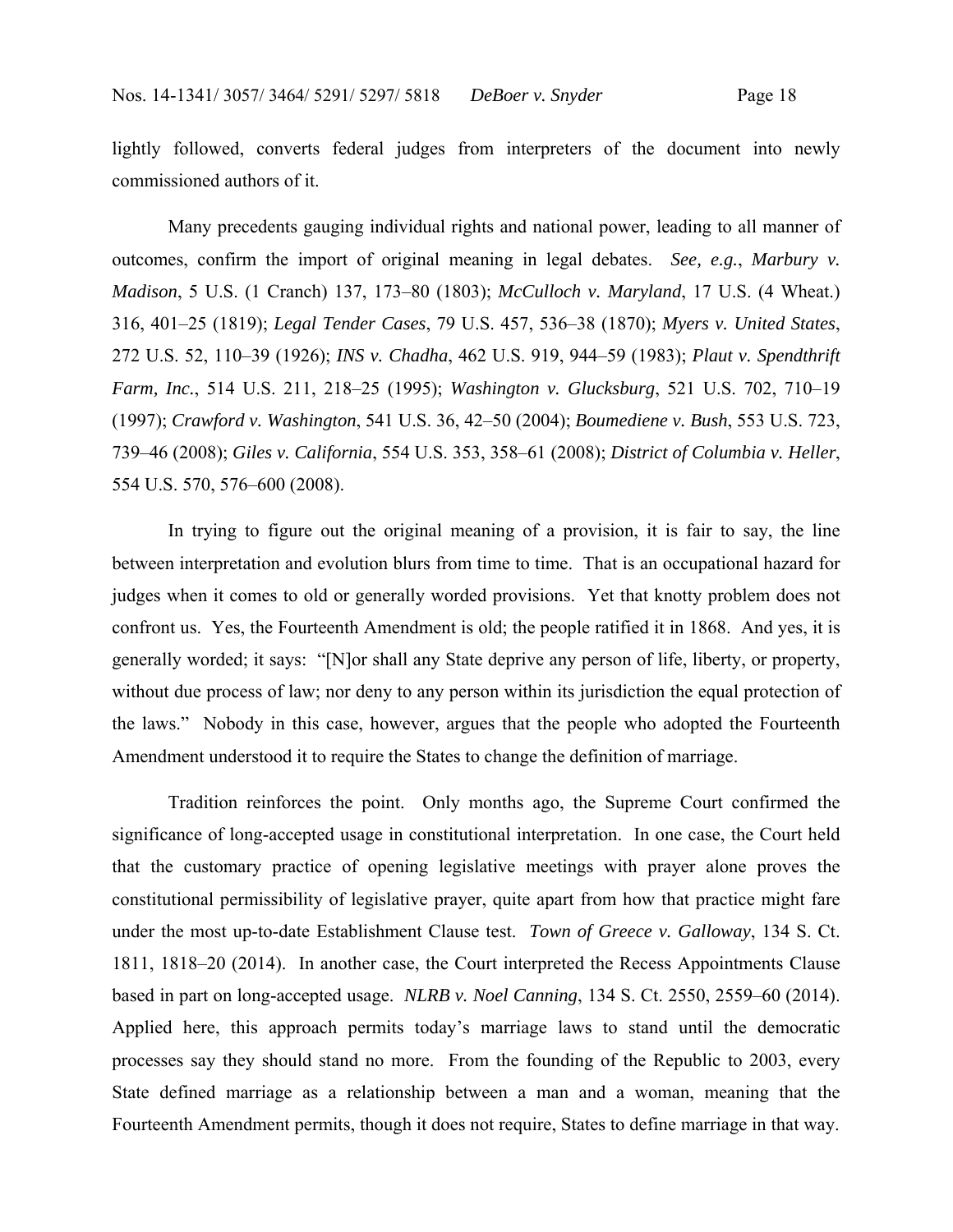C.

*Rational basis review.* Doctrine leads to the same place as history. A first requirement of any law, whether under the Due Process or Equal Protection Clause, is that it rationally advance a legitimate government policy. *Vance v. Bradley*, 440 U.S. 93, 97 (1979). Two words ("judicial restraint," *FCC v. Beach Commc'ns, Inc.*, 508 U.S. 307, 314 (1993)) and one principle (trust in the people that "even improvident decisions will eventually be rectified by the democratic process," *Vance*, 440 U.S. at 97) tell us all we need to know about the light touch judges should use in reviewing laws under this standard. So long as judges can conceive of some "plausible" reason for the law—*any* plausible reason, even one that did not motivate the legislators who enacted it—the law must stand, no matter how unfair, unjust, or unwise the judges may consider it as citizens. *Heller v. Doe*, 509 U.S. 312, 330 (1993); *Nordlinger v. Hahn*, 505 U.S. 1, 11, 17–18 (1992).

A dose of humility makes us hesitant to condemn as unconstitutionally irrational a view of marriage shared not long ago by every society in the world, shared by most, if not all, of our ancestors, and shared still today by a significant number of the States. Hesitant, yes; but still a rational basis, some rational basis, must exist for the definition. What is it? Two at a minimum suffice to meet this low bar. One starts from the premise that governments got into the business of defining marriage, and remain in the business of defining marriage, not to regulate love but to regulate sex, most especially the intended and unintended effects of male-female intercourse. Imagine a society without marriage. It does not take long to envision problems that might result from an absence of rules about how to handle the natural effects of male-female intercourse: children. May men and women follow their procreative urges wherever they take them? Who is responsible for the children that result? How many mates may an individual have? How does one decide which set of mates is responsible for which set of children? That we rarely think about these questions nowadays shows only how far we have come and how relatively stable our society is, not that States have no explanation for creating such rules in the first place.

Once one accepts a need to establish such ground rules, and most especially a need to create stable family units for the planned and unplanned creation of children, one can well appreciate why the citizenry would think that a reasonable first concern of any society is the need to regulate male-female relationships and the unique procreative possibilities of them. One way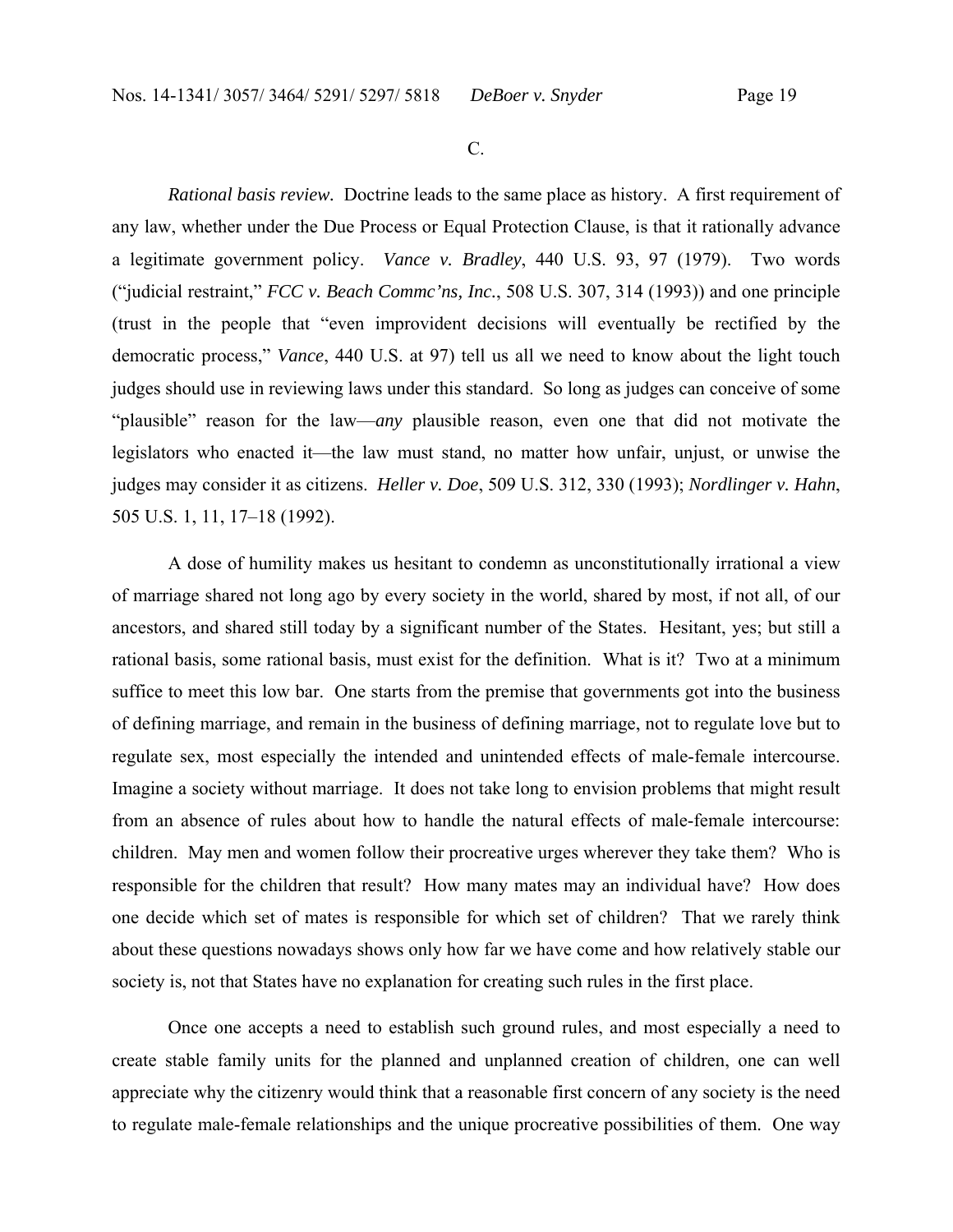to pursue this objective is to encourage couples to enter lasting relationships through subsidies and other benefits and to discourage them from ending such relationships through these and other means. People may not need the government's encouragement to have sex. And they may not need the government's encouragement to propagate the species. But they may well need the government's encouragement to create and maintain stable relationships within which children may flourish. It is not society's laws or for that matter any one religion's laws, but nature's laws (that men and women complement each other biologically), that created the policy imperative. And governments typically are not second-guessed under the Constitution for prioritizing how they tackle such issues. *Dandridge v. Williams*, 397 U.S. 471, 486–87 (1970).

No doubt, that is not the only way people view marriage today. Over time, marriage has come to serve another value—to solemnize relationships characterized by love, affection, and commitment. Gay couples, no less than straight couples, are capable of sharing such relationships. And gay couples, no less than straight couples, are capable of raising children and providing stable families for them. The quality of such relationships, and the capacity to raise children within them, turns not on sexual orientation but on individual choices and individual commitment. All of this supports the policy argument made by many that marriage laws should be extended to gay couples, just as nineteen States have done through their own sovereign powers. Yet it does not show that the States, circa 2014, suddenly must look at this policy issue in just one way on pain of violating the Constitution.

The signature feature of rational basis review is that governments will not be placed in the dock for doing too much or for doing too little in addressing a policy question. *Id*.In a modern sense, crystallized at some point in the last ten years, many people now critique state marriage laws for doing too little—for being underinclusive by failing to extend the definition of marriage to gay couples. Fair enough. But rational basis review does not permit courts to invalidate laws every time a new and allegedly better way of addressing a policy emerges, even a better way supported by evidence and, in the Michigan case, by judicial factfinding. If legislative choices may rest on "rational speculation unsupported by evidence or empirical data," *Beach Commc'ns*, 508 U.S. at 315, it is hard to see the point of premising a ruling of unconstitutionality on factual findings made by one unelected federal judge that favor a different policy. Rational basis review does not empower federal courts to "subject" legislative line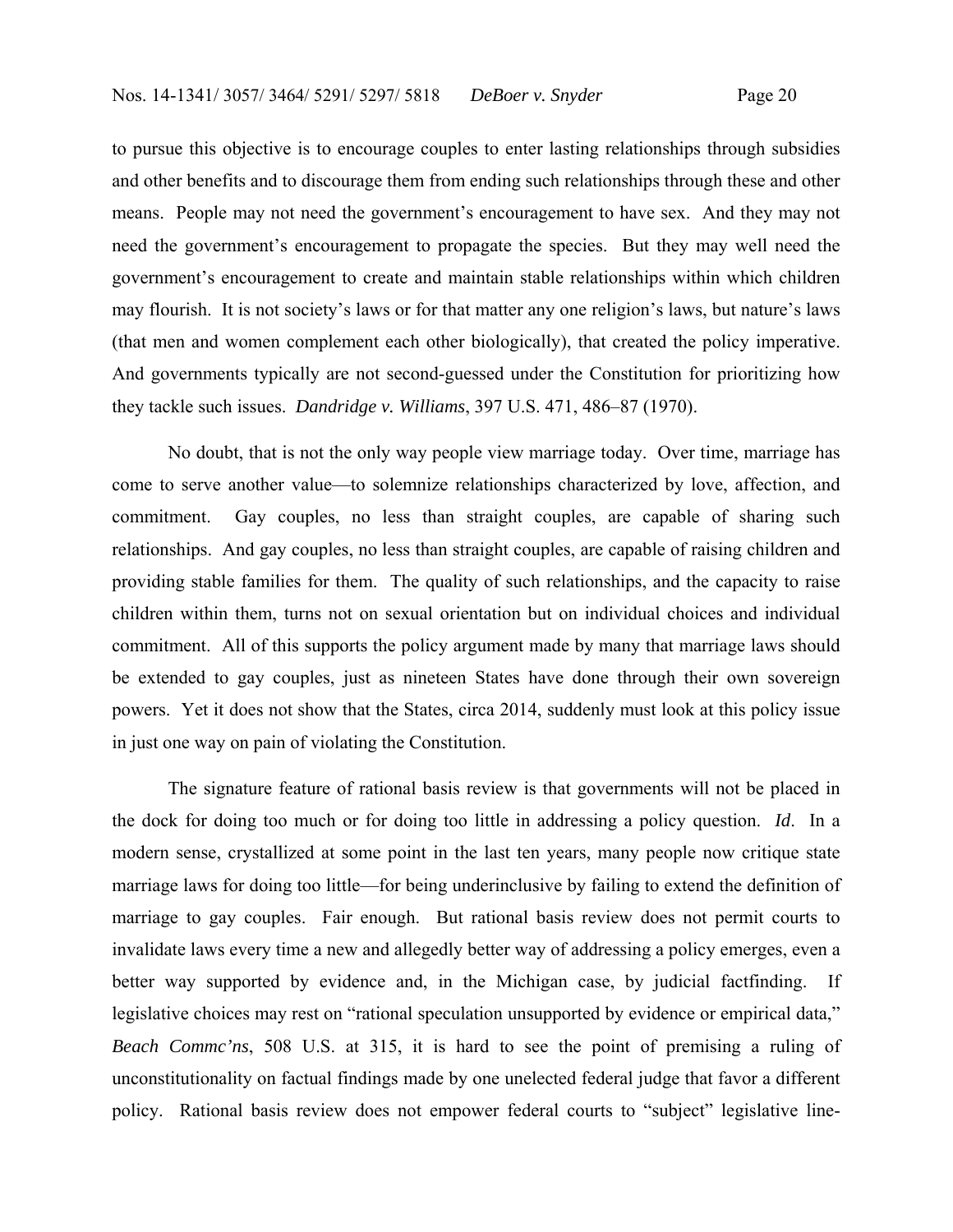drawing to "courtroom" factfinding designed to show that legislatures have done too much or too little. *Id.* 

What we are left with is this: By creating a status (marriage) and by subsidizing it (e.g., with tax-filing privileges and deductions), the States created an incentive for two people who procreate together to stay together for purposes of rearing offspring. That does not convict the States of irrationality, only of awareness of the biological reality that couples of the same sex do not have children in the same way as couples of opposite sexes and that couples of the same sex do not run the risk of unintended offspring. That explanation, still relevant today, suffices to allow the States to retain authority over an issue they have regulated from the beginning.

To take another rational explanation for the decision of many States not to expand the definition of marriage, a State might wish to wait and see before changing a norm that our society (like all others) has accepted for centuries. That is not preserving tradition for its own sake. No one here claims that the States' original definition of marriage was unconstitutional when enacted. The plaintiffs' claim is that the States have acted irrationally in standing by the traditional definition in the face of changing social mores. Yet one of the key insights of federalism is that it permits laboratories of experimentation—accent on the plural—allowing one State to innovate one way, another State another, and a third State to assess the trial and error over time. As a matter of state law, the possibility of gay marriage became real in 2003 with the Massachusetts Supreme Judicial Court's decision in *Goodridge*. Eleven years later, the clock has not run on assessing the benefits and burdens of expanding the definition of marriage. Eleven years indeed is not even the right timeline. The fair question is whether in 2004, *one* year after *Goodridge*, Michigan voters could stand by the traditional definition of marriage. How can we say that the voters acted irrationally for sticking with the seen benefits of thousands of years of adherence to the traditional definition of marriage in the face of one year of experience with a new definition of marriage? A State still assessing how this has worked, whether in 2004 or 2014, is not showing irrationality, just a sense of stability and an interest in seeing how the new definition has worked elsewhere. Even today, the only thing anyone knows *for sure* about the long-term impact of redefining marriage is that they do not know. A Burkean sense of caution does not violate the Fourteenth Amendment, least of all when measured by a timeline less than a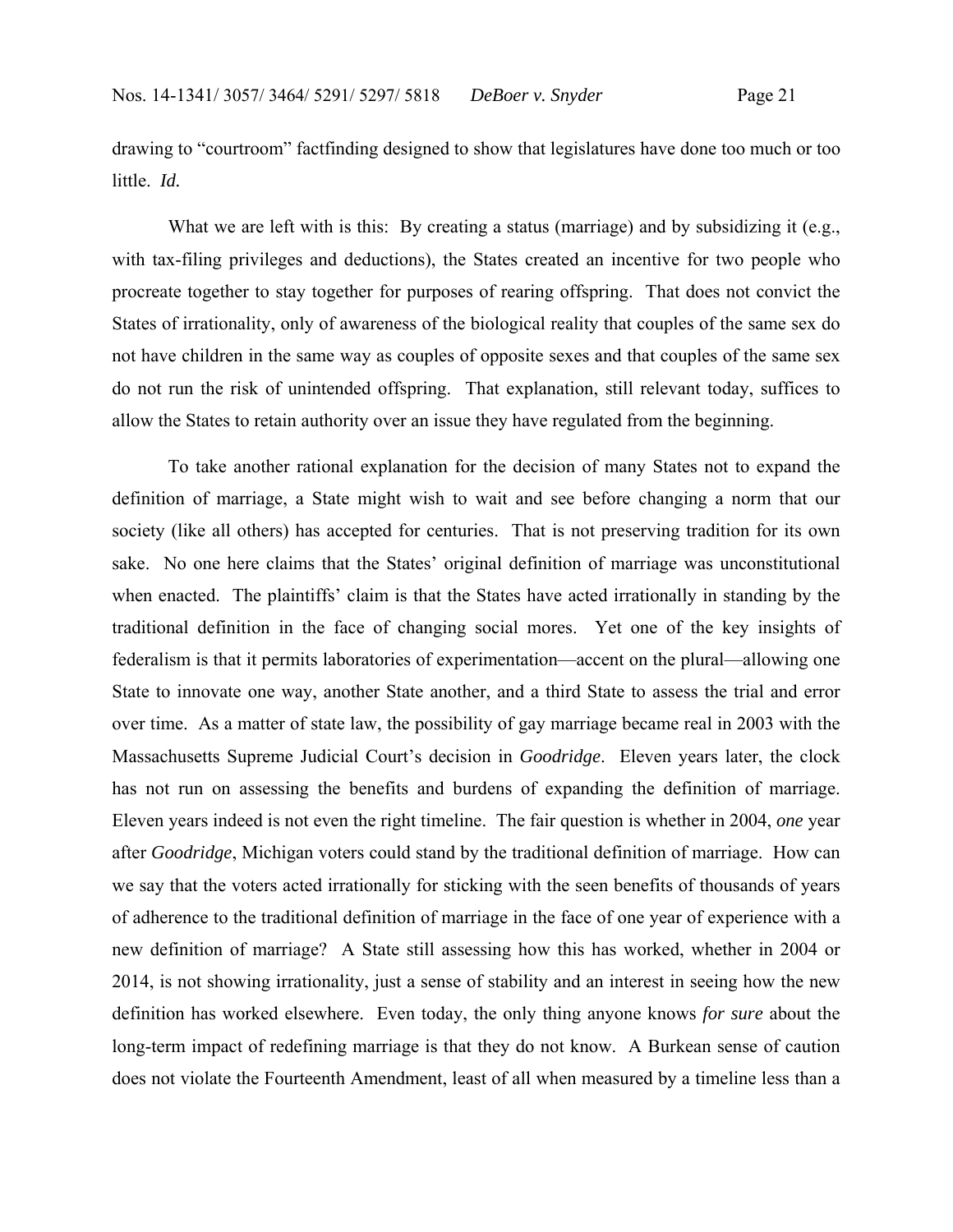dozen years long and when assessed by a system of government designed to foster step-by-step, not sudden winner-take-all, innovations to policy problems.

In accepting these justifications for the four States' marriage laws, we do not deny the foolish, sometimes offensive, inconsistencies that have haunted marital legislation from time to time. States will hand some people a marriage license no matter how often they have divorced or remarried, apparently on the theory that practice makes perfect. States will not even prevent an individual from remarrying the same person three or four times, where practice no longer seems to be the issue. With love and commitment nowhere to be seen, States will grant a marriage license to two friends who wish to share in the tax and other material benefits of marriage, at least until the State's no-fault divorce laws allow them to exit the partnership freely. And States allow couples to continue procreating no matter how little stability, safety, and love they provide the children they already have. Nor has unjustified sanctimony stayed off the stage when it comes to marital legislation—with monogamists who "do not monog" criticizing alleged polygamists who "do not polyg." *See* Paul B. Beers, *Pennsylvania Politics Today and Yesterday* 51 (1980).

How, the claimants ask, could *anyone* possibly be unworthy of this civil institution? Aren't gay and straight couples both capable of honoring this civil institution in some cases and of messing it up in others? All of this, however, proves much too much. History is replete with examples of love, sex, and marriage tainted by hypocrisy. Without it, half of the world's literature, and three-quarters of its woe, would disappear. Throughout, we have never leveraged these inconsistencies about deeply personal, sometimes existential, views of marriage into a ground for constitutionalizing the field. Instead, we have allowed state democratic forces to fix the problems as they emerge and as evolving community mores show they should be fixed. Even if we think about today's issue and today's alleged inconsistencies solely from the perspective of the claimants in this case, it is difficult to call that formula, already coming to terms with a new view of marriage, a failure.

Any other approach would create line-drawing problems of its own. Consider how plaintiffs' love-and-commitment definition of marriage would fare under their own rational basis test. Their definition does too much because it fails to account for the reality that no State in the country requires couples, whether gay or straight, to be in love. Their definition does too little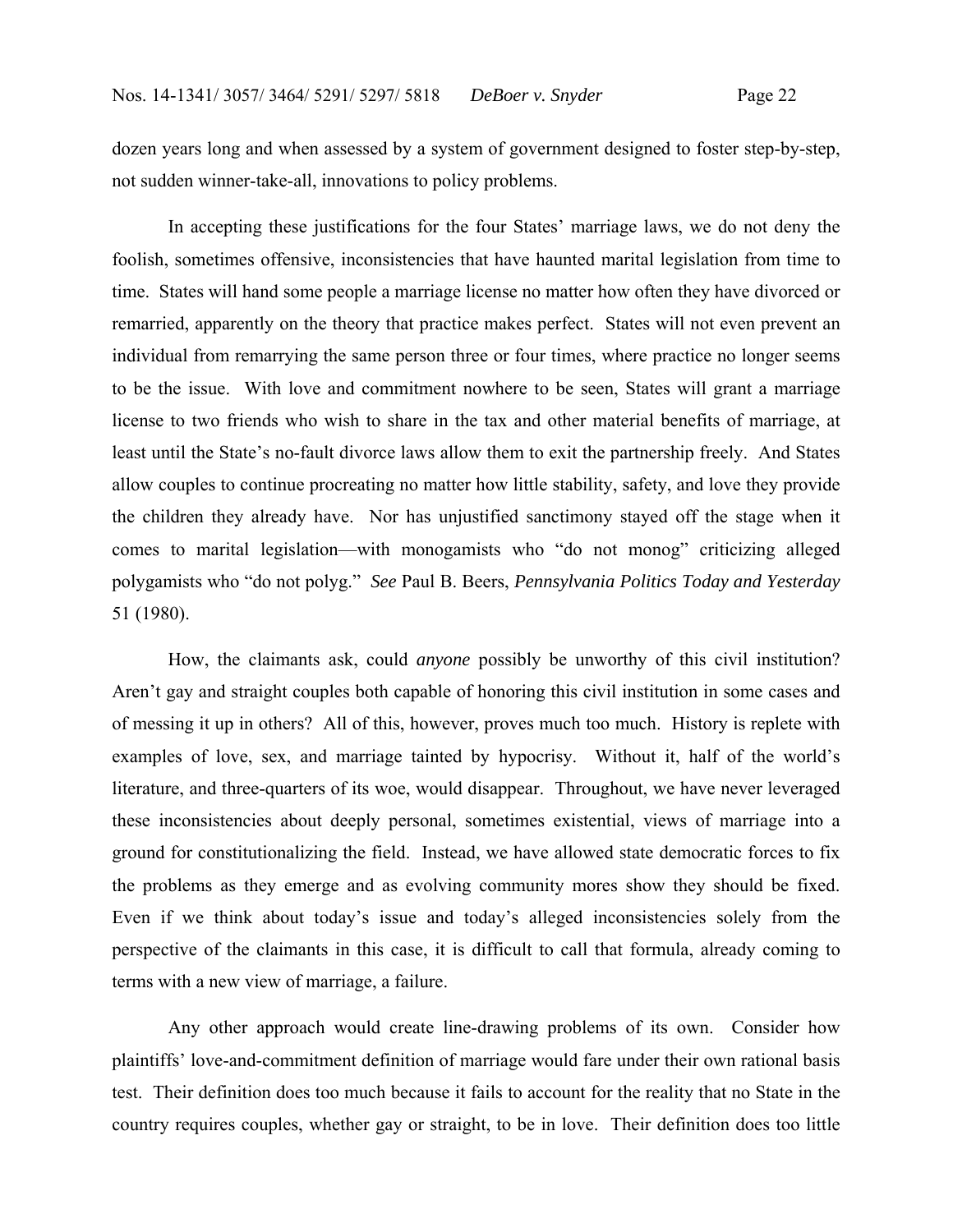because it fails to account for plural marriages, where there is no reason to think that three or four adults, whether gay, bisexual, or straight, lack the capacity to share love, affection, and commitment, or for that matter lack the capacity to be capable (and more plentiful) parents to boot. If it is constitutionally irrational to stand by the man-woman definition of marriage, it must be constitutionally irrational to stand by the monogamous definition of marriage. Plaintiffs have no answer to the point. What they might say they cannot: They might say that tradition or community mores provide a rational basis for States to stand by the monogamy definition of marriage, but they cannot say that because that is exactly what they claim is illegitimate about the States' male-female definition of marriage. The predicament does not end there. No State is free of marriage policies that go too far in some directions and not far enough in others, making all of them vulnerable—if the claimants' theory of rational basis review prevails.

Several cases illustrate just how seriously the federal courts must take the line-drawing deference owed the democratic process under rational basis review. *Massachusetts Board of Retirement v. Murgia*, 427 U.S. 307 (1976), holds that a State may require law enforcement officers to retire without exception at age fifty, in order to assure the physical fitness of its police force. If a rough correlation between age and strength suffices to uphold exception-free retirement ages (even though some fifty-year-olds swim/bike/run triathlons), why doesn't a correlation between male-female intercourse and procreation suffice to uphold traditional marriage laws (even though some straight couples don't have kids and many gay couples do)? *Armour v. City of Indianapolis*, 132 S. Ct. 2073 (2012), says that if a city cancels a tax, the bureaucratic hassle of issuing refunds entitles it to keep money already collected from citizens who paid early. If administrative convenience amounts to an adequate public purpose, why not a rough sense of social stability? More deferential still, *Kotch v. Board of River Port Pilot Commissioners*, 330 U.S. 552 (1947), concludes that a State's interest in maintaining close ties among those who steer ships in its ports justifies denying pilotage licenses to anyone who isn't a friend or relative of an incumbent pilot. Can we honestly say that traditional marriage laws involve more irrationality than *nepotism*?

The debate over marriage of course has another side, and we cannot deny the costs to the plaintiffs of allowing the States to work through this profound policy debate. The traditional definition of marriage denies gay couples the opportunity to publicly solemnize, to say nothing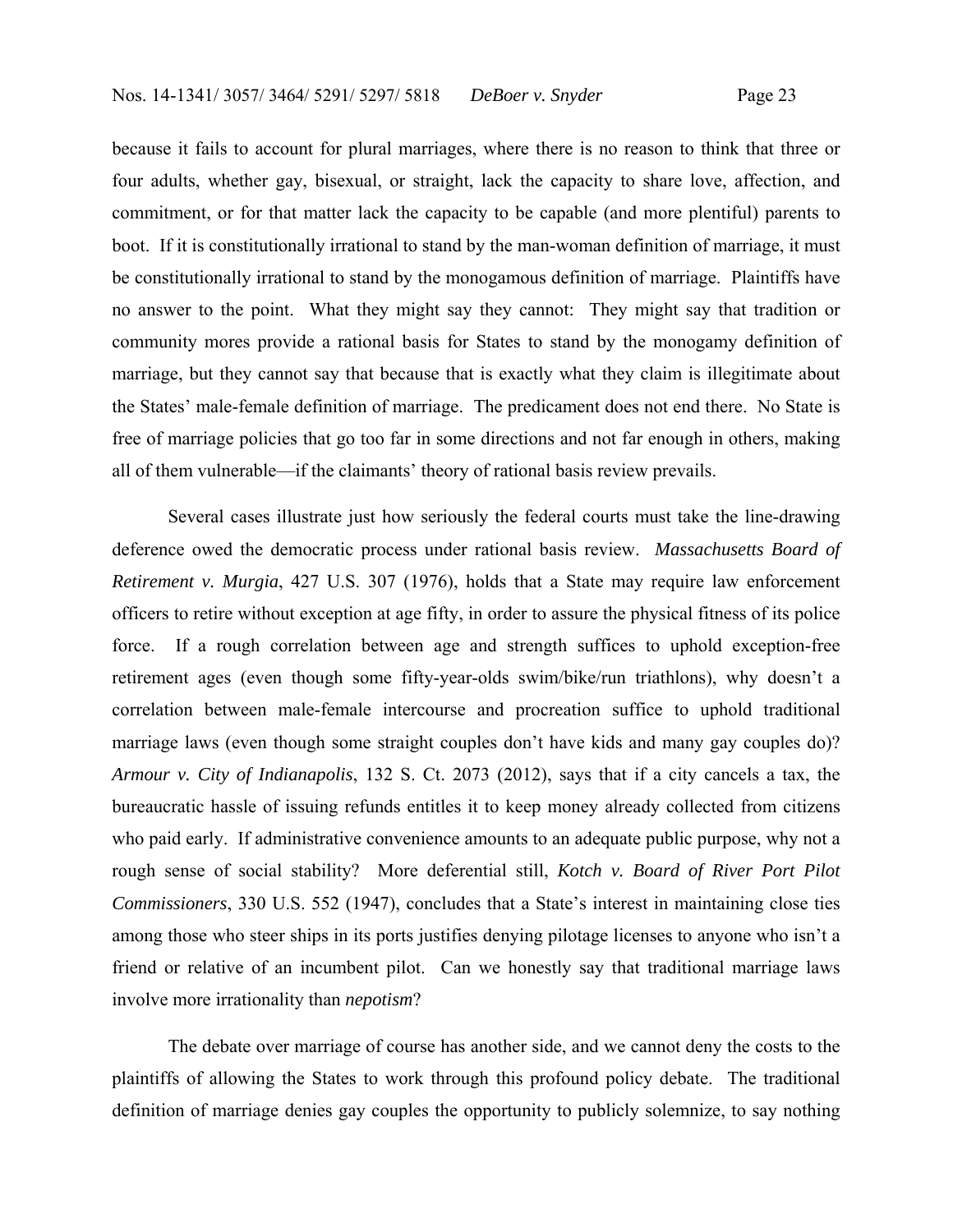of subsidize, their relationships under state law. In addition to depriving them of this status, it deprives them of benefits that range from the profound (the right to visit someone in a hospital as a spouse or parent) to the mundane (the right to file joint tax returns). These harms affect not only gay couples but also their children. Do the benefits of standing by the traditional definition of marriage make up for these costs? The question demands an answer—but from elected legislators, not life-tenured judges. Our task under the Supreme Court's precedents is to decide whether the law has some conceivable basis, not to gauge how that rationale stacks up against the arguments on the other side. Respect for democratic control over this traditional area of state expertise ensures that "a statewide deliberative process that enable[s] its citizens to discuss and weigh arguments for and against same-sex marriage" can have free and reasonable rein. *Windsor*, 133 S. Ct. at 2689.

#### D.

*Animus.* Given the broad deference owed the States under the democracy-reinforcing norms of rational basis review, the cases in which the Supreme Court has struck down a state law on that basis are few. When the Court has taken this step, it usually has been due to the novelty of the law and the targeting of a single group for disfavored treatment under it. In one case, a city enacted a new zoning code with the none-too-subtle purpose of closing down a home for the intellectually disabled in a neighborhood that apparently wanted nothing to do with them. The reality that the code applied only to homes for the intellectually disabled—and not to other dwellings such as fraternity houses—led the Court to invalidate the regulation on the ground that the city had based it upon "an irrational prejudice against the mentally retarded." *City of Cleburne v. Cleburne Living Ctr.*, 473 U.S. 432, 450 (1985).In another case, a statewide initiative denied gays, and gays alone, access to the protection of the State's existing antidiscrimination laws. The novelty of the law, coupled with the distance between the reach of the law and any legitimate interest it might serve, showed that the law was "born of animosity toward" gays and suggested a design to make gays "unequal to everyone else." *Romer*, 517 U.S. at 634–35.

None of the statewide initiatives at issue here fits this pattern. The four initiatives, enacted between 2004 and 2006, codified a long-existing, widely held social norm already reflected in state law. "[M]arriage between a man and a woman," as the Court reminded us just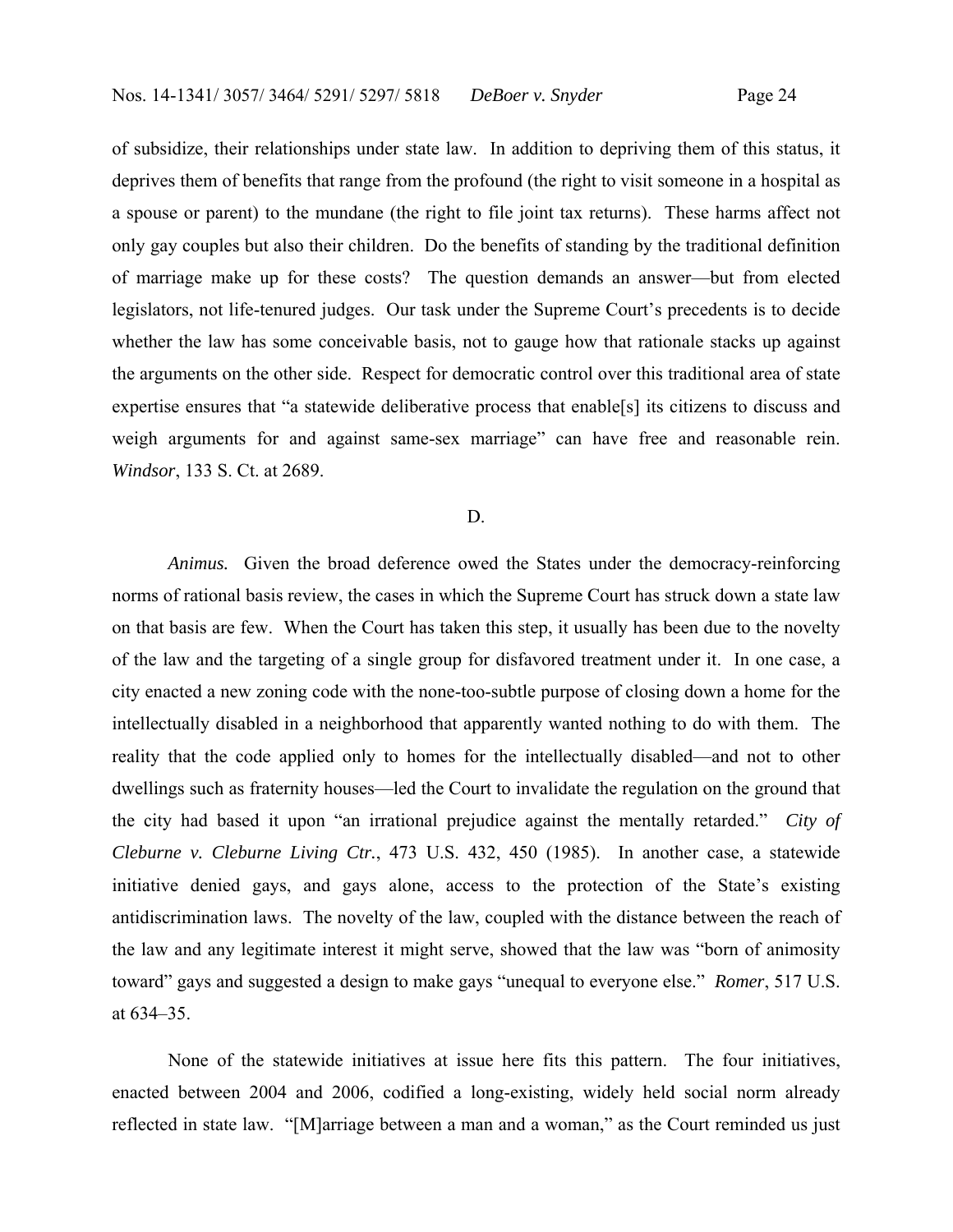last year, "had been thought of by most people as essential to the very definition of that term and to its role and function throughout the history of civilization." *Windsor*, 133 S. Ct. at 2689.

Neither was the decision to place the definition of marriage in a State's constitution unusual, nor did it otherwise convey the kind of malice or unthinking prejudice the Constitution prohibits. Nineteen States did the same thing during that period. Human Rights Campaign Found., *Equality from State to State 2006*, at 13–14 (2006), *available at* http://s3.amazonaws.com/hrc-assets//files/assets/resources/StateToState2007.pdf.And if there was one concern animating the initiatives, it was the fear that the courts would seize control over an issue that people of good faith care deeply about. If that is animus, the term has no useful meaning.

Who in retrospect can blame the voters for having this fear? By then, several state courts had altered their States' traditional definitions of marriage under the States' constitutions. Since then, more have done the same. Just as state judges have the authority to construe a state constitution as they see fit, so do the people have the right to overrule such decisions or preempt them as they see fit. Nor is there anything static about this process. In some States, the people have since re-amended their constitutions to broaden the category of those eligible to marry. In other States, the people seemed primed to do the same but for now have opted to take a waitand-see approach of their own as federal litigation proceeds. *See, e.g.*, Wesley Lowery, *Same-Sex Marriage Is Gaining Momentum, but Some Advocates Don't Want It on the Ballot in Ohio*, Wash. Post (June 14, 2014), http://www.washingtonpost.com/politics/same-sex-marriageis-gaining-momentum-but-ohio-advocates-dont-want-it-on-the-ballot/2014/06/14/a090452ae77e-11e3-afc6-a1dd9407abcf story.html (explaining that Ohio same-sex marriage advocates opted not to place the question on the 2014 state ballot despite collecting nearly twice the number of required signatures). What the Court recently said about another statewide initiative

that people care passionately about applies with equal vigor here: "Deliberative debate on sensitive issues such as racial preferences all too often may shade into rancor. But that does not justify removing certain court-determined issues from the voters' reach. Democracy does not presume that some subjects are either too divisive or too profound for public debate." *Schuette v. Coal. to Defend Affirmative Action*, 134 S. Ct. 1623, 1638 (2014). "It is demeaning to the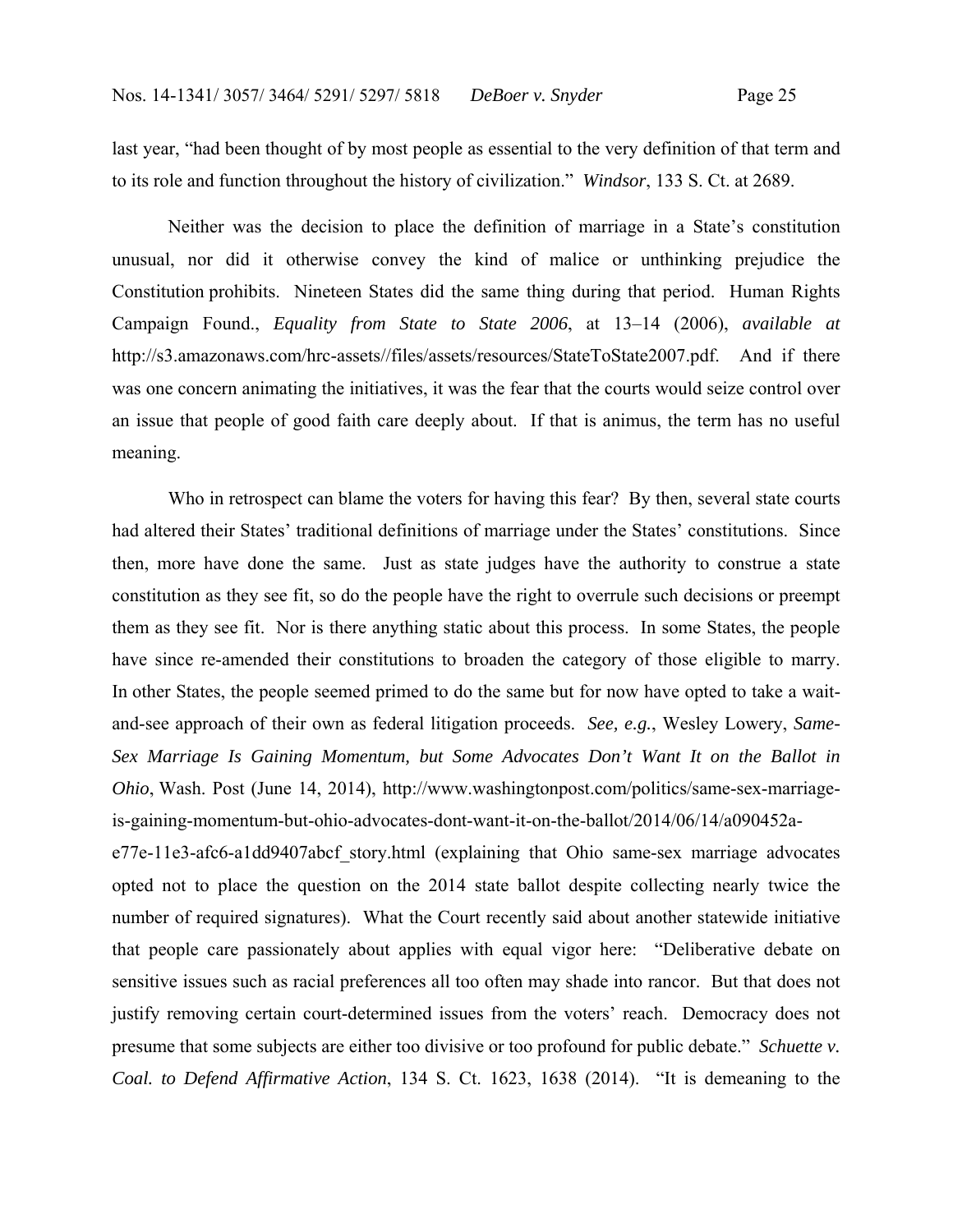democratic process to presume that the voters are not capable of deciding an issue of this sensitivity on decent and rational grounds." *Id.* at 1637.

What of the possibility that other motivations affected the amendment process in the four States? If assessing the motives of multimember legislatures is difficult, assessing the motives of *all* voters in a statewide initiative strains judicial competence. The number of people who supported each initiative—Michigan (2.7 million), Kentucky (1.2 million), Ohio (3.3 million), and Tennessee (1.4 million)—was large and surely diverse. In addition to the proper role of the courts in a democracy, many other factors presumably influenced the voters who supported *and* opposed these amendments: that some politicians favored the amendment and others opposed it; that some faith groups favored the amendment and others opposed it; that some thought the amendment would strengthen families and others thought it would weaken them or were not sure; that some thought the amendment would be good for children and others thought it would not be or were not sure; and that some thought the amendment would preserve a long-established definition of marriage and others thought it was time to accommodate gay couples. Even a rough sense of morality likely affected voters, with some thinking it immoral to exclude gay couples and others thinking the opposite. For most people, whether for or against the amendment, the truth of why they did what they did is assuredly complicated, making it impossible to pin down any one consideration, as opposed to a rough aggregation of factors, as motivating them. How in this setting can we indict the 2.7 million Michigan voters who supported the amendment in 2004, less than *one year* after the *first* state supreme court recognized a constitutional right to gay marriage, for favoring the amendment for prejudicial reasons and for prejudicial reasons alone? Any such conclusion cannot be squared with the benefit of the doubt customarily given voters and legislatures under rational basis review. Even the gay-rights community, remember, was not of one mind about taking on the benefits and burdens of marriage until the early 1990s. *See* George Chauncey, *Why Marriage? The History Shaping Today's Debate over Gay Equality* 58, 88 (2004); Michael J. Klarman, *From the Closet to the Altar: Courts, Backlash, and the Struggle for Same-Sex Marriage* 48–52 (2013). A decade later, a State's voters should not be taken to task for failing to be of one mind about the issue themselves.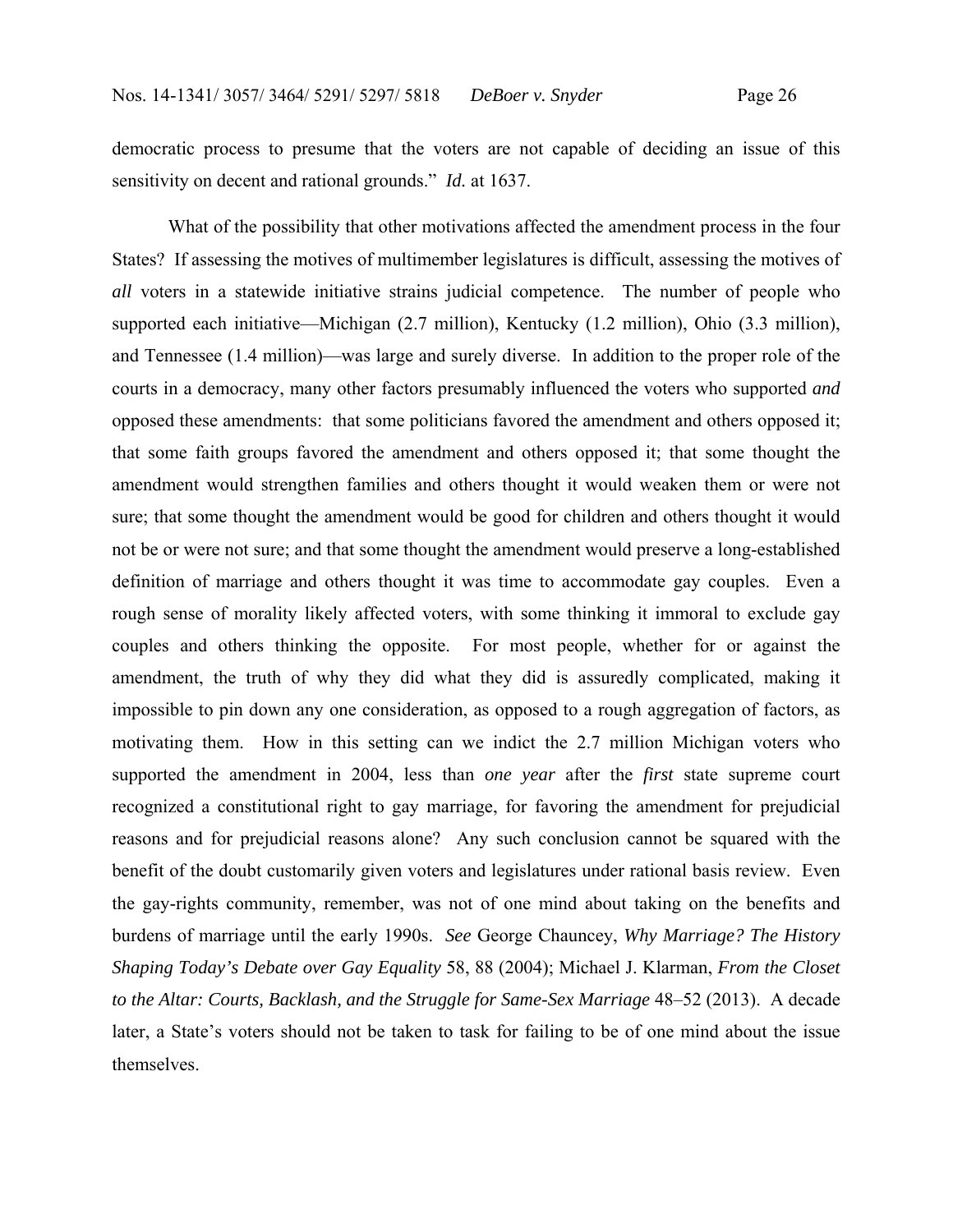Some equanimity is in order in assessing the motives of voters who invoked a constitutionally respected vehicle for change and for resistance to change: direct democracy. *See Pac. States Tel. & Tel. Co. v. Oregon*, 223 U.S. 118, 151 (1912). Just as gay individuals are no longer abstractions, neither should we treat States as abstractions. Behind these initiatives were real people who teach our children, create our jobs, and defend our shores. Some of these people supported the initiative in 2004; some did not. It is no less unfair to paint the proponents of the measures as a monolithic group of hate-mongers than it is to paint the opponents as a monolithic group trying to undo American families. "Tolerance," like respect and dignity, is best traveled on a "two-way street." *Ward v. Polite*, 667 F.3d 727, 735 (6th Cir. 2012). If there is a dominant theme to the Court's cases in this area, it is to end otherness, not to create new others.

All of this explains why the Court's decisions in *City of Cleburne* and *Romer* do not turn on reading the minds of city voters in one case or of statewide initiative supporters in the other. They turn on asking whether anything but prejudice to the affected class could explain the law. *See City of Cleburne*, 473 U.S. at 450; *Romer*, 517 U.S. at 635. No such explanations existed in those cases. Plenty exist here, as shown above and as recognized by many others. *See Lawrence*, 539 U.S. at 585 (O'Connor, J., concurring in the judgment) ("Unlike the moral disapproval of same-sex relations[,] . . . other reasons exist to promote the institution of marriage beyond mere moral disapproval of an excluded group."); *Bishop*, 760 F.3d at 1104–09 (Holmes, J., concurring) (same); *Citizens for Equal Prot. v. Bruning*, 455 F.3d 859, 868 (8th Cir. 2006) (enactment not "'inexplicable by anything but animus' towards same-sex couples"); *Conaway v. Deane*, 932 A.2d 571, 635 (Md. 2007) (no reason to "infer antipathy"); *Hernandez v. Robles*, 855 N.E.2d 1, 8 (N.Y. 2006) (those who favor the traditional definition are not "irrational, ignorant or bigoted"); *Andersen v. King Cnty.*, 138 P.3d 963, 981 (Wash. 2006) (en banc) ("the only reason" for the law was not "anti-gay sentiment").

One other point. Even if we agreed with the claimants that the nature of these state constitutional amendments, and the debates surrounding them, required their invalidation on animus grounds, that would not give them what they request in their complaints: the right to same-sex marriage. All that the invalidation of the amendments would do is return state law to where it had always been, a status quo that in all four States included state statutory and common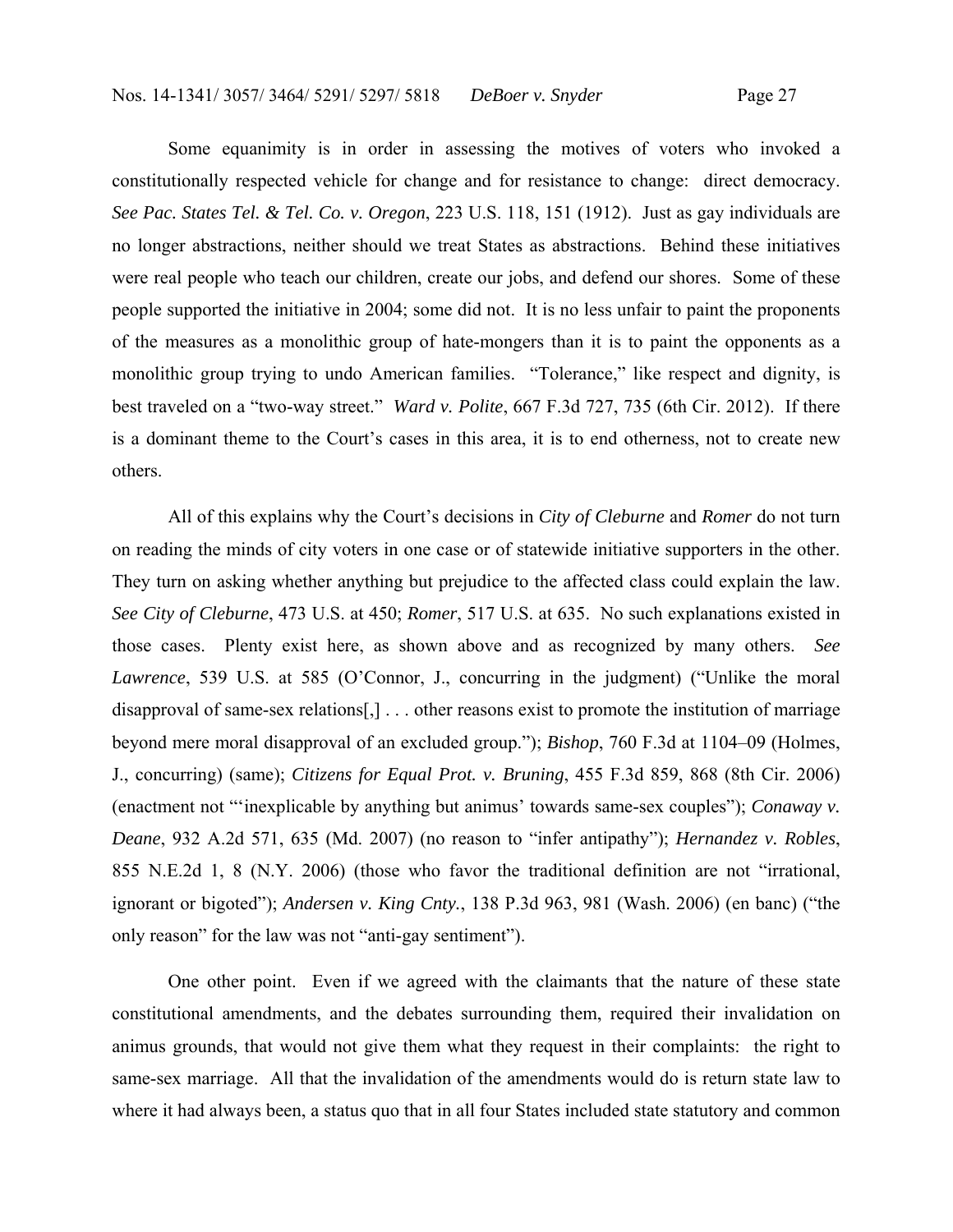law definitions of marriage applicable to one man and one woman—definitions that no one claims were motivated by ill will. The elimination of the state constitutional provisions, it is true, would allow individuals to challenge the four States' other marital laws on state constitutional grounds. No one filed such a challenge here, however.

E.

*Fundamental right to marry.* Under the Due Process Clause, courts apply more muscular review—"strict," "rigorous," usually unforgiving, scrutiny—to laws that impair "fundamental" rights. In considering the claimants' arguments that they have a fundamental right to marry each other, we must keep in mind that something can be fundamentally important without being a fundamental right under the Constitution. Otherwise, state regulations of many deeply important subjects—from education to healthcare to living conditions to decisions about when to die would be subject to unforgiving review. They are not. *See San Antonio Indep. Sch. Dist. v. Rodriguez*, 411 U.S. 1, 35 (1973) (public education); *Maher v. Roe*, 432 U.S. 464, 469 (1977) (healthcare); *Lindsey v. Normet*, 405 U.S. 56, 73–74 (1972) (housing); *Glucksberg*, 521 U.S. at 728 (right to die). Instead, the question is whether our nation has treated the right as fundamental and therefore worthy of protection under substantive due process. More precisely, the test is whether the right is "deeply rooted in this Nation's history and tradition" and "implicit in the concept of ordered liberty," such that "neither liberty nor justice would exist if they were sacrificed." *Glucksberg*, 521 U.S. at 721 (internal citations omitted). That requirement often is met by placing the right in the Constitution, most obviously in (most of) the guarantees in the Bill of Rights. *See id*. at 720.But the right to marry in general, and the right to gay marriage in particular, nowhere appear in the Constitution. That route for recognizing a fundamental right to same-sex marriage does not exist.

That leaves the other option—that, even though a proposed right to same-sex marriage does not appear in the Constitution, it turns on bedrock assumptions about liberty. This too does not work. The first state high court to redefine marriage to include gay couples did not do so until 2003 in *Goodridge*.

Matters do not change because *Loving v. Virginia*, 388 U.S. 1 (1967), held that "marriage" amounts to a fundamental right. When the Court decided *Loving*, "marriage between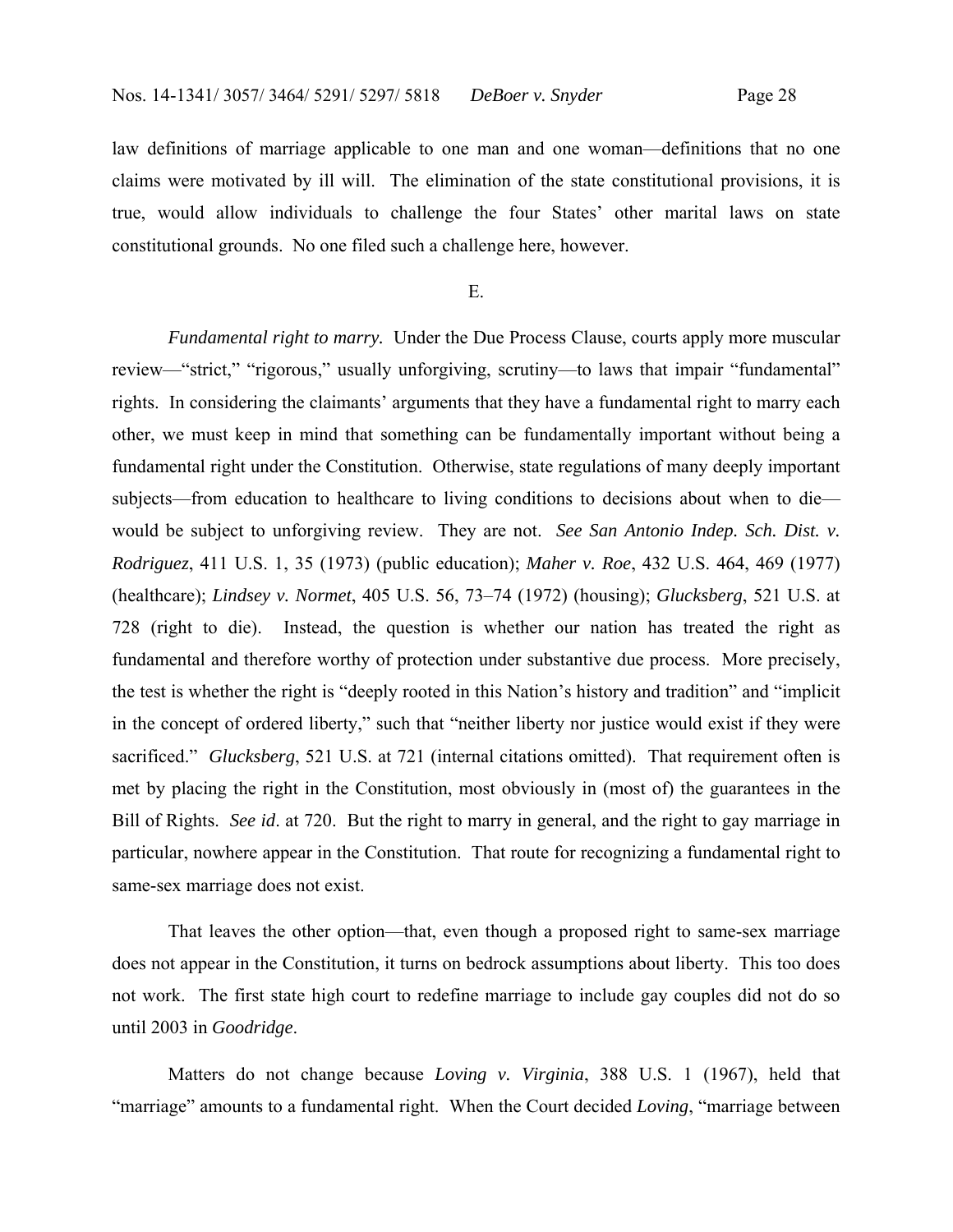a man and a woman no doubt [was] thought of . . . as essential to the very definition of that term." *Windsor*, 133 S. Ct. at 2689. In referring to "marriage" rather than "opposite-sex marriage," *Loving* confirmed only that "opposite-sex marriage" would have been considered redundant, not that marriage included same-sex couples. *Loving* did not change the definition. That is why the Court said marriage is "fundamental to our very existence and survival," 388 U.S. at 12, a reference to the procreative definition of marriage. Had a gay African-American male and a gay Caucasian male been denied a marriage license in Virginia in 1968, would the Supreme Court have held that Virginia had violated the Fourteenth Amendment? No one to our knowledge thinks so, and no Justice to our knowledge has ever said so. The denial of the license would have turned not on the races of the applicants but on a request to change the definition of marriage. Had *Loving* meant something more when it pronounced marriage a fundamental right, how could the Court hold in *Baker* five years later that gay marriage does not even raise a substantial federal question? *Loving* addressed, and rightly corrected, an unconstitutional eligibility requirement for marriage; it did not create a new definition of marriage.

A similar problem confronts the claimants' reliance on other decisions treating marriage as a fundamental right, whether in the context of a statute denying marriage licenses to fathers who could not pay child support, *Zablocki v. Redhail*, 434 U.S. 374, 383 (1978), or a regulation restricting prisoners' ability to obtain marriage licenses, *Turner v. Safley*, 482 U.S. 78, 94–95 (1987). It strains credulity to believe that a year after each decision a gay indigent father could have required the State to grant him a marriage license for his partnership or that a gay prisoner could have required the State to permit him to marry a gay partner. When *Loving* and its progeny used the word marriage, they did not redefine the term but accepted its traditional meaning.

No doubt, many people, many States, even some dictionaries, now define marriage in a way that is untethered to biology. But that does not transform the fundamental-rights decision of *Loving* under the old definition into a constitutional right under the new definition. The question is whether the old reasoning applies to the new setting, not whether we can shoehorn new meanings into old words. Else, evolving-norm lexicographers would have a greater say over the meaning of the Constitution than judges.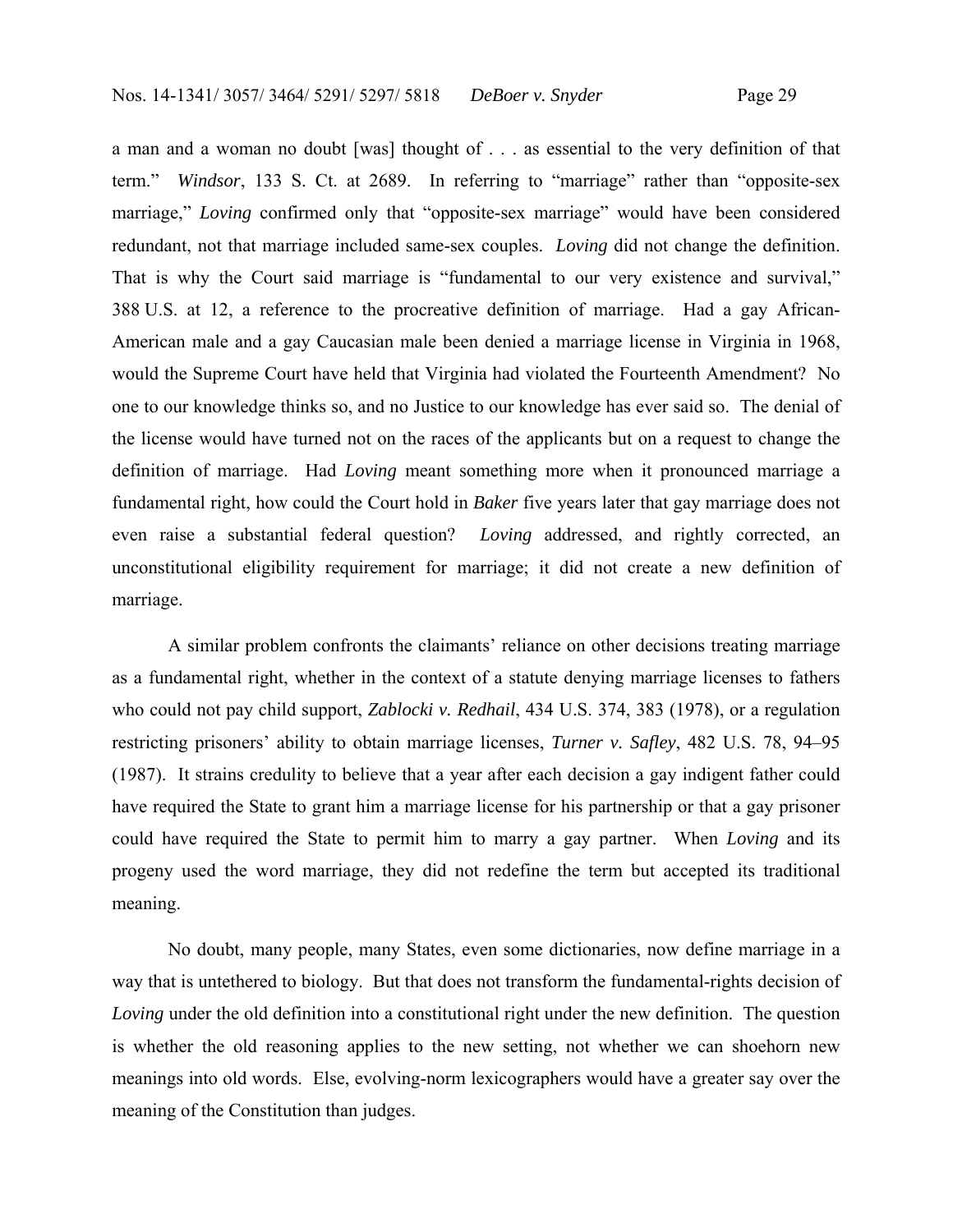The upshot of fundamental-rights status, keep in mind, is strict-scrutiny status, subjecting all state eligibility rules for marriage to rigorous, usually unforgiving, review. That makes little sense with respect to the trials and errors societies historically have undertaken (and presumably will continue to undertake) in determining who may enter and leave a marriage. Start with the *duration* of a marriage. For some, marriage is a commitment for life and beyond. For others, it is a commitment for life. For still others, it is neither. In 1969, California enacted the first pure no-fault divorce statute. *See* Family Law Act of 1969, 1969 Cal. Stat. 3312. A dramatic expansion of similar laws followed. *See* Lynn D. Wardle, *No-Fault Divorce and the Divorce Conundrum*, 1991 BYU L. Rev. 79, 90. The Court has never subjected these policy fits and starts about who may *leave* a marriage to strict scrutiny.

Consider also the *number* of people eligible to marry. As late as the eighteenth century, "[t]he predominance of monogamy was by no means a foregone conclusion," and "[m]ost of the peoples and cultures around the globe" had adopted a different system. Nancy F. Cott, *Public Vows: A History of Marriage and the Nation* 9 (2000). Over time, American officials wove monogamy into marriage's fabric. Beginning in the nineteenth century, the federal government "encouraged or forced" Native Americans to adopt the policy, and in 1878 the Supreme Court upheld a federal antibigamy law. *Id.* at 26; *see Reynolds v. United States*, 98 U.S. 145 (1878). The Court has never taken this topic under its wing. And if it did, how would the constitutional, as opposed to policy, arguments in favor of same-sex marriage not apply to plural marriages?

Consider finally the *nature* of the individuals eligible to marry. The age of consent has not remained constant, for example. Under Roman law, men could marry at fourteen, women at twelve. The American colonies imported that rule from England and kept it until the mid-1800s, when the people began advocating for a higher minimum age. Today, all but two States set the number at eighteen. *See* Vivian E. Hamilton, *The Age of Marital Capacity: Reconsidering Civil Recognition of Adolescent Marriage*, 92 B.U. L. Rev. 1817, 1824–32 (2012). The same goes for the social acceptability of marriage between cousins, a union deemed "desirable in many parts of the world"; indeed, around "10 percent of marriages worldwide are between people who are second cousins or closer." Sarah Kershaw, *Living Together: Shaking Off the Shame*, N.Y. Times (Nov. 25, 2009), http://www.nytimes.com/2009/11/26/garden/26cousins.html. Even in the United States, cousin marriage was not prohibited until the mid-nineteenth century, when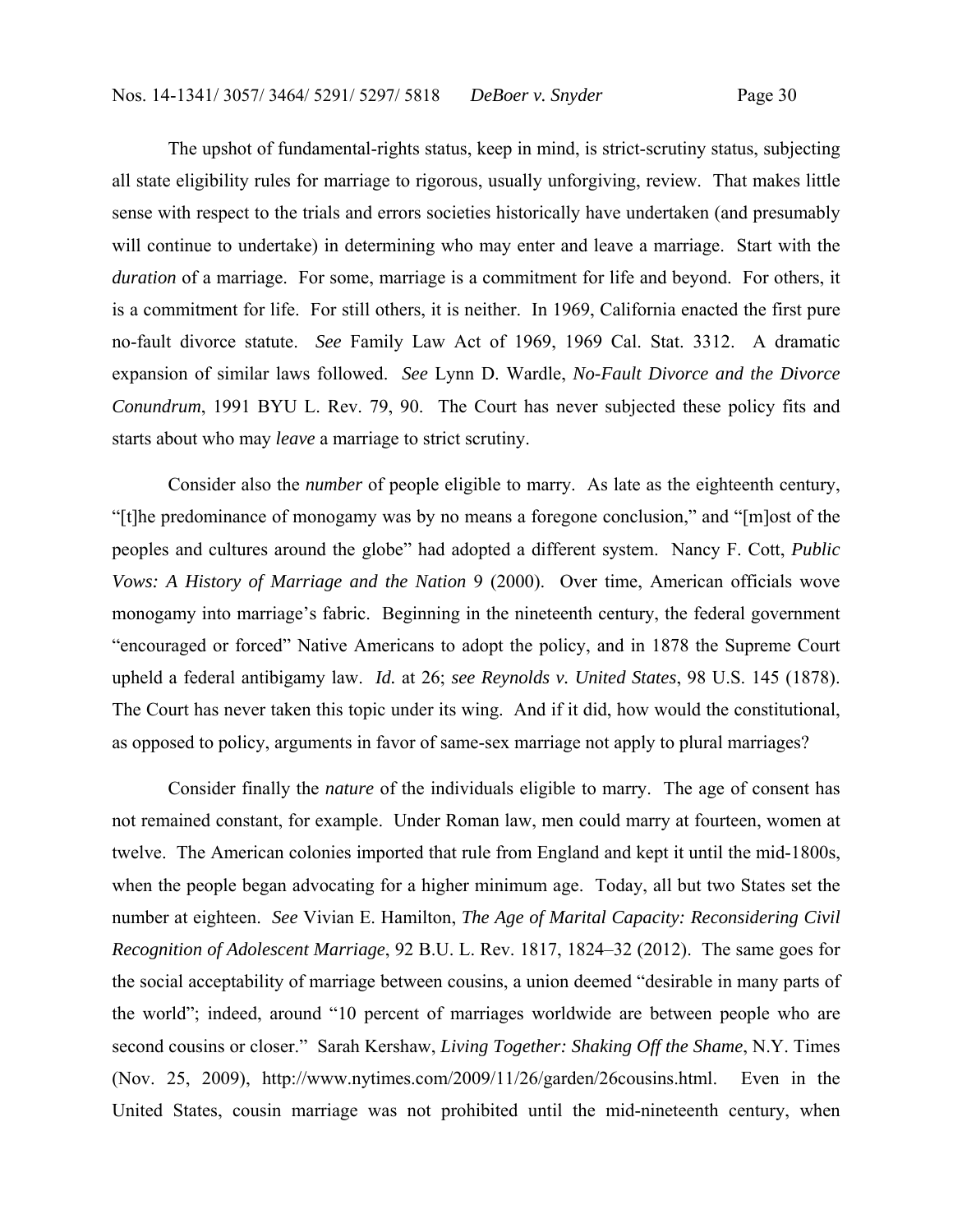Kansas—followed by seven other States—enacted the first ban. *See* Diane B. Paul & Hamish G. Spencer, *"It's Ok, We're Not Cousins by Blood": The Cousin Marriage Controversy in Historical Perspective*, 6 PLoS Biology 2627, 2627 (2008). The States, however, remain split: half of them still permit the practice. *Ghassemi v. Ghassemi*, 998 So. 2d 731, 749 (La. Ct. App. 2008). Strict scrutiny? Neither *Loving* nor any other Supreme Court decision says so.

### F.

*Discrete and insular class without political power.* A separate line of cases, this one under the Equal Protection Clause, calls for heightened review of laws that target groups whom legislators have singled out for unequal treatment in the past. This argument faces an initial impediment. Our precedents say that rational basis review applies to sexual-orientation classifications. *See Davis v. Prison Health Servs.*, 679 F.3d 433, 438 (6th Cir. 2012); *Scarbrough v. Morgan Cnty. Bd. of Educ.*, 470 F.3d 250, 260–61 (6th Cir. 2006); *Stemler v. City of Florence*, 126 F.3d 856, 873–74 (6th Cir. 1997).

There is another impediment. The Supreme Court has never held that legislative classifications based on sexual orientation receive heightened review and indeed has not recognized a new suspect class in more than four decades. There are ample reasons for staying the course. Courts consider four rough factors in deciding whether to treat a legislative classification as suspect and presumptively unconstitutional: whether the group has been historically victimized by governmental discrimination; whether it has a defining characteristic that legitimately bears on the classification; whether it exhibits unchanging characteristics that define it as a discrete group; and whether it is politically powerless. *See Rodriguez*, 411 U.S. at 28*.*

We cannot deny the lamentable reality that gay individuals have experienced prejudice in this country, sometimes at the hands of public officials, sometimes at the hands of fellow citizens. Stonewall, Anita Bryant's uninvited answer to the question "Who are we to judge?", unequal enforcement of antisodomy laws between gay and straight partners, Matthew Shepard, and the language of insult directed at gays and others make it hard for anyone to deny the point. But we also cannot deny that the institution of marriage arose independently of this record of discrimination. The traditional definition of marriage goes back thousands of years and spans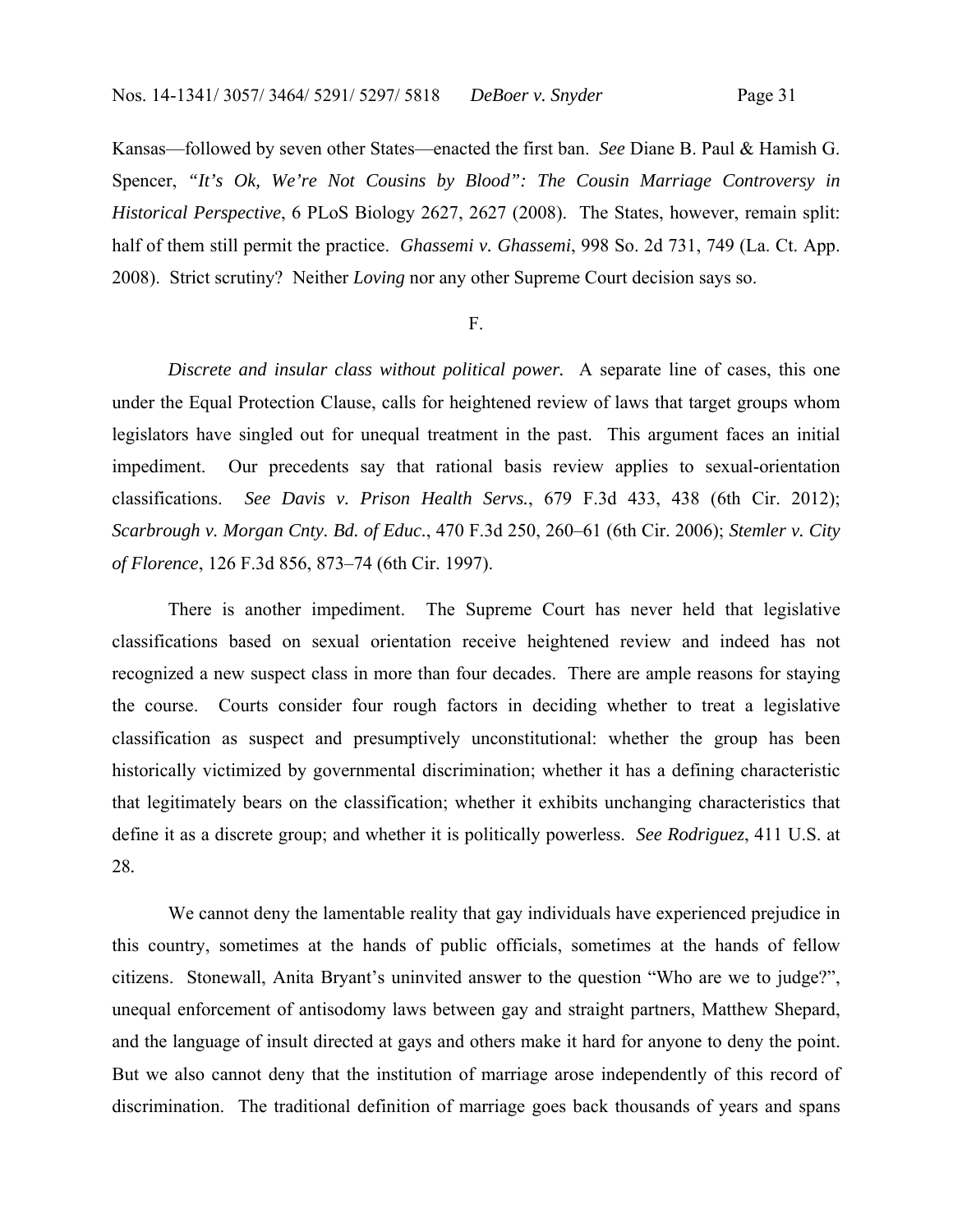almost every society in history. By contrast, "American laws targeting same-sex couples did not develop until the last third of the 20th century." *Lawrence*, 539 U.S. at 570. This order of events prevents us from inferring from history that prejudice against gays led to the traditional definition of marriage in the same way that we can infer from history that prejudice against African Americans led to laws against miscegenation. The usual leap from history of discrimination to intensification of judicial review does not work.

*Windsor* says nothing to the contrary. In arguing otherwise, plaintiffs mistake *Windsor*'s avoidance of one federalism question for avoidance of federalism altogether. Here is the key passage:

Despite these considerations, it is unnecessary to decide whether this federal intrusion on state power is a violation of the Constitution because it disrupts the federal balance. The State's power in defining the marital relation is of central relevance in this case quite apart from principles of federalism. Here the State's decision to give this class of persons the right to marry conferred upon them a dignity and status of immense import. When the State used its historic and essential authority to define the marital relation in this way, its role and its power in making the decision enhanced the recognition, dignity, and protection of the class in their own community. DOMA, because of its reach and extent, departs from this history and tradition of reliance on state law to define marriage. "'[D]iscriminations of an unusual character especially suggest careful consideration to determine whether they are obnoxious to the constitutional provision."

*Windsor*, 133 S. Ct. at 2692 (quoting *Romer*, 517 U.S. at 633). Plaintiffs read these words (and others that follow) as an endorsement of heightened review in today's case, pointing to the first two sentences as proof that individual dignity, not federalism, animates *Windsor*'s holding.

Yet federalism permeates both parts of this passage and both parts of the opinion. *Windsor* begins by expressing doubts about whether Congress has the delegated power to enact a statute like DOMA at all. But instead of resolving the case on the far-reaching enumeratedpower ground, it resolves the case on the narrower *Romer* ground—that anomalous exercises of power targeting a single group raise suspicion that bigotry rather than legitimate policy is afoot. Why was DOMA anomalous? Only federalism can supply the answer. The national statute trespassed upon New York's time-respected authority to define the marital relation, including by "enhanc[ing] the recognition, dignity, and protection" of gay and lesbian couples. *Id.* Today's case involves no such "divest[ing]"/"depriv[ing]"/"undermin[ing]" of a marriage status granted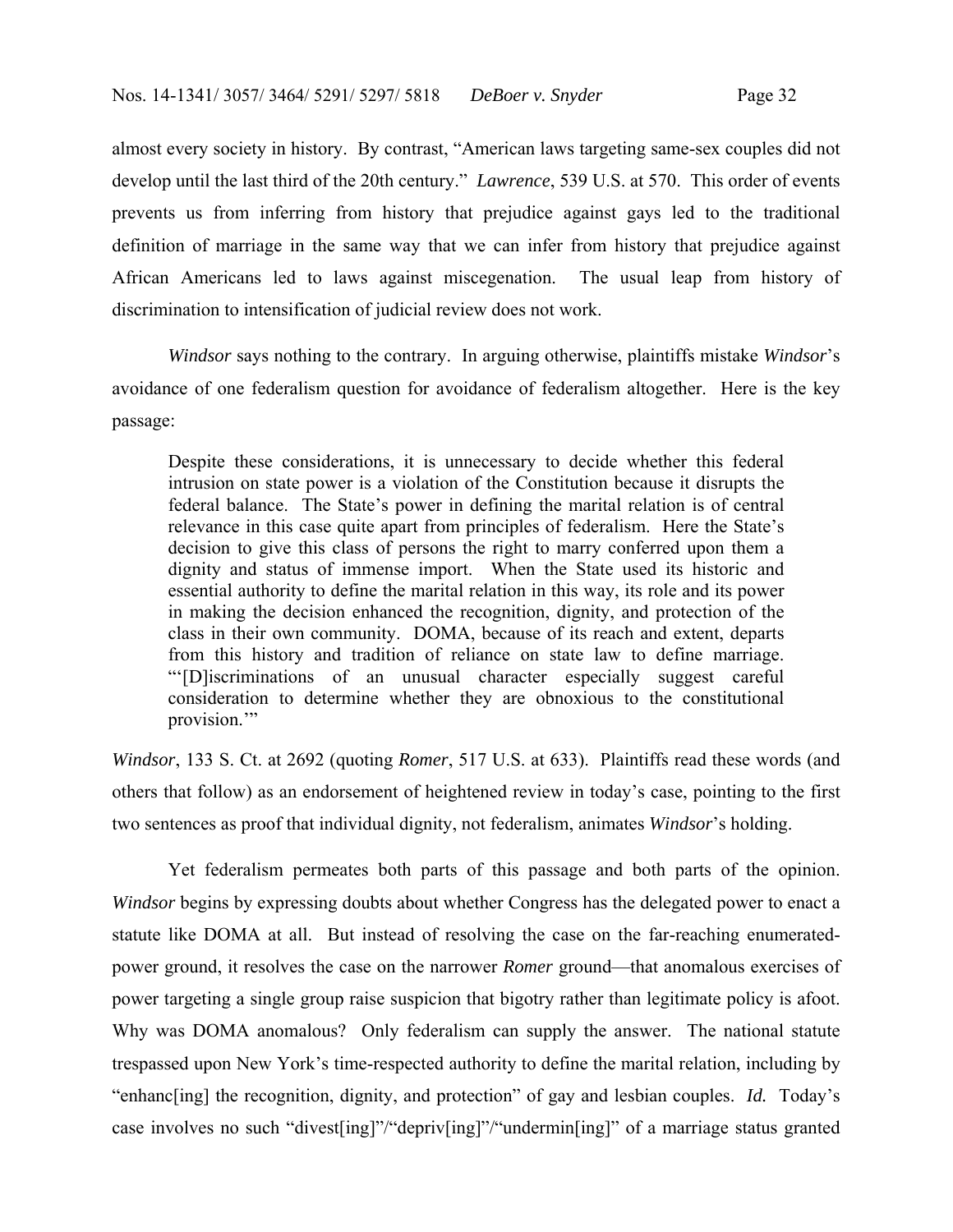through a State's authority over domestic relations within its borders and thus provides no basis for inferring that the purpose of the state law was to "impose a disadvantage"/"a separate status"/"a stigma" on gay couples. *Id.* at 2692–95. When the Framers "split the atom of sovereignty," *U.S. Term Limits, Inc. v. Thornton*, 514 U.S. 779, 838 (Kennedy, J., concurring), they did so to *enhance* liberty, not to allow the National Government to *divest* liberty protections granted by the States in the exercise of their historic and in this instance nearly exclusive power. What we have here is something entirely different. It is the States doing exactly what every State has been doing for hundreds of years: defining marriage as they see it. The only thing that has changed is the *willingness* of many States over the last eleven years to expand the definition of marriage to encompass gay couples.

Any other reading of *Windsor* would require us to subtract key passages from the opinion and add an inverted holding. The Court noted that New York "without doubt" had the power under its traditional authority over marriage to extend the definition of marriage to include gay couples and that Congress had no power to enact "unusual" legislation that interfered with the States' long-held authority to define marriage. *Windsor*, 133 S. Ct. at 2692–93.A decision premised on heightened scrutiny under the Fourteenth Amendment that redefined marriage nationally to include same-sex couples not only would divest the States of their traditional authority over this issue, but it also would authorize Congress to do something no one would have thought possible a few years ago—to use its Section 5 enforcement powers to add new definitions and extensions of marriage rights in the years ahead. That would leave the States with little authority to resolve ever-changing debates about how to define marriage (and the benefits and burdens that come with it) outside the beck and call of Congress and the Court. How odd that one branch of the National Government (Congress) would be reprimanded for entering the fray in 2013 and two branches of the same Government (the Court and Congress) would take control of the issue a short time later.

Nor, as the most modest powers of observation attest, is this a setting in which "political powerlessness" requires "extraordinary protection from the majoritarian political process." *Rodriguez*, 411 U.S. at 28*.* This is not a setting in which dysfunction mars the political process. *See Reynolds v. Sims*, 377 U.S. 533 (1964); *Baker v. Carr*, 369 U.S. 186 (1962).It is not a setting in which the recalcitrance of Jim Crow demands judicial, rather than we-can't-wait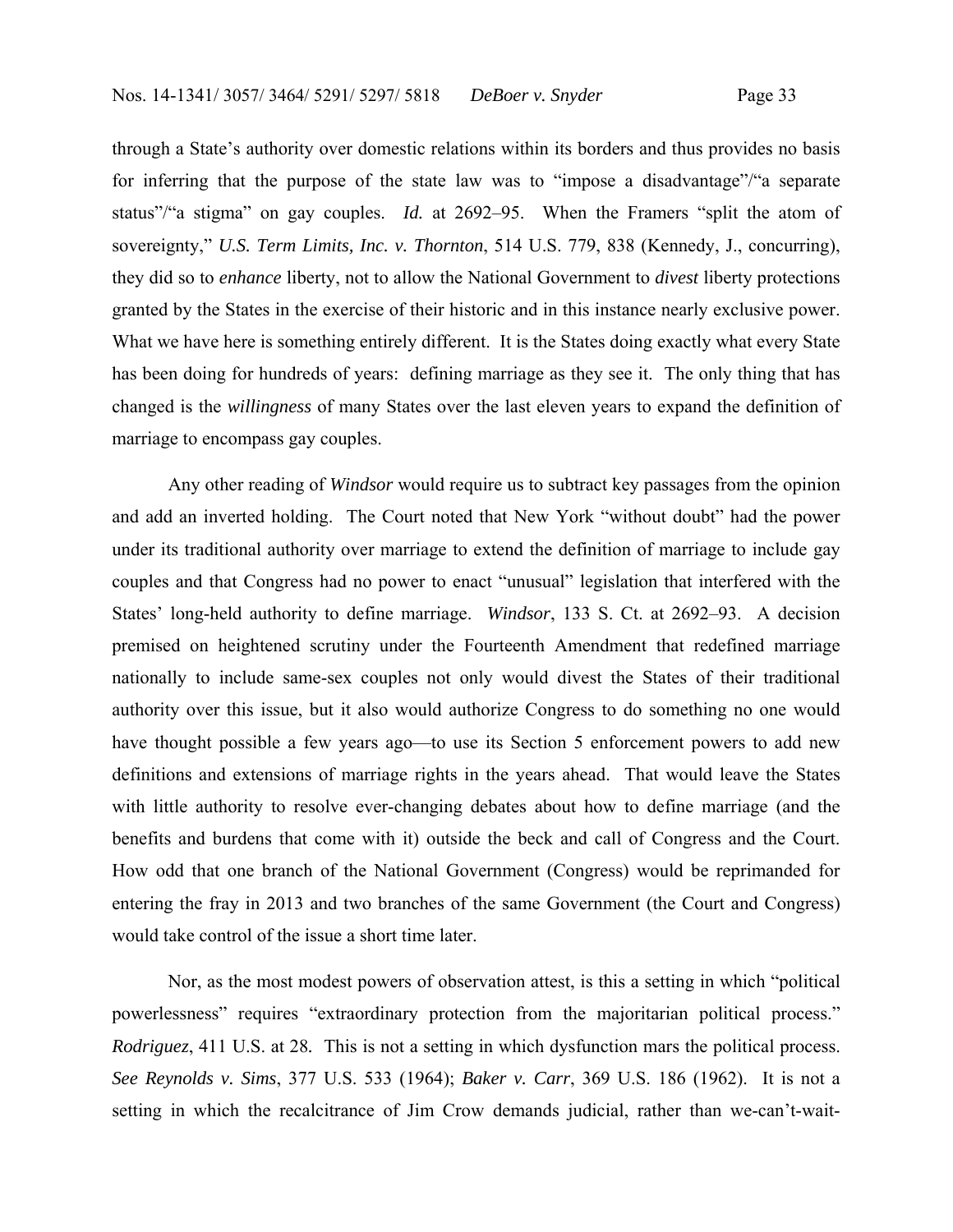forever legislative, answers. *See Brown v. Bd. of Educ.*, 347 U.S. 483 (1954). It is not a setting in which time shows that even a potentially powerful group cannot make headway on issues of equality. *See Frontiero v. Richardson*, 411 U.S. 677 (1973). It is not a setting where a national crisis—the Depression—seemingly demanded constitutional innovation. *See W. Coast Hotel Co. v. Parrish*, 300 U.S. 379 (1937). And it is not a setting, most pertinently, in which the local, state, and federal governments historically disenfranchised the suspect class, as they did with African Americans and women.*See United States v. Carolene Prods. Co.*, 304 U.S. 144, 152 n.4 (1938).

Instead, from the claimants' perspective, we have an eleven-year record marked by nearly as many successes as defeats and a widely held assumption that the future holds more promise than the past—if the federal courts will allow that future to take hold. Throughout that time, other advances for the claimants' cause are manifest. Nationally, "Don't Ask, Don't Tell" is gone. Locally, the Cincinnati charter amendment that prevented gay individuals from obtaining certain preferences from the city, upheld by our court in 1997, *Equality Found. of Greater Cincinnati, Inc. v. City of Cincinnati*, 128 F.3d 289 (6th Cir. 1997), is no more. The Fourteenth Amendment does not insulate influential, indeed eminently successful, interest groups from a defining attribute of all democratic initiatives—some succeed, some fail—particularly when succeeding more and failing less are in the offing.

Why, it is worth asking, the sudden change in public opinion? If there is one thing that seems to challenge hearts and minds, even souls, on this issue, it is the transition from the abstract to the concrete. If twenty-five percent of the population knew someone who was openly gay in 1985, and seventy-five percent knew the same in 2000, Klarman, *supra*, at 197, it is fair to wonder how few individuals still have not been forced to think about the matter through the lens of a gay friend or family member. *That* would be a discrete and insular minority.

The States' undoubted power over marriage provides an independent basis for reviewing the laws before us with deference rather than with skepticism. An analogy shows why. When a *state* law targets noncitizens—a group marked by its lack of political power and its history of enduring discrimination—it must in general meet the most demanding of constitutional tests in order to survive a skirmish with a court. But when a *federal* law targets noncitizens, a mere rational basis will save it from invalidation. This disparity arises because of the Nation's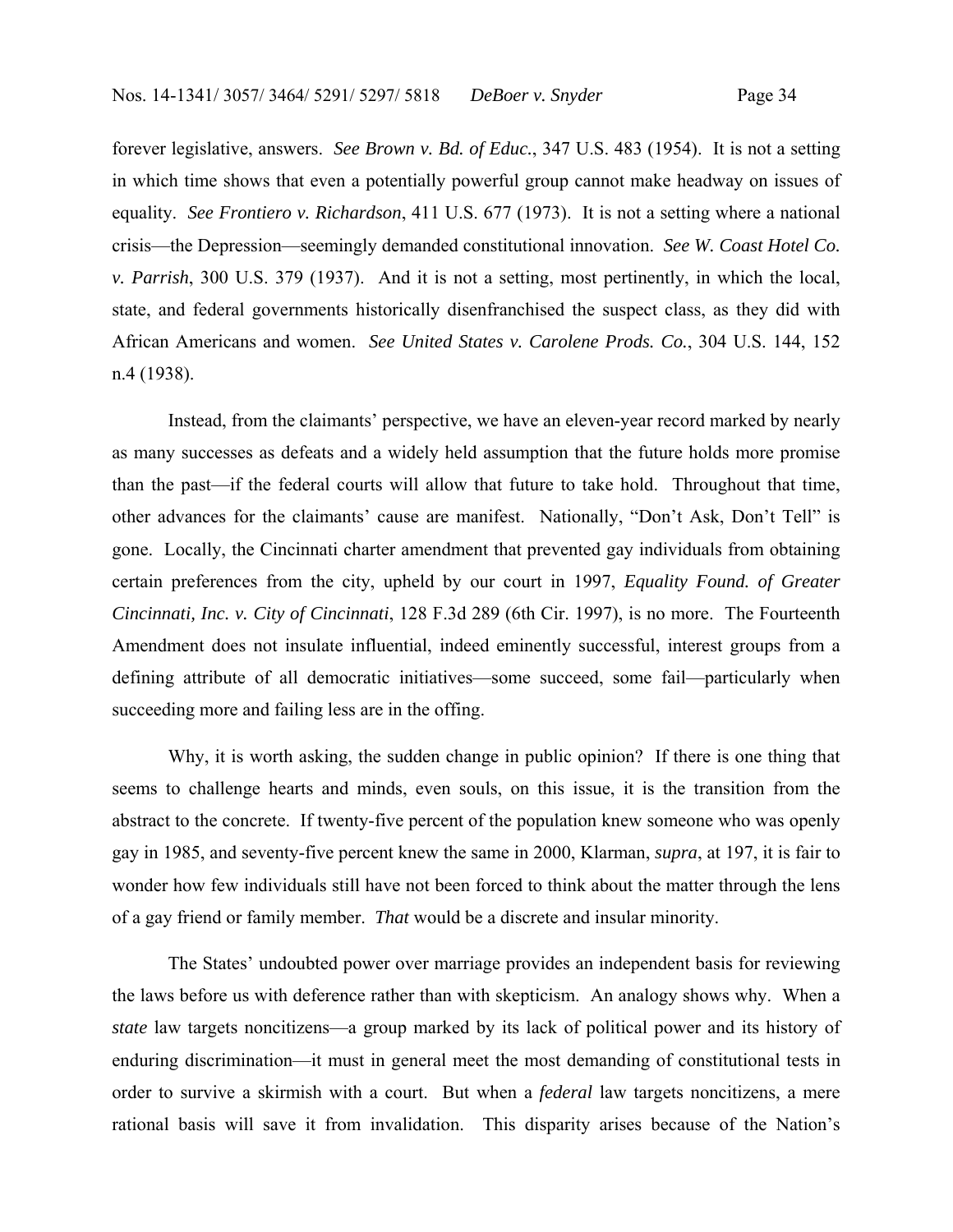authority (and the States' corresponding lack of authority) over international affairs. *Mathews v. Diaz*, 426 U.S. 67, 84–85 (1976). If federal preeminence in foreign relations requires lenient review of federal immigration classifications, why doesn't state preeminence in domestic relations call for equally lenient review of state marriage definitions?

# G.

*Evolving meaning.* If all else fails, the plaintiffs invite us to consider that "[a] core strength of the American legal system . . . is its capacity to evolve" in response to new ways of thinking about old policies. *DeBoer* Appellees' Br. at 57–58. But even if we accept this invitation and put aside the past—original meaning, tradition, time-respected doctrine—that does not take the plaintiffs where they wish to go. We could, to be sure, look at this case alongside evolving moral and policy considerations. The Supreme Court has done so before. *Lawrence*, 539 U.S. at 573. It may do so again. "A prime part of the history of our Constitution . . . is the story of the extension of constitutional rights . . . to people once ignored or excluded." *United States v. Virginia*, 518 U.S. 515, 557 (1996). Why not do so here?

Even on this theory, the marriage laws do not violate the Constitution. A principled jurisprudence of constitutional evolution turns on evolution in *society's* values, not evolution in *judges'* values. Freed of federal-court intervention, thirty-one States would continue to define marriage the old-fashioned way. *Lawrence*, by contrast, dealt with a situation in which just thirteen States continued to prohibit sodomy, and even then most of those laws had fallen into desuetude, rarely being enforced at all. On this record, what right do we have to say that societal values, as opposed to judicial values, have evolved toward agreement in favor of same-sex marriage?

The theory of the living constitution rests on the premise that every generation has the right to govern itself. If that premise prevents judges from insisting on principles that society has moved past, so too should it prevent judges from anticipating principles that society has yet to embrace. It follows that States must enjoy some latitude in matters of timing, for reasonable people can disagree about just when public norms have evolved enough to require a democratic response. Today's case captures the point. Not long ago American society took for granted the rough correlation between marriage and creation of new life, a vision under which limiting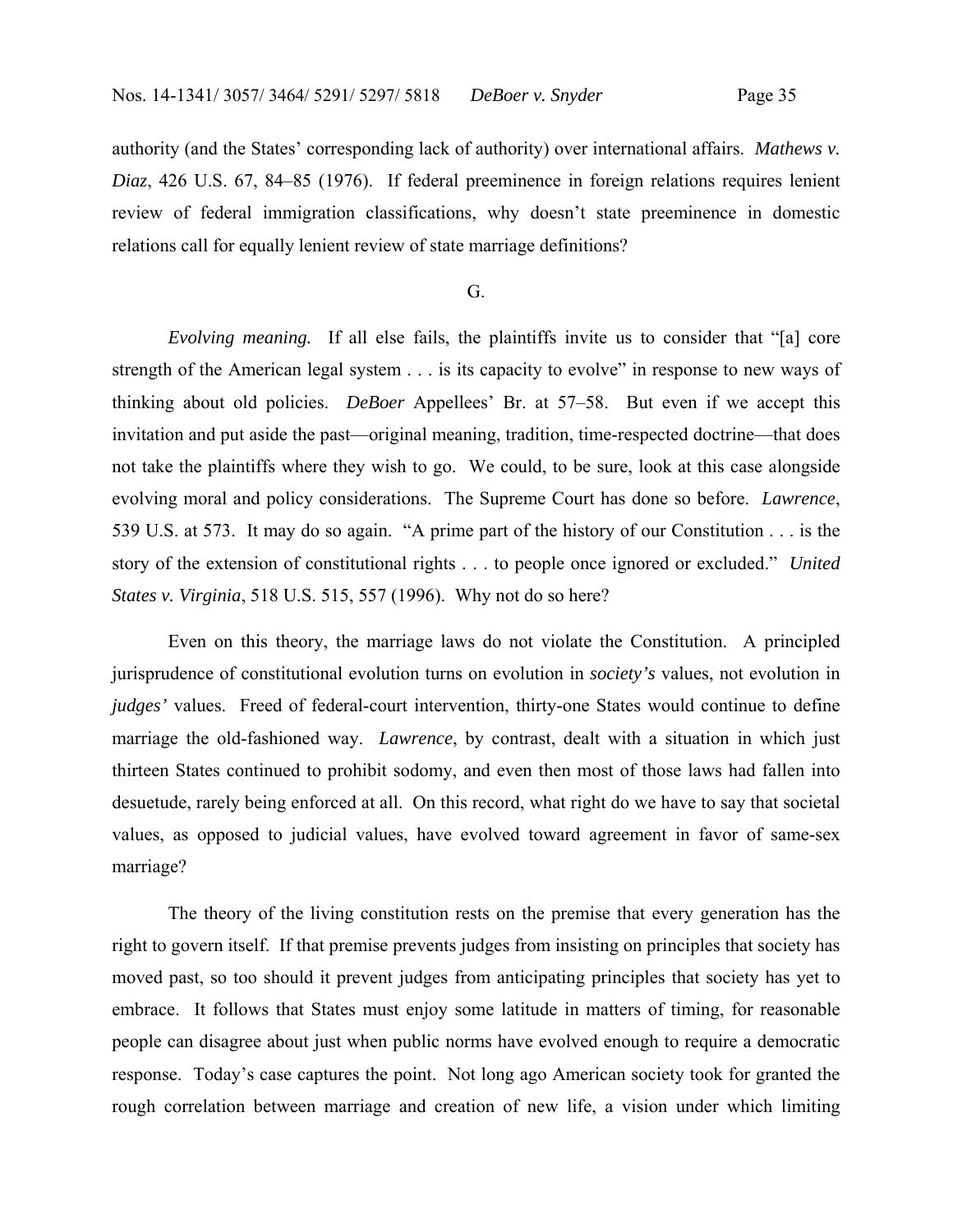marriage to opposite-sex couples seemed natural. Not long from now, if current trends continue, American society may define marriage in terms of affirming mutual love, a vision under which the failure to add loving gay couples seems unfair. Today's society has begun to move past the first picture of marriage, but it has not yet developed a consensus on the second.

If, *before* a new consensus has emerged on a social issue, federal judges may decide when the time is ripe to recognize a new constitutional right, surely the people should receive some deference in deciding when the time is ripe to move from one picture of marriage to another. So far, not a single United States Supreme Court Justice in American history has written an opinion maintaining that the traditional definition of marriage violates the Fourteenth Amendment. No one would accuse the Supreme Court of acting irrationally in failing to recognize a right to same-sex marriage in 2013. Likewise, we should hesitate to accuse the States of acting irrationally in failing to recognize the right in 2004 or 2006 or for that matter today. Federal judges engaged in the inherent pacing that comes with living constitutionalism should appreciate the inherent pacing that comes with democratic majorities deciding within reasonable bounds when and whether to embrace an evolving, as opposed to settled, societal norm. The one form of pacing is akin to the other, making it anomalous for the Court to hold that the States act unconstitutionally when making reasonable pacing decisions of their own.

From time to time, the Supreme Court has looked beyond our borders in deciding when to expand the meaning of constitutional guarantees. *Lawrence*, 539 U.S. at 576. Yet foreign practice only reinforces the impropriety of tinkering with the democratic process in this setting. The great majority of countries across the world—including such progressive democracies as Australia and Finland—still adhere to the traditional definition of marriage. Even more telling, the European Court of Human Rights ruled only a few years ago that European human rights laws do not guarantee a right to same-sex marriage. *Schalk & Kopf v. Austria*, 2010-IV Eur. Ct. H.R. 409. "The area in question," it explained in words that work just as well on this side of the Atlantic, remains "one of evolving rights with no established consensus," which means that States must "enjoy [discretion] in the timing of the introduction of legislative changes." *Id.* at 438. It reiterated this conclusion as recently as this July, declaring that "the margin of appreciation to be afforded" to States "must still be a wide one." *Hämäläinen v. Finland*, No. 37359/09, HUDOC, at \*19 (Eur. Ct. H.R. July 16, 2014). Our Supreme Court relied on the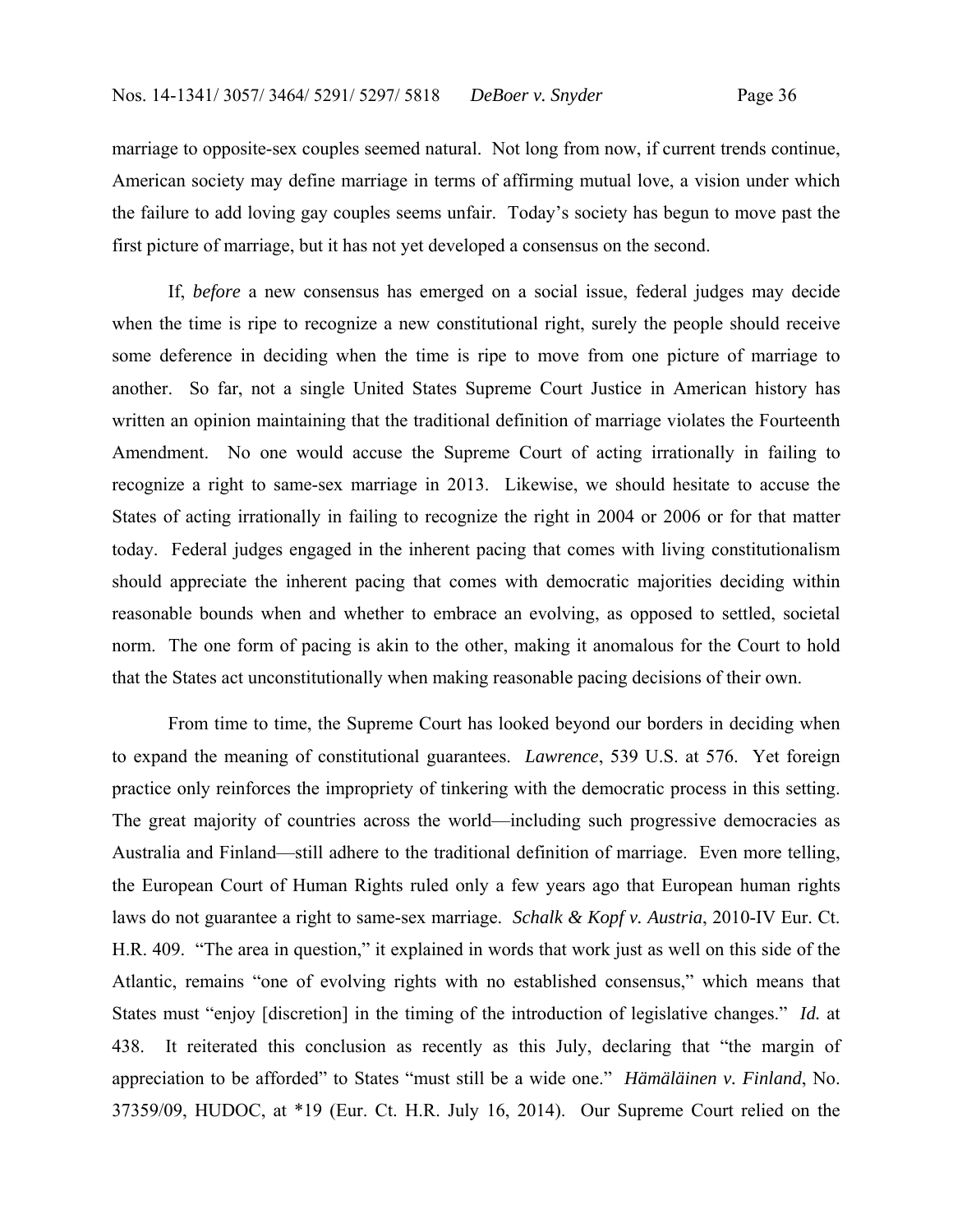European Court's gay-rights decisions in *Lawrence*. 539 U.S. at 576. What neutral principle of constitutional interpretation allows us to ignore the European Court's same-sex marriage decisions when deciding this case? If the point is relevant in the one setting, it is relevant in the other, especially in a case designed to treat like matters alike.

Other practical considerations also do not favor the creation of a new constitutional right here. While these cases present a denial of access to many benefits, what is "[o]f greater importance" to the claimants, as they see it, "is the loss of . . . dignity and respect" occasioned by these laws. *Love* Appellees' Br. at 5. No doubt there is much to be said for "dignity and respect" in the eyes of the Constitution and its interpreters. But any loss of dignity and respect on this issue did not come from the Constitution. It came from the neighborhoods and communities in which gay and lesbian couples live, and in which it is worth trying to correct the problem in the first instance—and in that way "to allow the formation of consensus respecting the way the members" of a State "treat each other in their daily contact and constant interaction with each other." *Windsor*, 133 S. Ct. at 2692.

For all of the power that comes with the authority to interpret the United States Constitution, the federal courts have no long-lasting capacity to change what people think and believe about new social questions. If the plaintiffs are convinced that litigation is the best way to resolve today's debate and to change heads and hearts in the process, who are we to say? Perhaps that is not the only point, however. Yes, we cannot deny thinking the plaintiffs deserve better—earned victories through initiatives and legislation and the greater acceptance that comes with them. But maybe the American people too deserve better—not just in the sense of having a say through representatives in the legislature rather than through representatives in the courts, but also in the sense of having to come face to face with the issue. Rights need not be countermajoritarian to count. *See, e.g.*, Civil Rights Act of 1964, Pub. L. No. 88352, 78 Stat. 241. Isn't the goal to create a culture in which a majority of citizens dignify and respect the rights of minority groups through majoritarian laws rather than through decisions issued by a majority of Supreme Court Justices? It is dangerous and demeaning to the citizenry to assume that *we*, and only *we*, can fairly understand the arguments for and against gay marriage.

Last, but not least, federal courts never expand constitutional guarantees in a vacuum. What one group wants on one issue from the courts today, another group will want on another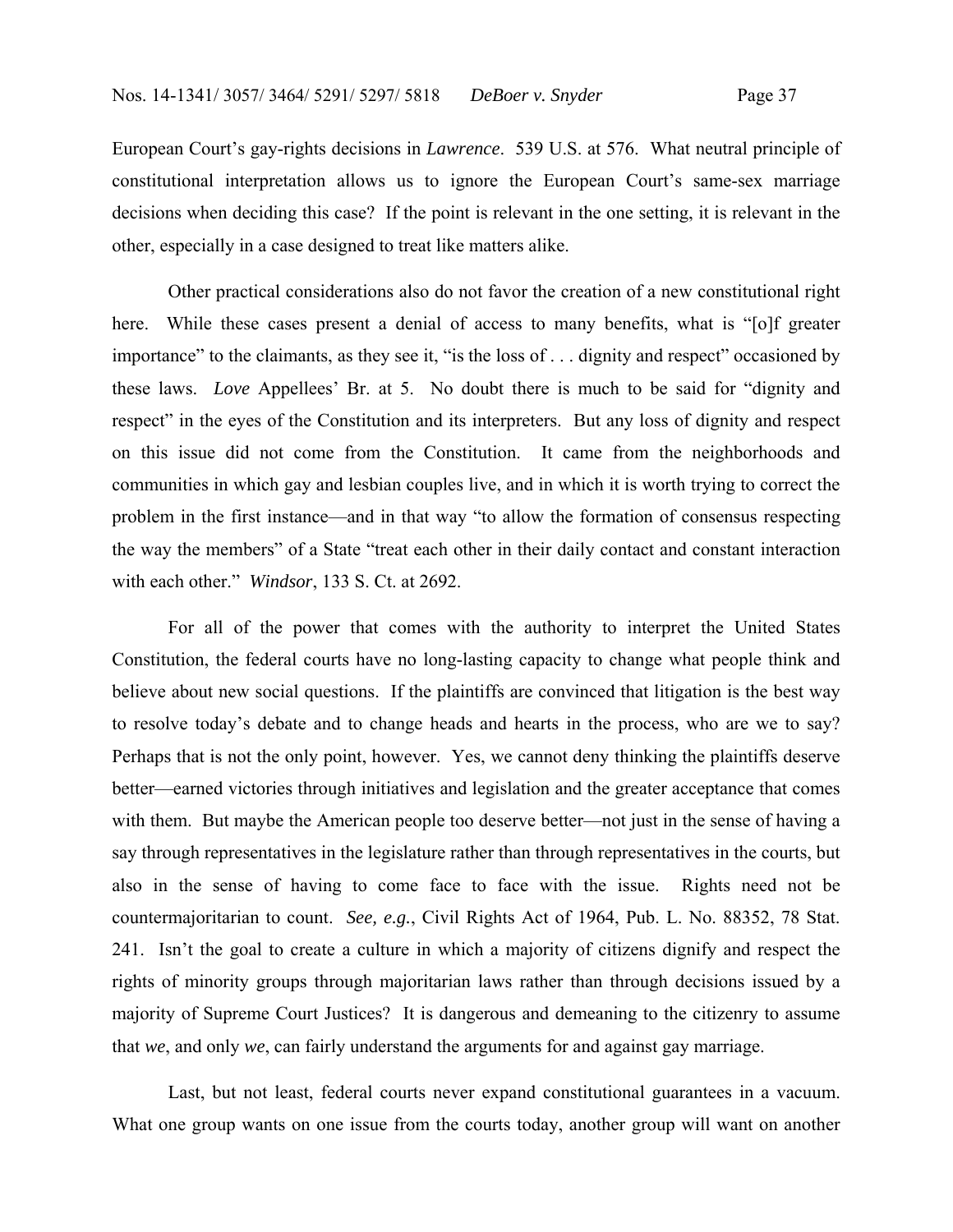issue tomorrow. The more the Court innovates under the Constitution, the more plausible it is for the Court to do still more—and the more plausible it is for other advocates on behalf of other issues to ask the Court to innovate still more. And while the expansion of liberal and conservative constitutional rights will solve, or at least sidestep, the amendment-difficulty problem that confronts many individuals and interest groups, it will exacerbate the judgeconfirmation problem. Faith in democracy with respect to issues that the Constitution has not committed to the courts reinforces a different, more sustainable norm.

#### III.

Does the Constitution prohibit a State from denying recognition to same-sex marriages conducted in other States? That is the question presented in the two Ohio cases (*Obergefell* and *Henry*), one of the Kentucky cases (*Bourke*), and the Tennessee case (*Tanco*). Our answer to the first question goes a long way toward answering this one. If it is constitutional for a State to define marriage as a relationship between a man and a woman, it is also constitutional for the State to stand by that definition with respect to couples married in other States or countries.

The Constitution in general does not delineate when a State must apply its own laws and when it must apply the laws of another State. Neither any federal statute nor federal common law fills the gap. Throughout our history, each State has decided for itself how to resolve clashes between its laws and laws of other sovereigns—giving rise to the field of conflict of laws. The States enjoy wide latitude in fashioning choice-of-law rules. *Sun Oil Co. v. Wortman*, 486 U.S. 717, 727–29 (1988); *Allstate Ins. Co. v. Hague*, 449 U.S. 302, 307–08 (1981).

The plaintiffs in these cases do not claim that refusal to recognize out-of-state gay and lesbian marriages violates the Full Faith and Credit Clause, the principal constitutional limit on state choice-of-law rules. Wisely so. The Clause "does not require a State to apply another State's law in violation of its own legitimate public policy." *Nevada v. Hall*, 440 U.S. 410, 422 (1979). If defining marriage as an opposite-sex relationship amounts to a legitimate public policy—and we have just explained that it does—the Full Faith and Credit Clause does not prevent a State from applying that policy to couples who move from one State to another.

The plaintiffs instead argue that failure to recognize gay marriages celebrated in other States violates the Due Process and Equal Protection Clauses. But we do not think that the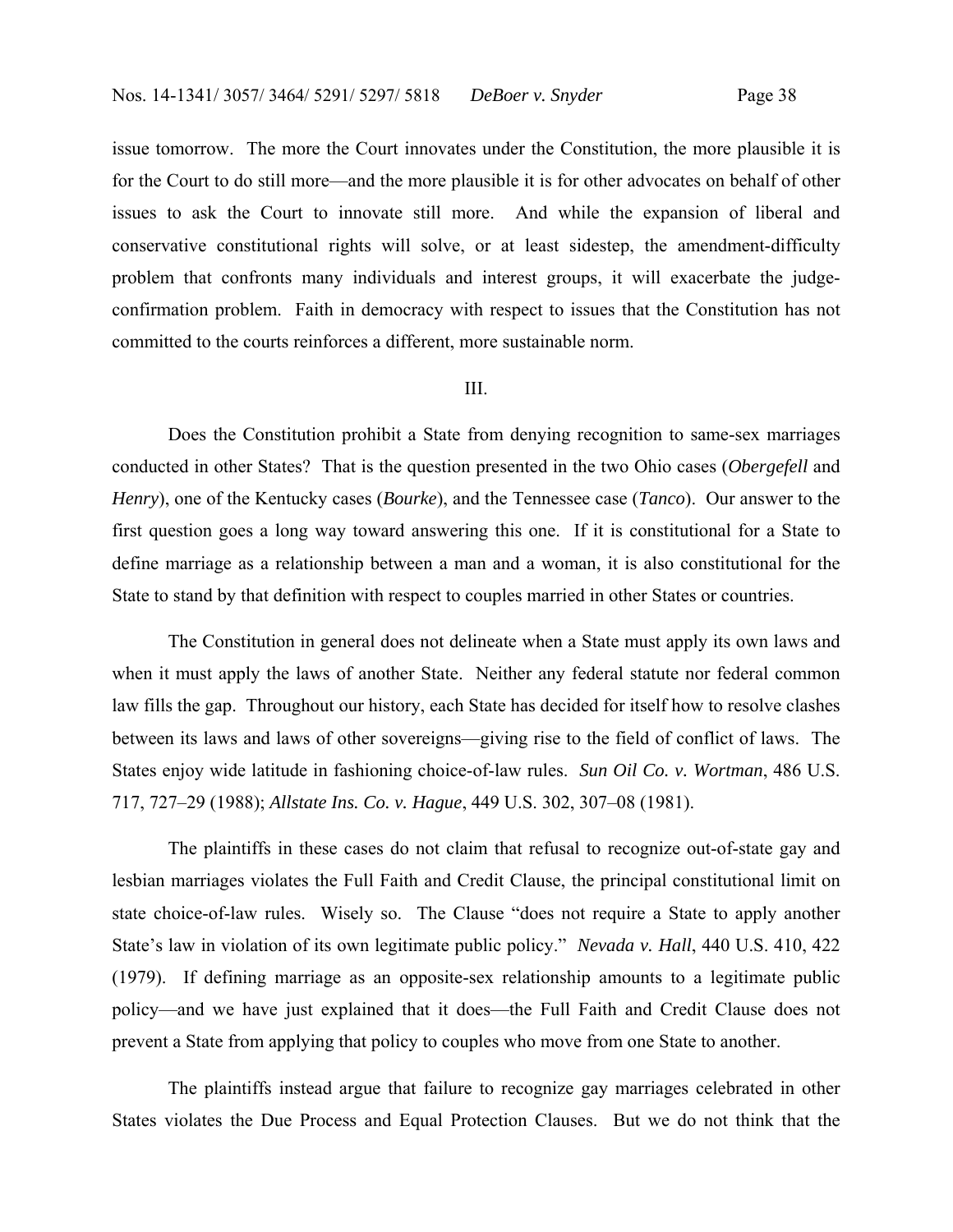invocation of these different clauses justifies a different result. As shown, compliance with the Due Process and Equal Protection Clauses in this setting requires only a rational relationship between the legislation and a legitimate public purpose. And a State does not behave irrationally by insisting upon its own definition of marriage rather than deferring to the definition adopted by another State. Preservation of a State's authority to recognize, or to opt not to recognize, an outof-state marriage preserves a State's sovereign interest in deciding for itself how to define the marital relationship. It also discourages evasion of the State's marriage laws by allowing individuals to go to another State, marry there, then return home. Were it irrational for a State to adhere to its own policy, what would be the point of the Supreme Court's repeated holdings that the Full Faith and Credit Clause "does not require a State to apply another State's law in violation of its own public policy"? *Id.*

Far from undermining these points, *Windsor* reinforces them. The case observes that "[t]he definition of marriage is the foundation of the State's broader authority to regulate the subject of domestic relations with respect to the protection of offspring, property interests, and the enforcement of marital responsibilities." 133 S. Ct. at 2691 (internal quotation marks omitted). How could it be irrational for a State to decide that the foundation of its domesticrelations law will be *its* definition of marriage, not somebody else's? *Windsor* adds that "[e]ach state as a sovereign has a rightful and legitimate concern in the marital status of persons domiciled within its borders." *Id.* How could it be irrational for a State to apply its definition of marriage to a couple in whose marital status the State as a sovereign has a rightful and legitimate concern?

Nor does the policy of nonrecognition trigger *Windsor*'s (or *Romer*'s) principle that unprecedented exercises of power call for judicial skepticism. States have always decided for themselves when to yield to laws of other States. Exercising this power, States often have refused to enforce all sorts of out-of-state rules on the grounds that they contradict important local policies. *See* Restatement (First) of Conflict of Laws § 612; Restatement (Second) of Conflict of Laws § 90. Even more telling, States in many instances have refused to recognize marriages performed in other States on the grounds that these marriages depart from cardinal principles of the State's domestic-relations laws. *See* Restatement (First) of Conflict of Laws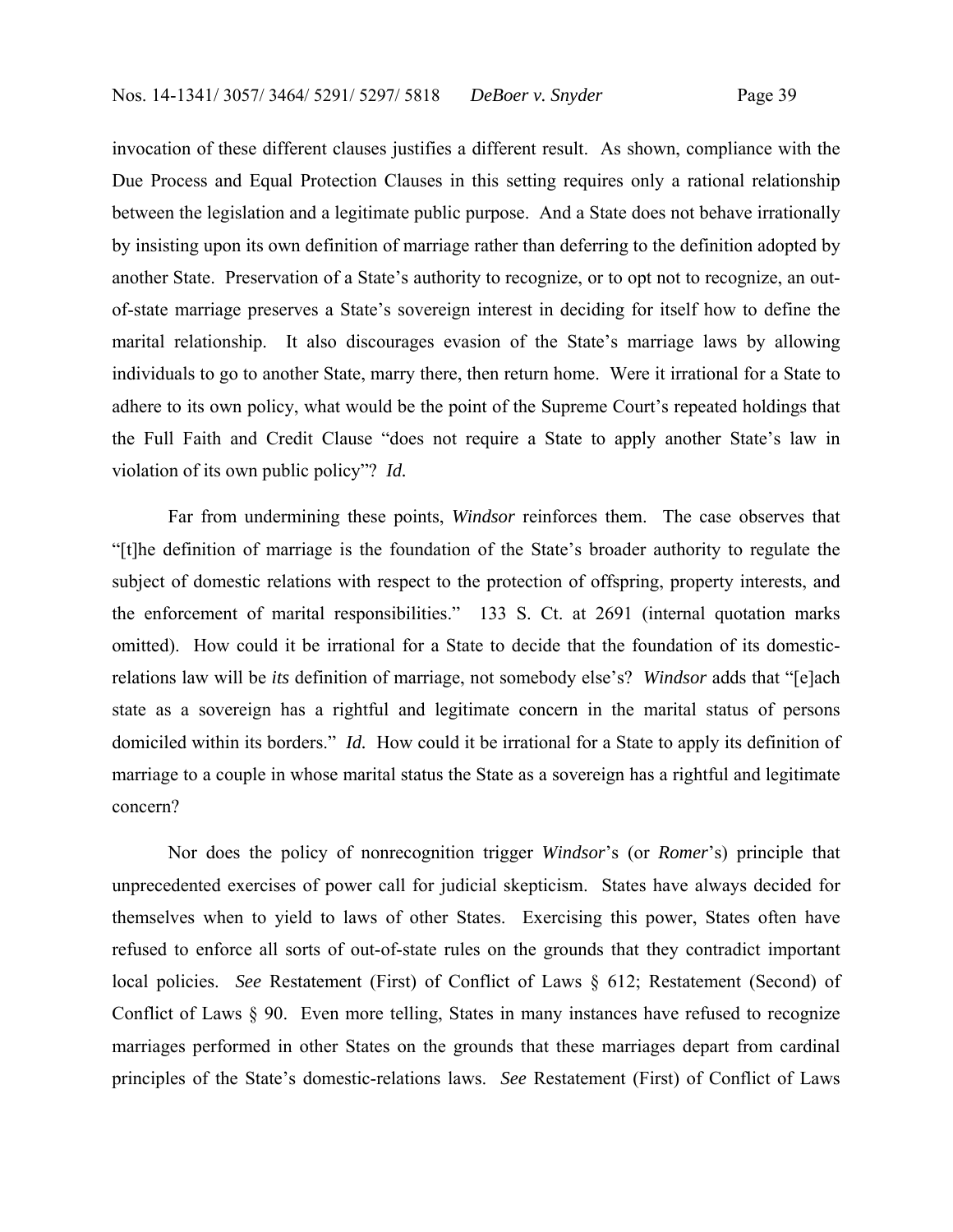§ 134; Restatement (Second) of Conflict of Laws § 283. The laws challenged here involve routine rather than anomalous uses of state power.

What of the reality that Ohio recognizes some heterosexual marriages solemnized in other States even if those marriages could not be performed in Ohio? *See, e.g.*, *Mazzolini v. Mazzolini*, 155 N.E.2d 206, 208 (Ohio 1958). The only reason Ohio could have for banning recognition of same-sex marriages performed elsewhere and not prohibiting heterosexual marriages performed elsewhere, the Ohio plaintiffs claim, is animus or "discrimination[] of an unusual character." *Obergefell* Appellees' Br. at 18 (quoting *Windsor*, 133 S. Ct. at 2692).

But, in making this argument, the plaintiffs misapprehend Ohio law, wrongly assuming that Ohio would recognize as valid *any* heterosexual marriage that was valid in the State that sanctioned it. That is not the case. Ohio law recognizes some out-of-state marriages that could not be performed in Ohio, but not all such marriages. *See, e.g.*, *Mazzolini*, 155 N.E.2d at 208 (marriage of first cousins); *Hardin v. Davis*, 16 Ohio Supp. 19, 20 (Ohio Ct. Com. Pl. 1945) (marriage by proxy). In *Mazzolini*, the most relevant precedent, the Ohio Supreme Court stated that a number of heterosexual marriages—ones that were "incestuous, polygamous, shocking to good morals, unalterably opposed to a well defined public policy, or prohibited"—would not be recognized in the State, even if they were valid in the jurisdiction that performed them. 155 N.E.2d at 208–09 (noting that first-cousin marriages fell outside this rule because they were "not made void by explicit provision" and "not incestuous"). Ohio law declares same-sex marriage contrary to the State's public policy, placing those marriages within the longstanding exception to Ohio's recognition rule. *See* Ohio Rev. Code § 3101.01(C).

#### IV.

That leaves one more claim, premised on the constitutional right to travel. In the Tennessee case (*Tanco*) and one of the Ohio cases (*Henry*), the claimants maintain that a State's refusal to recognize out-of-state same-sex marriages illegitimately burdens the right to travel—in the one case by penalizing couples who move into the State by refusing to recognize their marriages, in the other by preventing their child from obtaining a passport because the State refused to provide a birth certificate that included the names of both parents.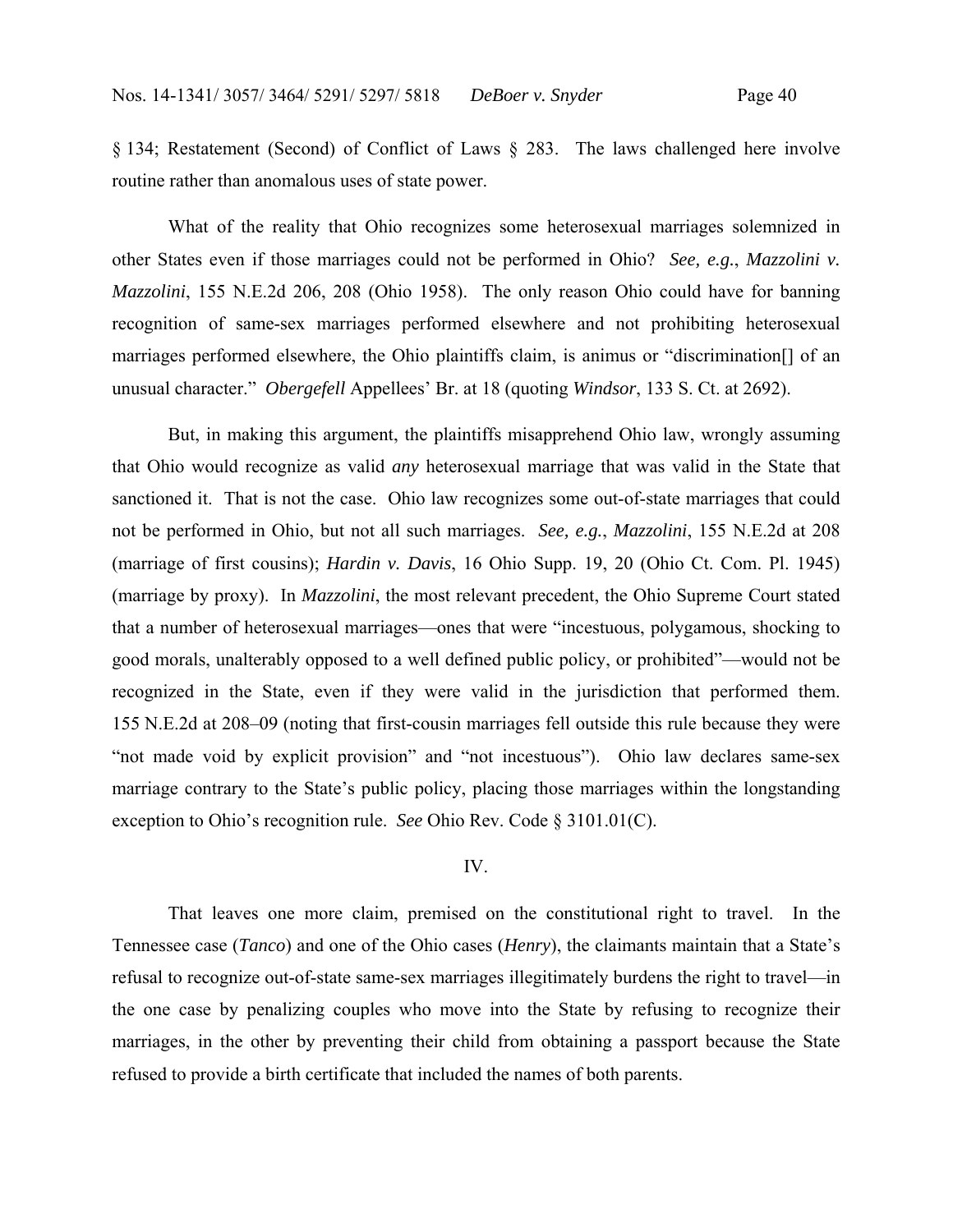The United States Constitution does not mention a right to travel by name. "Yet the constitutional right to travel from one State to another is firmly embedded in our jurisprudence." *Saenz v. Roe*, 526 U.S. 489, 498 (1999) (internal quotation marks omitted). It provides three guarantees: (1) "the right of a citizen of one State to enter and to leave another State"; (2) "the right to be treated as a welcome visitor rather than an unfriendly alien" when visiting a second State; and (3) the right of new permanent residents "to be treated like other citizens of that State." *Id.* at 500.

Tennessee's nonrecognition law does not violate these prohibitions. It does not ban, or for that matter regulate, movement into or out of the State other than in the respect all regulations create incentives or disincentives to live in one place or another. Most critically, the law does not punish out-of-state new residents in relation to its own born and bred. Nonresidents are "treated" just "like other citizens of that State," *id.*, because the State has not expanded the definition of marriage to include gay couples in all settings, whether the individuals just arrived in Tennessee or descend from Andrew Jackson.

The same is true for the Ohio law. No regulation of movement or differential treatment between the newly resident and the longstanding resident occurs. All Ohioans must follow the State's definition of marriage. With respect to the need to obtain an Ohio birth certificate before obtaining a passport, they can get one. The certificate just will not include both names of the couple. The "just" of course goes to the heart of the matter. In that respect, however, it is due process and equal protection, not the right to travel, that govern the issue.

\* \* \*

This case ultimately presents *two* ways to think about change. One is whether the Supreme Court will constitutionalize a new definition of marriage to meet new policy views about the issue. The other is whether the Court will begin to undertake a different form of change—change in the way we as a country optimize the handling of efforts to address requests for new civil liberties.

If the Court takes the first approach, it may resolve the issue for good and give the plaintiffs and many others relief. But we will never know what might have been. If the Court takes the second approach, is it not possible that the traditional arbiters of change—the people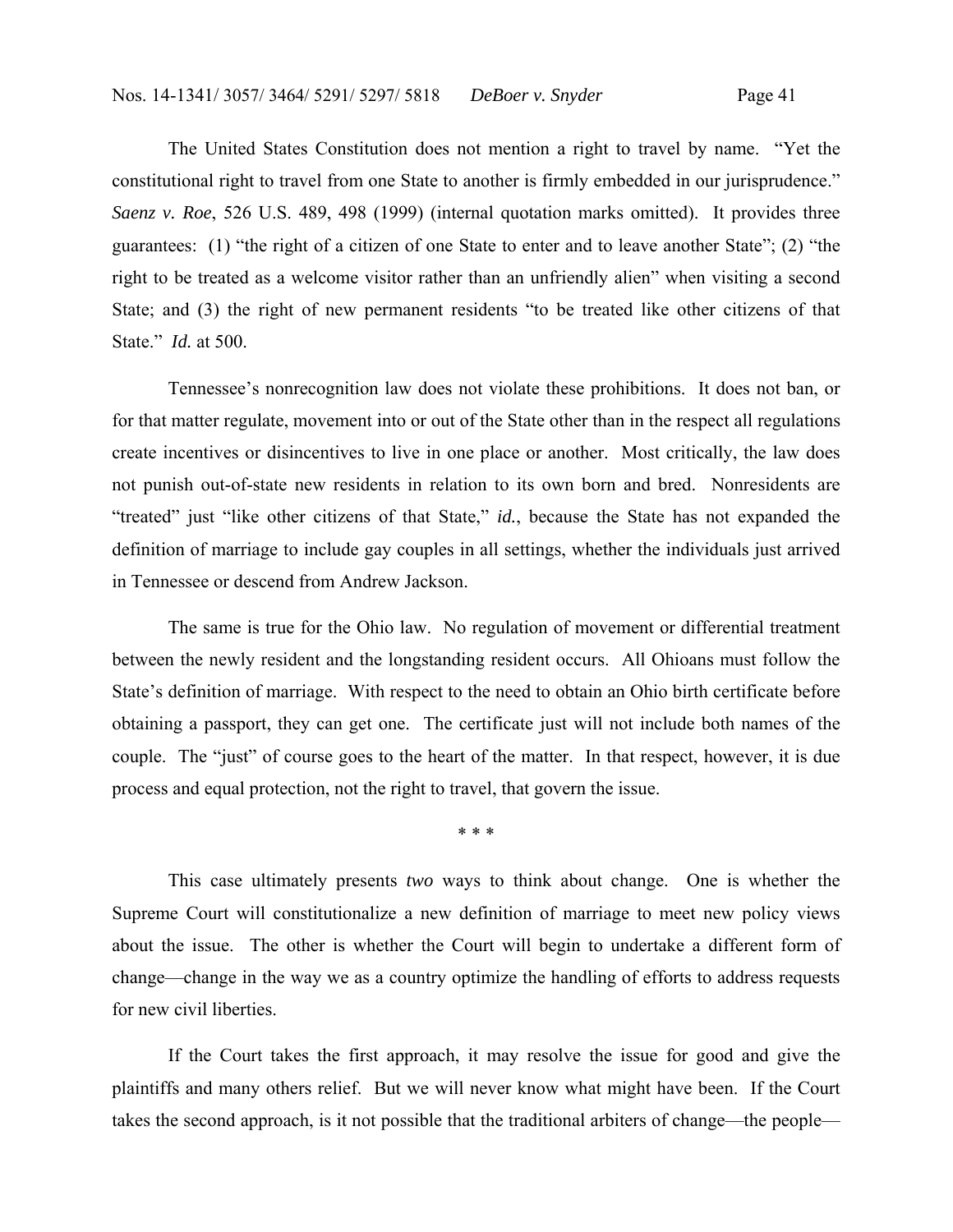will meet today's challenge admirably and settle the issue in a productive way? In just eleven years, nineteen States and a conspicuous District, accounting for nearly forty-five percent of the population, have exercised their sovereign powers to expand a definition of marriage that until recently was universally followed going back to the earliest days of human history. That is a difficult timeline to criticize as unworthy of further debate and voting. When the courts do not let the people resolve new social issues like this one, they perpetuate the idea that the heroes in these change events are judges and lawyers. Better in this instance, we think, to allow change through the customary political processes, in which the people, gay and straight alike, become the heroes of their own stories by meeting each other not as adversaries in a court system but as fellow citizens seeking to resolve a new social issue in a fair-minded way.

For these reasons, we reverse.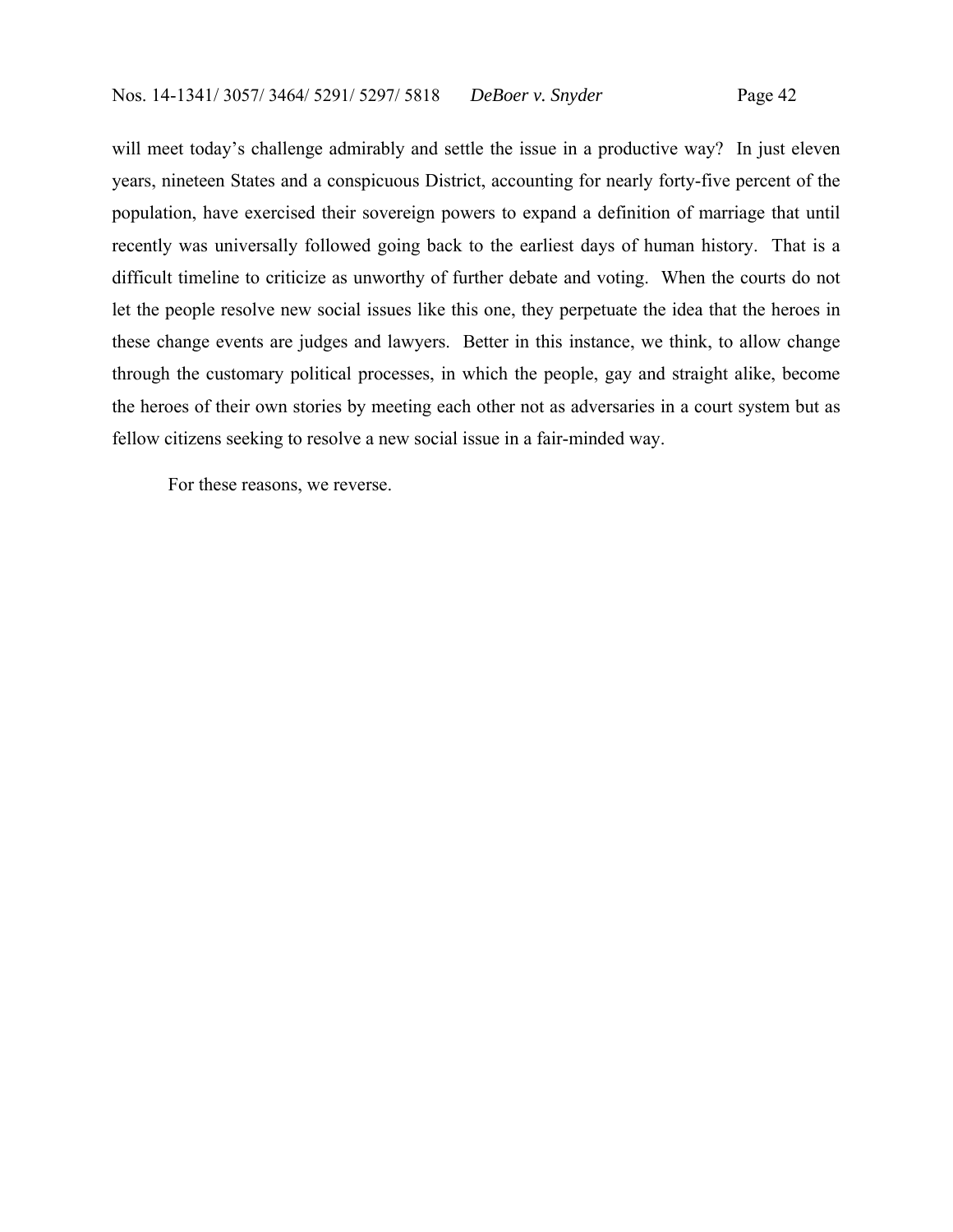### **DISSENT**

 $\frac{1}{2}$  ,  $\frac{1}{2}$  ,  $\frac{1}{2}$  ,  $\frac{1}{2}$  ,  $\frac{1}{2}$  ,  $\frac{1}{2}$  ,  $\frac{1}{2}$  ,  $\frac{1}{2}$  ,  $\frac{1}{2}$ 

 $\frac{1}{2}$  ,  $\frac{1}{2}$  ,  $\frac{1}{2}$  ,  $\frac{1}{2}$  ,  $\frac{1}{2}$  ,  $\frac{1}{2}$  ,  $\frac{1}{2}$  ,  $\frac{1}{2}$  ,  $\frac{1}{2}$ 

MARTHA CRAIG DAUGHTREY, Circuit Judge, dissenting.

# **"The great tides and currents which engulf the rest of men do not turn aside in their course to pass the judges by."**

Benjamin Cardozo, *The Nature of the Judicial Process* (1921)

The author of the majority opinion has drafted what would make an engrossing TED Talk or, possibly, an introductory lecture in Political Philosophy. But as an appellate court decision, it wholly fails to grapple with the relevant constitutional question in this appeal: whether a state's constitutional prohibition of same-sex marriage violates equal protection under the Fourteenth Amendment. Instead, the majority sets up a false premise—that the question before us is "who should decide?"—and leads us through a largely irrelevant discourse on democracy and federalism. In point of fact, the real issue before us concerns what is at stake in these six cases for the individual plaintiffs and their children, and what should be done about it. Because I reject the majority's resolution of these questions based on its invocation of *vox populi* and its reverence for "proceeding with caution" (otherwise known as the "wait and see" approach), I dissent.

In the main, the majority treats both the issues and the litigants here as mere abstractions. Instead of recognizing the plaintiffs as persons, suffering actual harm as a result of being denied the right to marry where they reside or the right to have their valid marriages recognized there, my colleagues view the plaintiffs as social activists who have somehow stumbled into federal court, inadvisably, when they should be out campaigning to win "the hearts and minds" of Michigan, Ohio, Kentucky, and Tennessee voters to their cause. But these plaintiffs are not political zealots trying to push reform on their fellow citizens; they are committed same-sex couples, many of them heading up *de facto* families, who want to achieve equal status—*de jure* status, if you will—with their married neighbors, friends, and coworkers, to be accepted as contributing members of their social and religious communities, and to be welcomed as fully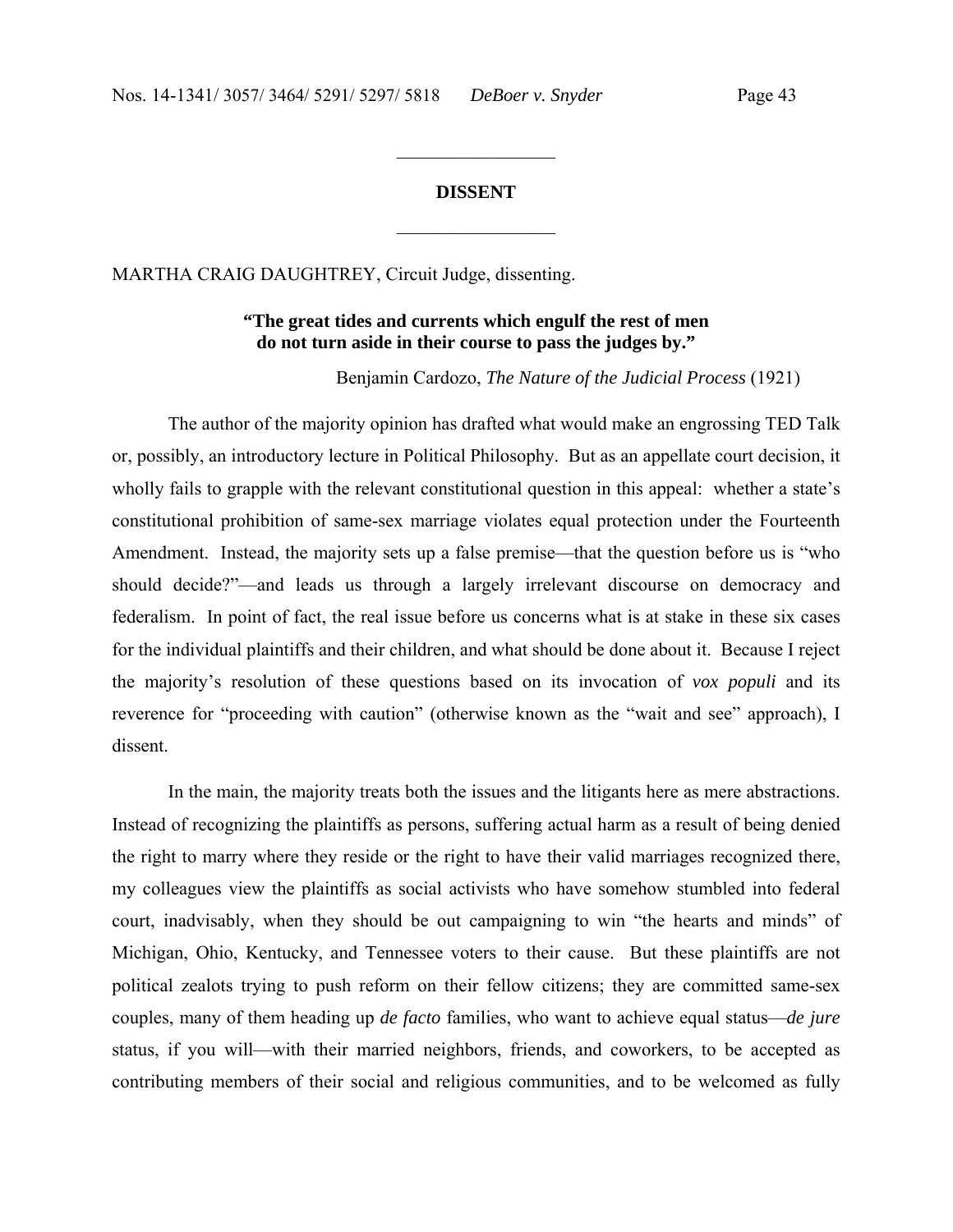legitimate parents at their children's schools. They seek to do this by virtue of exercising a civil right that most of us take for granted—the right to marry.**<sup>1</sup>**

Readers who are familiar with the Supreme Court's recent opinion in *United States v. Windsor*, 133 S. Ct. 2675 (2013), and its progeny in the circuit courts, particularly the Seventh Circuit's opinion in *Baskin v. Bogan*, 766 F.3d 648, 654 (7th Cir. 2014) ("Formally these cases are about discrimination against the small homosexual minority in the United States. But at a deeper level, . . . they are about the welfare of American children."), must have said to themselves at various points in the majority opinion, "But what about the children?" I did, and I could not find the answer in the opinion. For although my colleagues in the majority pay lip service to marriage as an institution conceived for the purpose of providing a stable family unit "within which children may flourish," they ignore the destabilizing effect of its absence in the homes of tens of thousands of same-sex parents throughout the four states of the Sixth Circuit.

Indeed, with the exception of Ohio, the defendants in each of these cases—the proponents of their respective "defense of marriage" amendments—spent virtually their entire oral arguments professing what has come to be known as the "irresponsible procreation" theory: that limiting marriage and its benefits to opposite-sex couples is rational, even necessary, to provide for "unintended offspring" by channeling their biological procreators into the bonds of matrimony. When we asked counsel why that goal required the simultaneous exclusion of samesex couples from marrying, we were told that permitting same-sex marriage might denigrate the institution of marriage in the eyes of opposite-sex couples who conceive out of wedlock, causing subsequent abandonment of the unintended offspring by one or both biological parents. We also were informed that because same-sex couples cannot themselves produce wanted or unwanted offspring, and because they must therefore look to non-biological means of parenting that require planning and expense, stability in a family unit headed by same-sex parents is assured without the benefit of formal matrimony. But, as the court in *Baskin* pointed out, many "abandoned children [born out of wedlock to biological parents] are adopted by homosexual couples, and

 $\frac{1}{1}$ *See, e.g.*, *Loving v. Virginia*, 388 U.S. 1, 12 (1967) ("Marriage is one of the 'basic civil rights of man,' fundamental to our very existence and survival.") (quoting *Skinner v. Oklahoma*, 316 U.S. 535, 541 (1942)). The Supreme Court has described the right to marry as "of fundamental importance for all individuals" and as "part of the fundamental 'right of privacy' implicit in the Fourteenth Amendment's Due Process Clause." *Zablocki v. Redhail*, 434 U.S. 374, 384 (1978).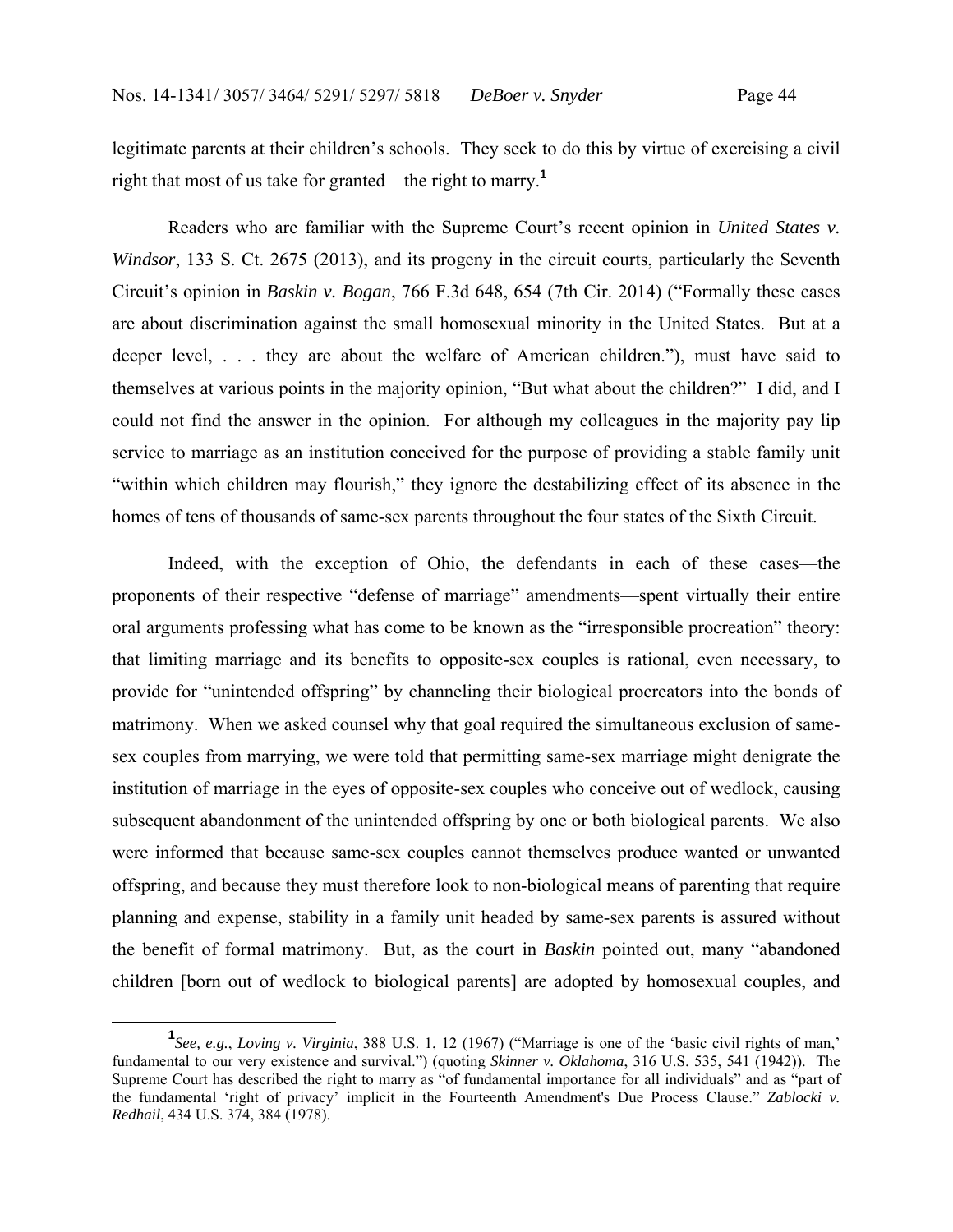those children would be better off both emotionally and economically if their adoptive parents were married." *Id*. How ironic that irresponsible, unmarried, opposite-sex couples in the Sixth Circuit who produce unwanted offspring must be "channeled" into marriage and thus rewarded with its many psychological and financial benefits, while same-sex couples who become model parents are punished for their responsible behavior by being denied the right to marry. As an obviously exasperated Judge Posner responded after puzzling over this same paradox in *Baskin*, "Go figure." *Id*. at 662.

In addressing the "irresponsible procreation" argument that has been referenced by virtually every state defendant in litigation similar to this case, the *Baskin* court noted that estimates put the number of American children being raised by same-sex parents at over 200,000. *Id.* at 663. "Unintentional offspring are the children most likely to be put up for adoption," *id.* at 662, and because statistics show that same-sex couples are many times more likely to adopt than opposite-sex couples, "same-sex marriage improves the prospects of unintended children by increasing the number and resources of prospective adopters." *Id.* at 663. Moreover, "[i]f marriage is better for children who are being brought up by their biological parents, it must be better for children who are being brought up by their adoptive parents." *Id.* at 664.

The concern for the welfare of children that echoes throughout the *Baskin* opinion can be traced in part to the earlier opinion in *Windsor*, in which the Supreme Court struck down, as unconstitutional on equal-protection grounds, section 3 of the federal Defense of Marriage Act (DOMA), which defined the term "marriage" for federal purposes as "mean[ing] only a legal union between one man and one woman as husband and wife," and the term "spouse" as "refer[ring] only to a person of the opposite sex who is a husband or a wife." *Id.* at 2683 (citing 1 U.S.C. § 7). Although DOMA did not affect the prerogative of the states to regulate marriage within their respective jurisdictions, it did deprive same-sex couples whose marriages were considered valid under state law of myriad federal benefits. As Justice Kennedy, writing for the majority, pointed out:

DOMA's principal effect is to identify a subset of state-sanctioned marriages and make them unequal. The principal purpose is to impose inequality, not for other reasons like governmental efficiency . . . . The differentiation demeans the [samesex] couple, whose moral and sexual choices the Constitution protects, see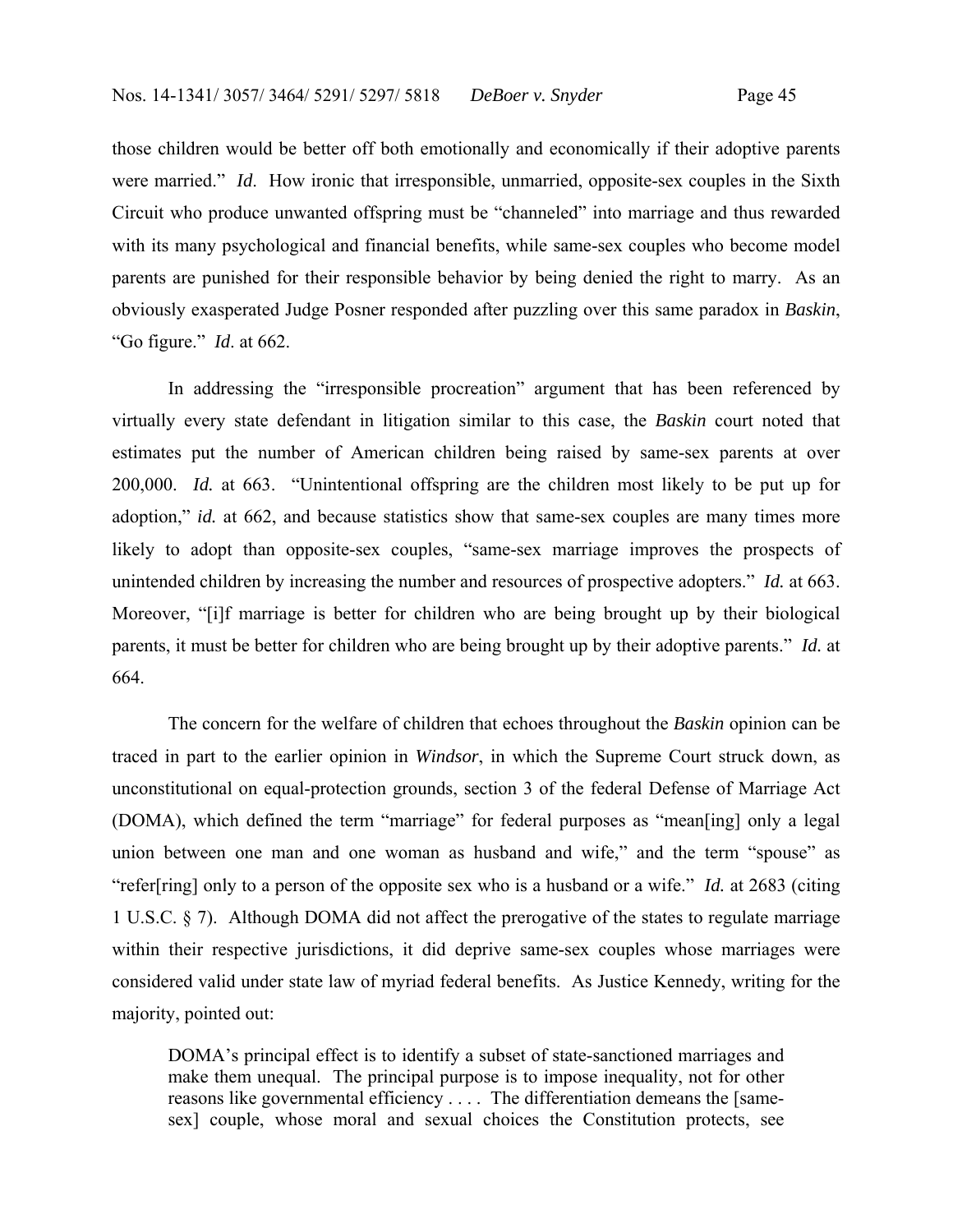*Lawrence* [*v. Texas*], 539 U.S. 558 [(2003)], and whose relationship the State has sought to dignify. And it humiliates tens of thousands of children now being raised by same-sex couples. The law in question makes it even more difficult for the children to understand the integrity and closeness of their own family and its concord with other families in their community and in their daily lives.

# *Id.* at 2694.

 Looking more closely at the situation of just one of the same-sex couples from the six cases before us brings Justice Kennedy's words on paper to life. Two of the Michigan plaintiffs, April DeBoer and Jayne Rowse, are unmarried, same-sex partners who have lived as a couple for eight years in a home they own together. They are both trained and employed as nurses, DeBoer in a hospital neonatal department and Rowse in an emergency department at another hospital. Together they are rearing three children but, due to existing provisions in Michigan's adoption laws, DeBoer and Rowse are prohibited from adopting the children as joint parents because they are unmarried. Instead, Rowse alone adopted two children, who are identified in the record as N and J. DeBoer adopted the third child, who is identified as R.

 All three children had difficult starts in life, and two of them are now characterized as "special needs" children. N was born on January 25, 2009, to a biological mother who was homeless, had psychological impairments, was unable to care for N, and subsequently surrendered her legal rights to N. The plaintiffs volunteered to care for the boy and brought him into their home following his birth. In November 2009, Rowse completed the necessary steps to adopt N legally.

 Rowse also legally adopted J after the boy's foster care agency asked Rowse and DeBoer initially to serve as foster parents and legal guardians for him, despite the uphill climb the baby faced. According to the plaintiffs' amended complaint:

J was born on November 9, 2009, at Hutzel Hospital, premature at 25 weeks, to a drug addicted prostitute. Upon birth, he weighed 1 pound, 9 ounces and tested positive for marijuana, cocaine, opiates and methadone. His birth mother abandoned him immediately after delivery. J remained in the hospital in the NICU for four months with myriad different health complications, and was not expected to live. If he survived, he was not expected to be able to walk, speak or function on a normal level in any capacity. ... With Rowse and DeBoer's constant care and medical attention, many of J's physical conditions have resolved.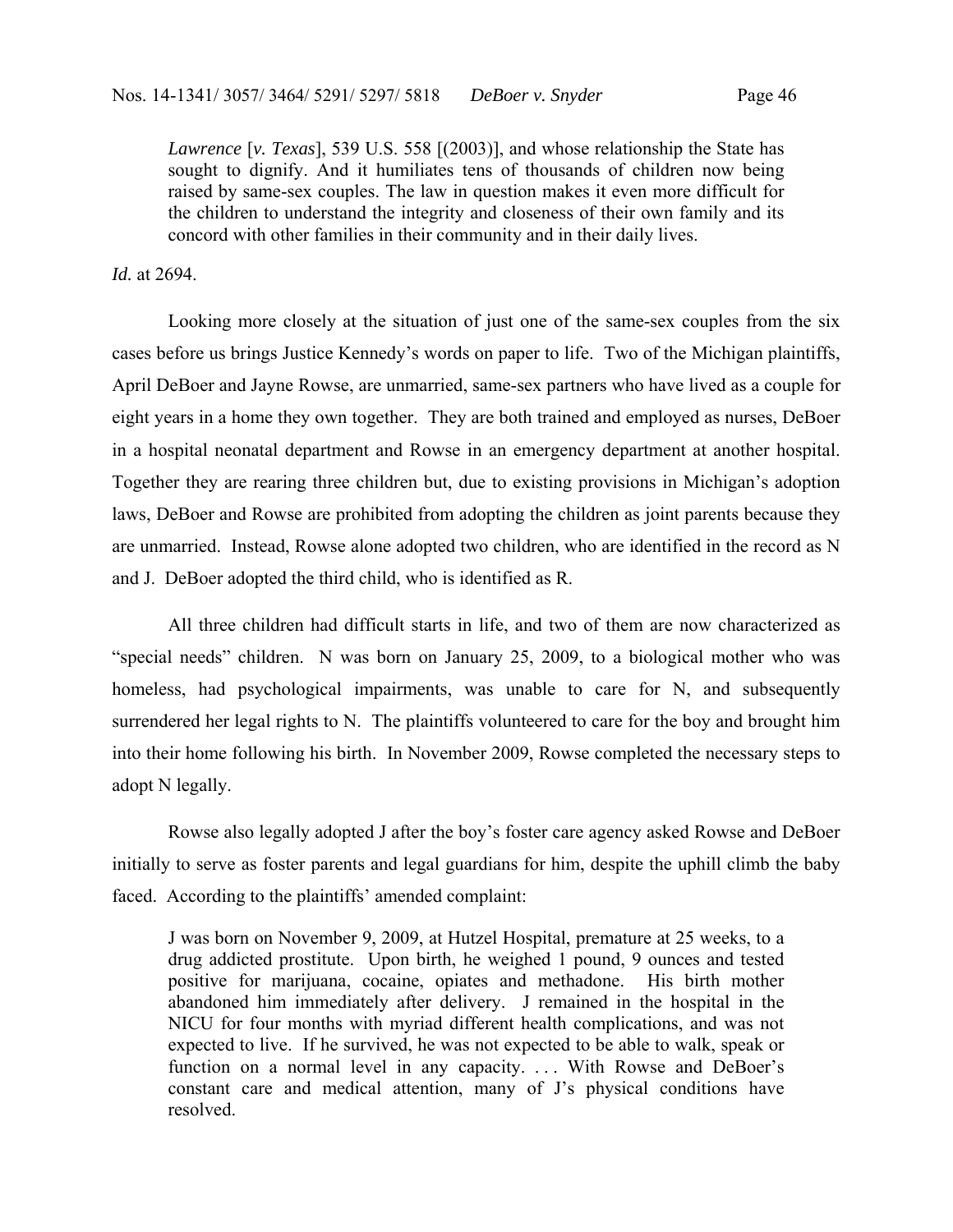The third adopted child, R, was born on February 1, 2010, to a 19-year-old girl who received no prenatal care and who gave birth at her mother's home before bringing the infant to the hospital where plaintiff DeBoer worked. R continues to experience issues related to her lack of prenatal care, including delayed gross motor skills. She is in a physical-therapy program to address these problems.

 Both DeBoer and Rowse share in the responsibilities of raising the two four-year-olds and the five-year-old. The plaintiffs even have gone so far as to "coordinate their work schedules so that at least one parent is generally home with the children" to attend to their medical needs and perform other parental duties. Given the close-knit, loving environment shared by the plaintiffs and the children, DeBoer wishes to adopt N and J legally as a second parent, and Rowse wishes to adopt R legally as her second parent.

Although Michigan statutes allow married couples and single persons to adopt, those laws preclude unmarried couples from adopting each other's children. As a result, DeBoer and Rowse filed suit in federal district court challenging the Michigan adoption statute, Michigan Compiled Laws § 710.24, on federal equal-protection grounds. They later amended their complaint to include a challenge to the so-called Michigan Marriage Amendment, *see* Mich. Const. art. I, § 25, added to the Michigan state constitution in 2004, after the district court suggested that the plaintiffs' "injury was not traceable to the defendants' enforcement of section [710.24]" but, rather, flowed from the fact that the plaintiffs "were not married, and any legal form of same-sex union is prohibited" in Michigan. The case went to trial on the narrow legal issue of whether the amendment could survive rational basis review, *i.e.*, whether it proscribes conduct in a manner that is rationally related to any conceivable legitimate governmental purpose.

 The bench trial lasted for eight days and consisted of testimony from sociologists, economists, law professors, a psychologist, a historian, a demographer, and a county clerk. Included in the plaintiffs' presentation of evidence were statistics regarding the number of children in foster care or awaiting adoption, as well as testimony regarding the difficulties facing same-sex partners attempting to retain parental influence over children adopted in Michigan. Gary Gates, a demographer, and Vivek Sankaran, the director of both the Child Advocacy Law Clinic and the Child Welfare Appellate Clinic at the University of Michigan Law School,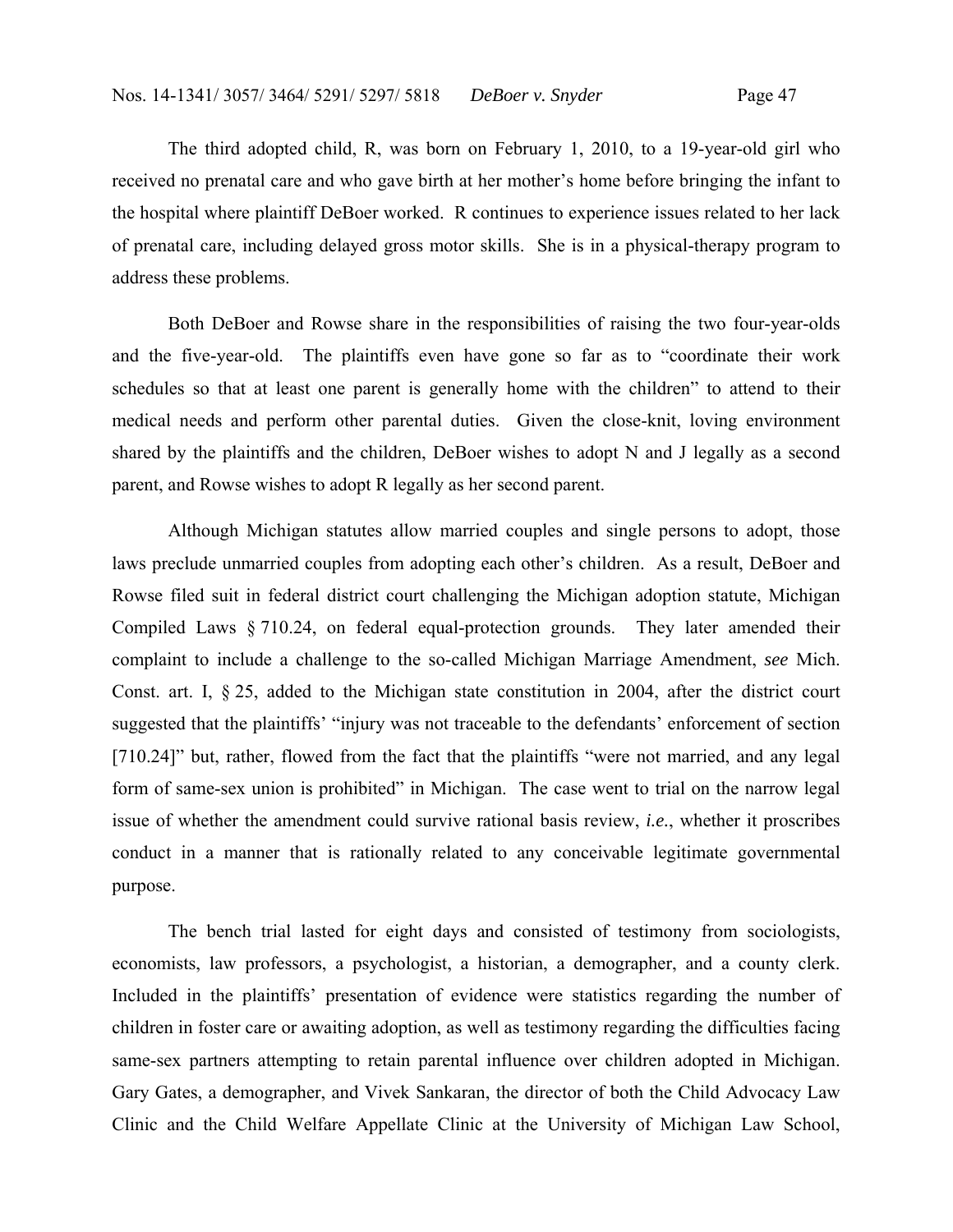together offered testimony painting a grim picture of the plight of foster children and orphans in the state of Michigan. For example, Sankaran noted that just under 14,000 foster children reside in Michigan, with approximately 3,500 of those being legal orphans. Nevertheless, same-sex couples in the state are not permitted to adopt such children as a couple. Even though one person can legally adopt a child, should anything happen to that adoptive parent, there is no provision in Michigan's legal framework that would "ensure that the children would necessarily remain with the surviving non-legal parent," even if that parent went through the arduous, time-consuming, expensive adoption-approval process. Thus, although the State of Michigan would save money by moving children from foster care or state care into adoptive families, and although same-sex couples in Michigan are almost three times more likely than opposite-sex couples to be raising an adopted child and twice as likely to be fostering a child, there remains a legal disincentive for same-sex couples to adopt children there.

 David Brodzinsky, a developmental and clinical psychologist, for many years on the faculty at Rutgers University, reiterated the testimony that Michigan's ban on adoptions by same-sex couples increases the potential risks to children awaiting adoptions. The remainder of his testimony was devoted to a systematic, statistic-based debunking of studies intimating that children raised in gay or lesbian families, *ipso facto*, are less well-adjusted than children raised by heterosexual couples. Brodzinsky conceded that marriage brings societal legitimatization and stability to children but noted that he found no statistically significant differences in general characteristics or in development between children raised in same-sex households and children raised in opposite-sex households, and that the psychological well-being, educational development, and peer relationships were the same in children raised in gay, lesbian, or heterosexual homes.

 Such findings led Brodzinsky to conclude that the gender of a parent is far less important than the quality of the parenting offered and that family processes and resources are far better predictors of child adjustment than the family structure. He testified that those studies presuming to show that children raised in gay and lesbian families exhibited more adjustment problems and decreased educational achievement were seriously flawed, simply because they relied on statistics concerning children who had come from families experiencing a prior traumatic breakup of a failed heterosexual relationship. In fact, when focusing upon children of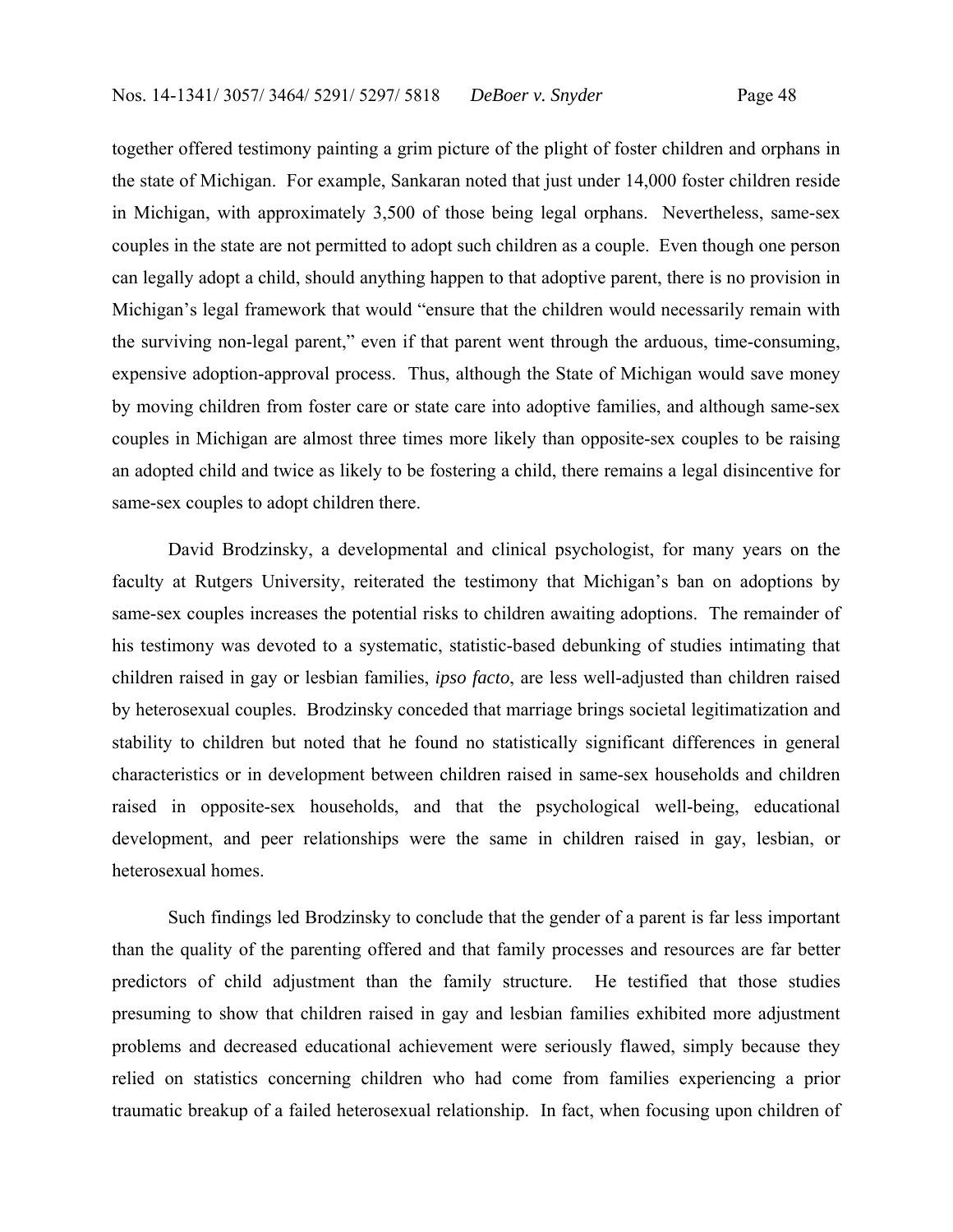lesbian families created through donor insemination, Brodzinsky found no differences in comparison with children from donor insemination in heterosexual families or in comparison with children conceived naturally in heterosexual families. According to Brodzinsky, such a finding was not surprising given the fact that all such children experienced no family disruption in their past. For the same reason, few differences were noted in studies of children adopted at a very early age by same-sex couples and children naturally born into heterosexual families.

 Nancy Cott, a professor of history at Harvard University, the director of graduate studies there, and the author of Public Vows: A History of Marriage and the Nation, also testified on behalf of the plaintiffs. She explained how the concept of marriage and the roles of the marriage partners have changed over time. As summarized by Cott, the wife's identity is no longer subsumed into that of her husband, interracial marriages are legal now that the antiquated, racist concept of preserving the purity of the white race has fallen into its rightful place of dishonor, and traditional gender-assigned roles are no longer standard. Cott also testified that solemnizing marriages between same-sex partners would create tangible benefits for Michigan citizens because spouses would then be allowed to inherit without taxation and would be able to receive retirement, Social Security, and veteran's benefits upon the death of an eligible spouse. Moreover, statistics make clear that heterosexual marriages have not suffered or decreased in number as a result of states permitting same-sex marriages. In fact, to the contrary, Cott noted that there exists some evidence that many young people now refuse to enter into heterosexual marriages until their gay or lesbian friends can also enjoy the legitimacy of state-backed marriages.

 Michael Rosenfeld, a Stanford University sociologist, testified about studies he had undertaken that confirmed the hypothesis that legitimation of same-sex relationships promotes their stability. Specifically, Rosenfeld's research established that although same-sex couples living in states without recognition of their commitments to each other did have a higher breakup rate than heterosexual married couples, the break-up rates of opposite-sex married couples and same-sex couples in recognized civil unions were virtually identical. Similarly, the break-up rates of same-sex couples not living in a state-recognized relationship approximated the break-up rate of heterosexual couples cohabiting without marriage.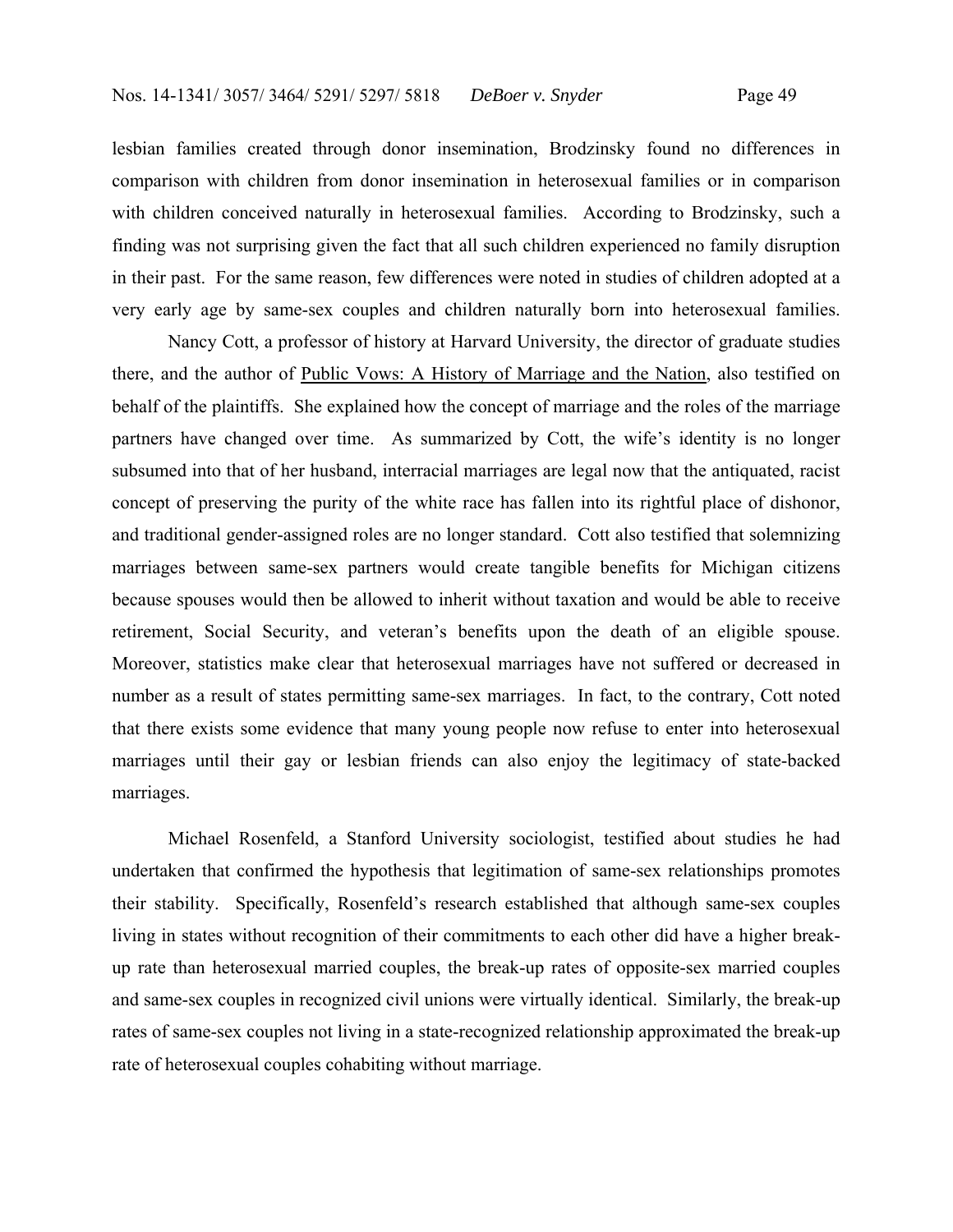Rosenfeld also criticized the methodology of studies advanced by the defendants that disagreed with his conclusions. According to Rosenfeld, those critical studies failed to take into account the stability or lack of stability of the various groups examined. For example, he testified that one such study compared children who had experienced no adverse family transitions with children who had lived through many such traumatic family changes. Not surprisingly, children from broken homes with lower-income-earning parents who had less education and lived in urban areas performed more poorly in school than other children. According to Rosenfeld, arguments to the contrary that failed to control for such differences, taken to their extreme, would lead to the conclusion that only high-income individuals of Asian descent who earned advanced degrees and lived in suburban areas should be allowed to marry.

 To counteract the testimony offered by the plaintiffs' witnesses, the defendants presented as witnesses the authors or co-authors of three studies that disagreed with the conclusions reached by the plaintiffs' experts. All three studies, however, were given little credence by the district court because of inherent flaws in the methods used or the intent of the authors. For example, the New Family Structures Study reported by Mark Regnerus, a sociologist at the University of Texas at Austin, admittedly relied upon interviews of children from gay or lesbian families who were products of broken heterosexual unions in order to support a conclusion that living with such gay or lesbian families adversely affected the development of the children. Regnerus conceded, moreover, that his own department took the highly unusual step of issuing the following statement on the university website in response to the release of the study:

[Dr. Regnerus's opinions] do not reflect the views of the sociology department of the University of Texas at Austin. Nor do they reflect the views of the American Sociological Association which takes the position that the conclusions he draws from his study of gay parenting are fundamentally flawed on conceptual and methodological grounds and that the findings from Dr. Regnerus'[s] work have been cited inappropriately in efforts to diminish the civil rights and legitimacy of LBGTQ partners and their families.

In fact, the record before the district court reflected clearly that Regnerus's study had been funded by the Witherspoon Institute, a conservative "think tank" opposed to same-sex marriage, in order to vindicate "the traditional understanding of marriage."

 Douglas Allen, the co-author of another study with Catherine Pakaluk and Joe Price, testified that children raised by same-sex couples graduated from high school at a significantly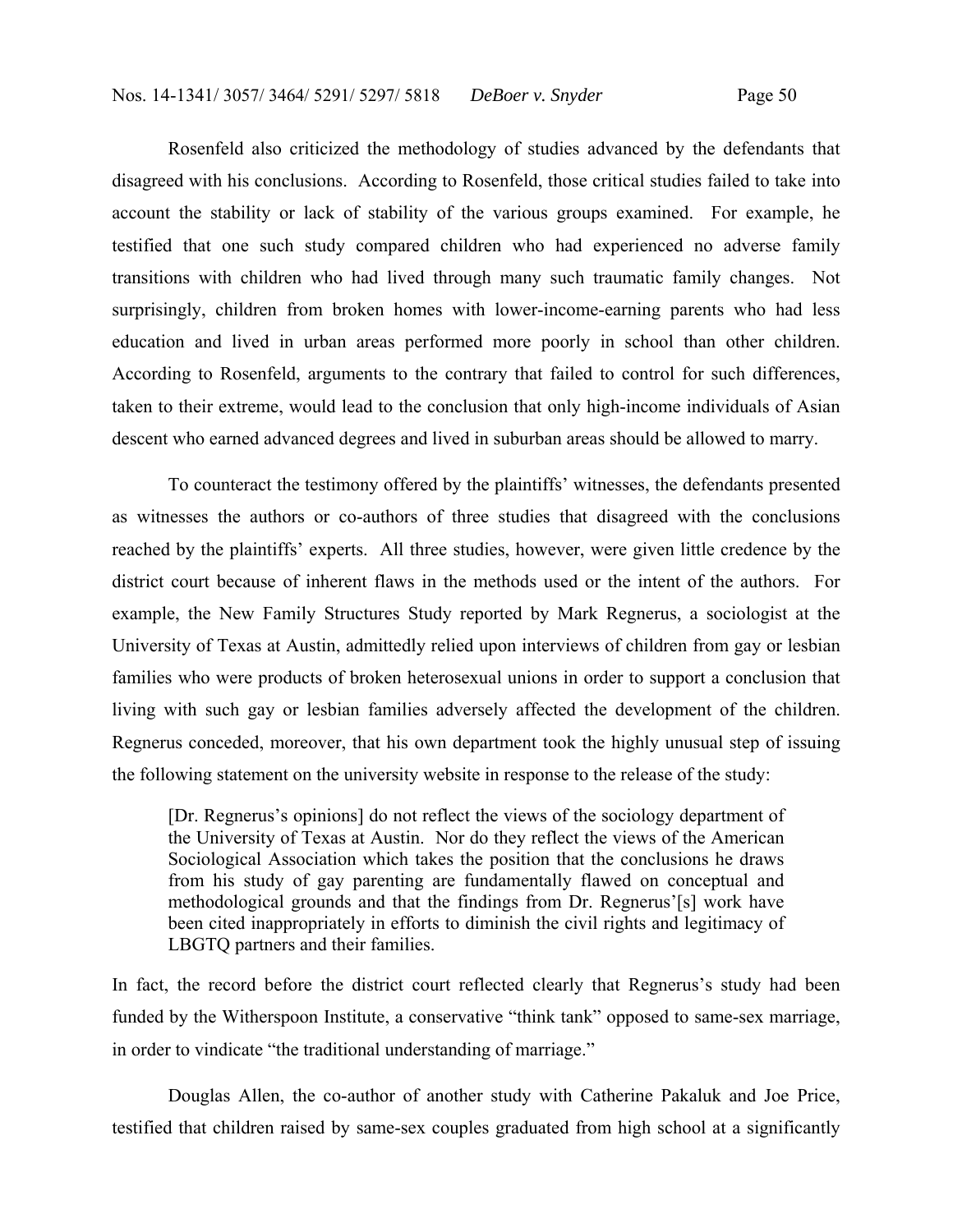lower rate than did children raised by heterosexual married couples. On cross-examination, however, Allen conceded that "many of those children who ... were living in same-sex households had previously lived in an opposite sex household where their parents had divorced, broken up, some kind of separation or transition." Furthermore, Allen provided evidence of the bias inherent in his study by admitting that he believed that engaging in homosexual acts "means eternal separation from God, in other words[,] going to hell."

 The final study advanced by the defendants was conducted by Loren Marks, a professor in human ecology at Louisiana State University, in what was admittedly an effort to counteract the "groupthink" portrayed by perceived "liberal psychologists." But although Marks criticized what he perceived to be "a pronounced liberal lean on social issues" by many psychologists, he revealed his own bias by acknowledging that he was a lay clergyman in the Church of Jesus Christ of Latter Day Saints (LDS) and that the LDS directive "for a couple to be married by God's authority in God's house, the holy temple, and then to have children per the teaching that God's commandment for his children to multiply and replenish the earth remains in force."

 Presented with the admitted biases and methodological shortcomings prevalent in the studies performed by the defendant's experts, the district court found those witnesses "largely unbelievable" and not credible. *DeBoer v. Snyder*, 973 F. Supp.2d 757, 768 (E.D. Mich. 2014). Proceeding to a legal analysis of the core issue in the litigation, the district court then concluded that the proscriptions of the marriage amendment are not rationally related to any legitimate state interest. Addressing the defendants' three asserted rational bases for the amendment,<sup>2</sup> the district court found each such proffered justification without merit.

 Principally, the court determined that the amendment is in no way related to the asserted state interest in ensuring an optimal environment for child-rearing. The testimony adduced at trial clearly refuted the proposition that, all things being equal, same-sex couples are less able to provide for the welfare and development of children. Indeed, marriage, whether between samesex or opposite-sex partners, increases stability within the family unit. By permitting same-sex

 $\overline{a}$ 

<sup>&</sup>lt;sup>2</sup>In the district court, the state did not advance an "unintended pregnancy" argument, nor was that claim included in the state's brief on appeal, although counsel did mention it during oral argument. In terms of "optimal environment," the state emphasized the need for children to have "both a mom and a dad," because "men and women are different," and to have a "biological connection to their parents."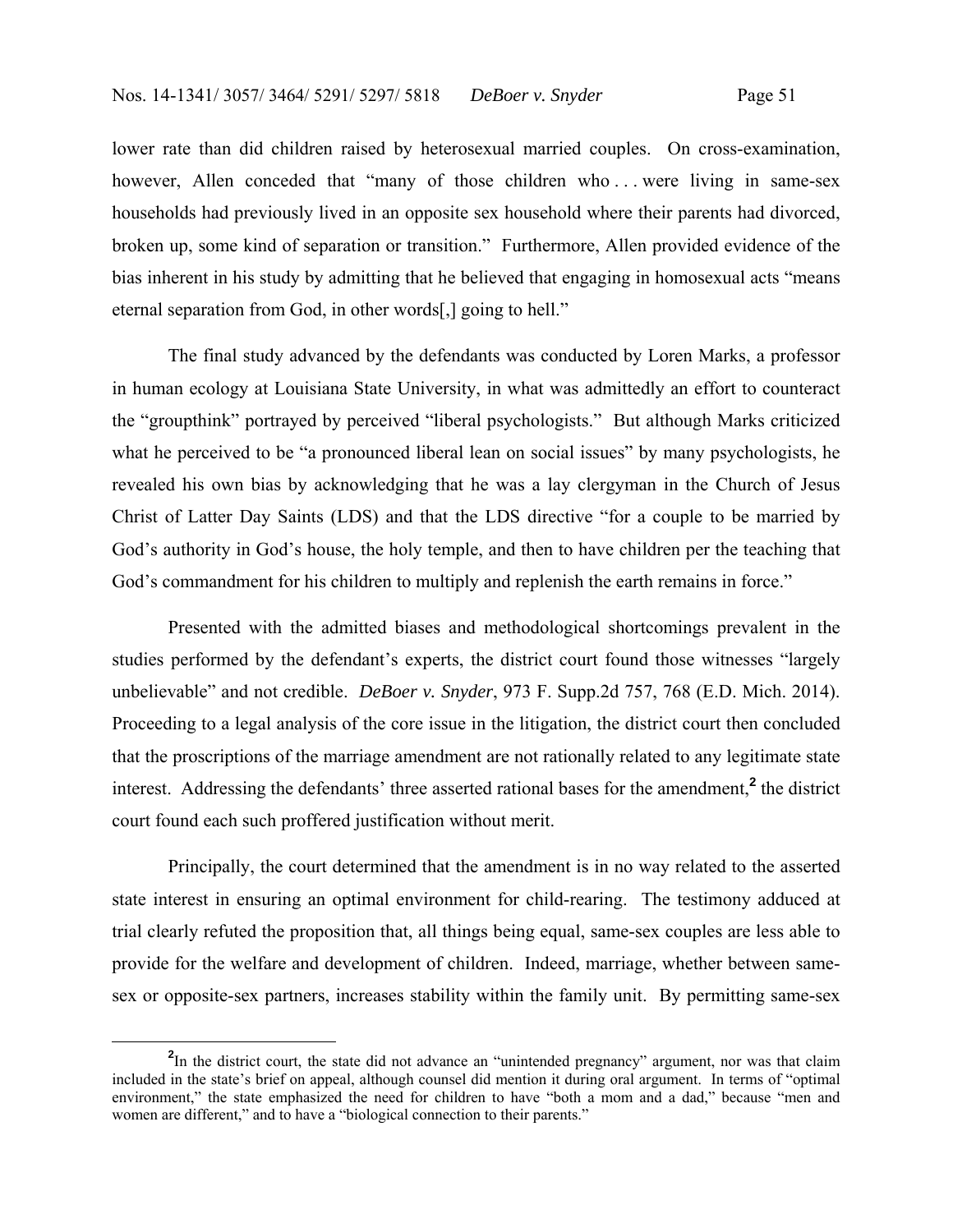couples to marry, that stability would not be threatened by the death of one of the parents. Even more damning to the defendants' position, however, is the fact that the State of Michigan allows heterosexual couples to marry even if the couple does not wish to have children, even if the couple does not have sufficient resources or education to care for children, even if the parents are pedophiles or child abusers, and even if the parents are drug addicts.

 Furthermore, the district court found no reason to believe that the amendment furthers the asserted state interests in "proceeding with caution" before "altering the traditional definition of marriage" or in "upholding tradition and morality." As recognized by the district court, there is no legitimate justification for delay when constitutional rights are at issue, and even adherence to religious views or tradition cannot serve to strip citizens of their right to the guarantee of equal protection under the law.

 Finally, and relatedly, the district court acknowledged that the regulation of marriage traditionally has been seen as part of a state's police power but concluded that this fact cannot serve as an excuse to ignore the constitutional rights of individual citizens. Were it otherwise, the court observed, the prohibition in Virginia and in many other states against miscegenation still would be in effect today. Because the district court found that "regardless of whoever finds favor in the eyes of the most recent majority, the guarantee of equal protection must prevail," the court held the amendment and its implementing statutes "unconstitutional because they violate the Equal Protection Clause of the Fourteenth Amendment to the United States Constitution." *Id.* at 775.

 If I were in the majority here, I would have no difficulty in affirming the district court's opinion in *DeBoer*. The record is rich with evidence that, as a pragmatic matter, completely refutes the state's effort to defend the ban against same-sex marriage that is inherent in the marriage amendment. Moreover, the district court did a masterful job of supporting its legal conclusions. Upholding the decision would also control the resolution of the other five cases that were consolidated for purposes of this appeal.

 Is a thorough explication of the legal basis for such a result appropriate? It is, of course. Is it necessary? In my judgment, it is not, given the excellent—even eloquent—opinion in *DeBoer* and in the opinions that have come from four other circuits in the last few months that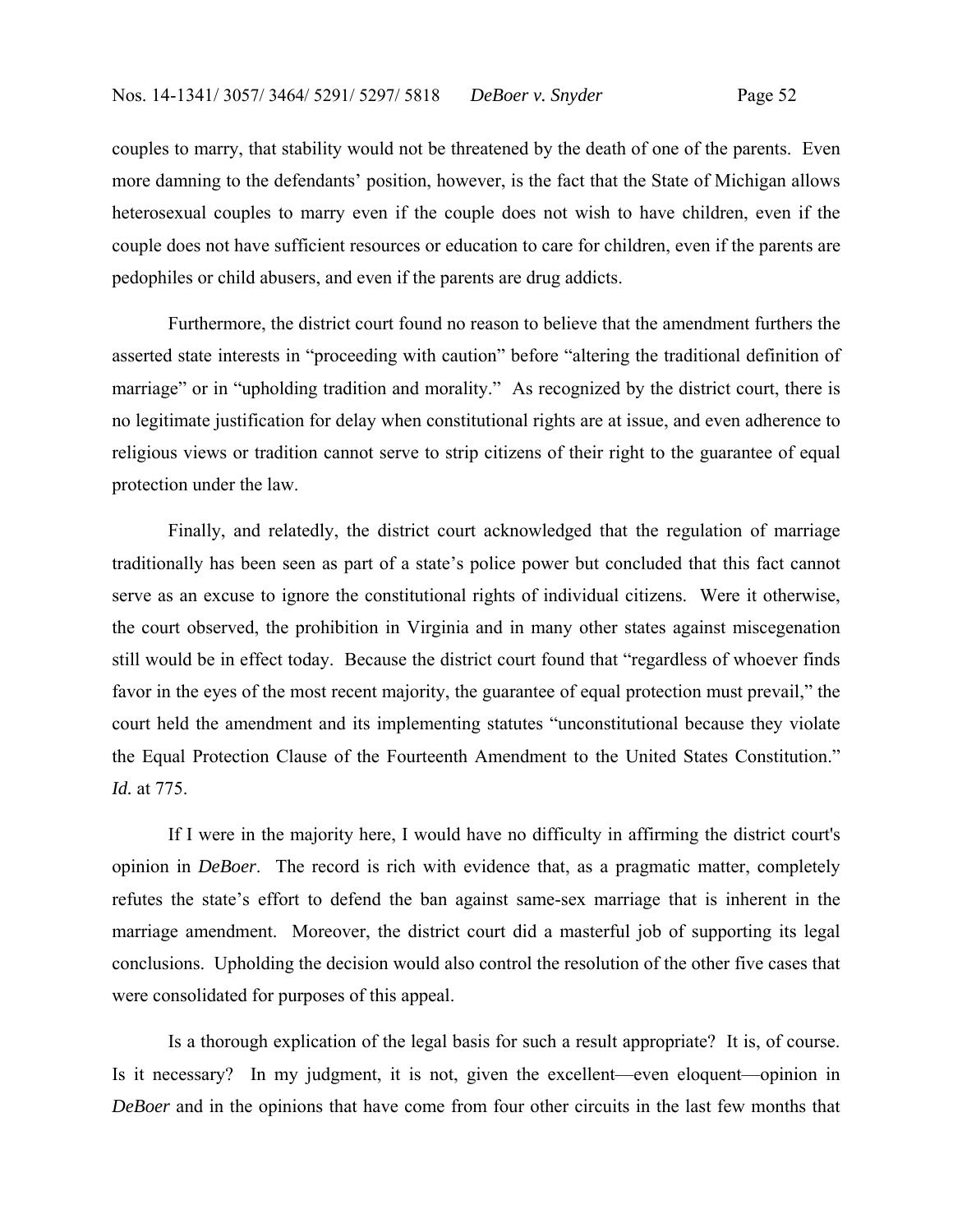have addressed the same issues involved here: *Kitchen v. Herbert*, 755 F.3d 1193 (10th Cir. 2014) (holding Utah statutes and state constitutional amendment banning same-sex marriage unconstitutional under the Fourteenth Amendment); *Bostic v. Schaefer*, 760 F.3d 352 (4th Cir. 2014) (same, Virginia); *Baskin v. Bogan*, 766 F.3d 648 (7th Cir. 2014) (same, Indiana statute and Wisconsin state constitutional amendment); and *Latta v. Otter*, Nos. 14-35420, 14-35421, 12- 17668, 2014 WL 4977682 (9th Cir. Oct. 7, 2014) (same, Idaho and Nevada statutes and state constitutional amendments).**<sup>3</sup>**

*Kitchen* was decided primarily on the basis of substantive due process, based on the Tenth Circuit's determination that under Supreme Court precedents, the right to marry includes the right to marry the person of one's choice. The court located the source of that right in Supreme Court opinions such as *Maynard v. Hill*, 125 U.S. 190, 205 (1888) (recognizing marriage as "the most important relation in life"); *Meyer v. Nebraska*, 262 U.S. 390, 399 (1923) (holding that the liberty protected by the Fourteenth Amendment includes the freedom "to marry, establish a home and bring up children"); *Loving*, 388 U.S. at 12 ("The freedom to marry has long been recognized as one of the vital personal rights essential to the orderly pursuit of happiness by free men."); *Zablocki*, 434 U.S. at 384 (recognizing that "the right to marry is of fundamental importance for all individuals"); and *Turner v. Safley*, 482 U.S. 78, 95-96 (1987) (in the context of a prison inmate's right to marry, "[such] marriages are expressions of emotional support and public commitment[,] . . . elements [that] are important and significant aspects of the marital relationship" even in situations in which procreation is not possible). *Kitchen*, 755 F.3d at 1209-11. The Tenth Circuit also found that the Utah laws violated equal protection, applying strict scrutiny because the classification in question impinged on a fundamental right. In doing so, the court rejected the state's reliance on various justifications offered to establish a compelling state interest in denying marriage to same-sex couples, finding "an insufficient causal connection" between the prohibition on same-sex marriage and the state's "articulated goals," which included a purported interest in fostering biological reproduction, encouraging optimal childrearing, and maintaining gendered parenting styles. *Id.* at 1222. The court also

**<sup>3</sup>** On October 6, the Supreme Court denied *certiorari* and lifted stays in *Kitchen*, *Bostic*, and *Baskin*, putting into effect the district court injunctions entered in each of those three cases. A stay of the mandate in the Idaho case in *Latta* also has been vacated, and the appeal in the Nevada case is not being pursued. As a result, marriage licenses are currently being issued to same-sex couples throughout most—if not all—of the Fourth, Seventh, Ninth, and Tenth Circuits.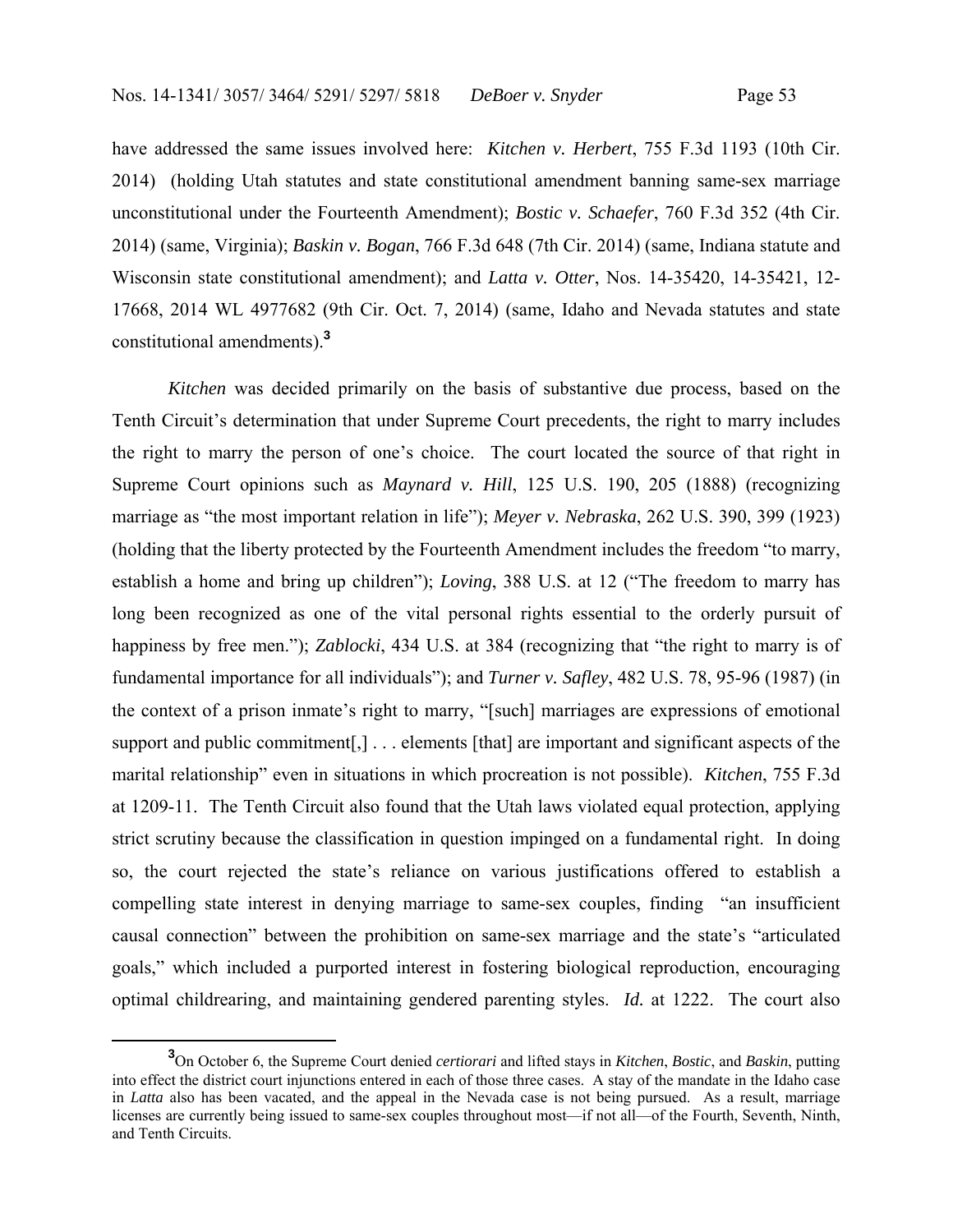rejected the state's prediction that legalizing same-sex marriage would result in social discord, citing *Watson v. City of Memphis*, 373 U.S. 526, 535 (1963) (rejecting "community confusion and turmoil" as a reason to delay desegregation of public parks). *Id.* at 1227.

The Fourth Circuit in *Bostic* also applied strict scrutiny to strike down Virginia's samesex-marriage prohibitions as infringing on a fundamental right, citing *Loving* and observing that "[o]ver the decades, the Supreme Court has demonstrated that the right to marry is an expansive liberty interest that may stretch to accommodate changing societal norms." 760 F.3d at 376. In a thoughtful opinion, the court analyzed each of the state's proffered interests: maintaining control of the "definition of marriage," adhering to the "tradition of opposite-sex marriage," "protecting the institution of marriage," "encouraging responsible procreation," and "promoting the optimal childrearing environment." *Id.* at 378. In each instance, the court found that there was no link between the state's purported "compelling interest" and the exclusion of same-sex couples "from participating fully in our society, which is precisely the type of segregation that the Fourteenth Amendment cannot countenance." *Id.* at 384. As to the state's interest in federalism, the court pointed to the long-recognized principle that "[s]tate laws defining and regulating marriage, of course, must respect the constitutional rights of persons," *id.* at 379 (quoting *Windsor*, 133 S. Ct. at 2691), and highlighted *Windsor*'s reiteration of "*Loving*'s admonition that the states must exercise their authority without trampling constitutional guarantees." *Id.* Addressing the state's contention that marriage under state law should be confined to opposite-sex couples because unintended pregnancies cannot result from same-sex unions, the court noted that "[b]ecause same-sex couples and infertile opposite-sex couples are similarly situated, the Equal Protection Clause counsels against treating these groups differently." *Id.* at 381-82 (citing *City of Cleburne v. Cleburne Living Ctr.*, 473 U.S. 432, 439 (1985)).

The Seventh Circuit's *Baskin* opinion is firmly grounded in equal-protection analysis. The court proceeded from the premise that "[d]iscrimination by a state or the federal government against a minority, when based on an immutable characteristic of the members of that minority (most familiarly skin color and gender), and occurring against an historical background of discrimination against the persons who have that characteristic, makes the discriminatory law or policy constitutionally suspect." 766 F.3d at 654. But the court also found that "discrimination against same-sex couples is irrational, and therefore unconstitutional even if the discrimination is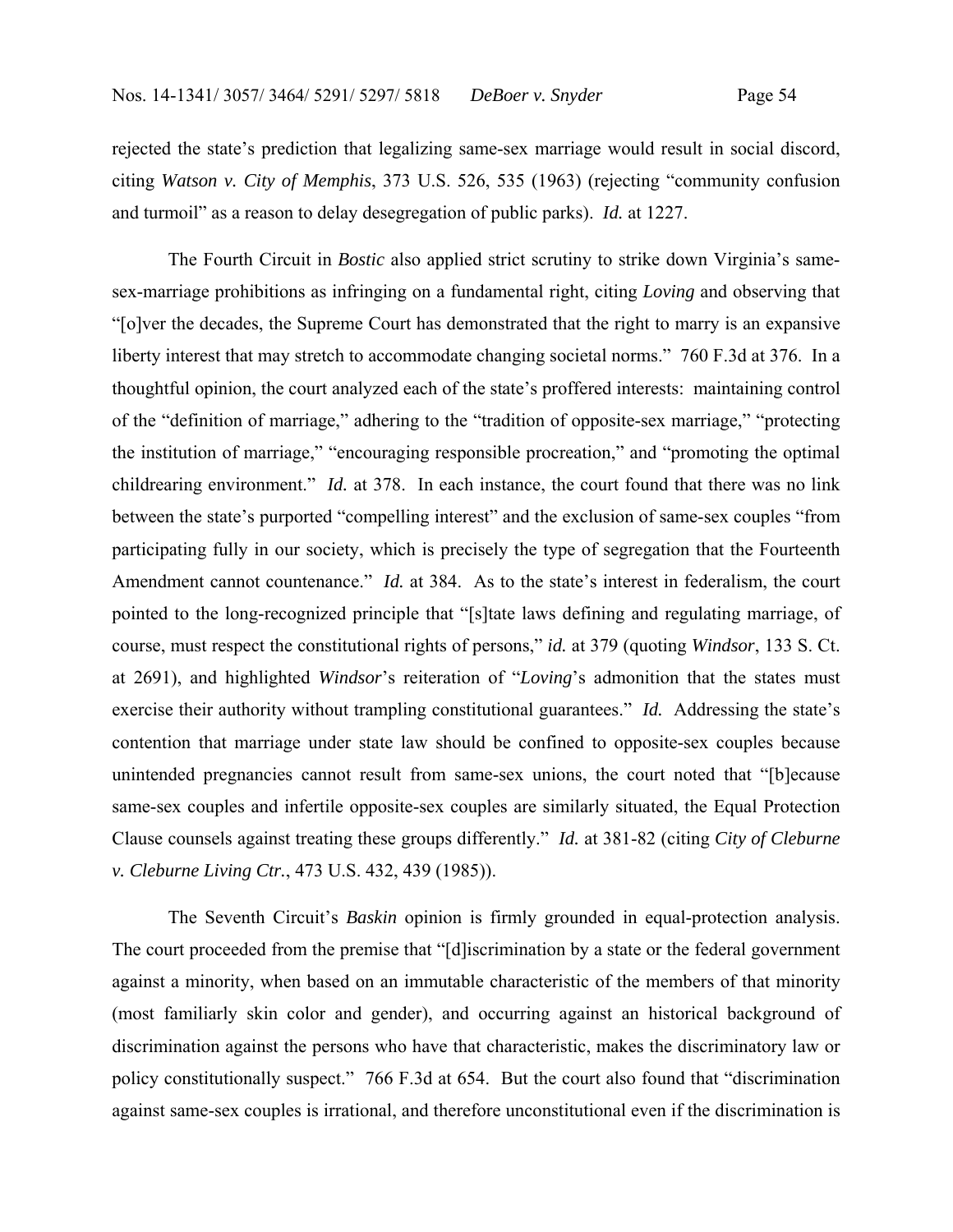not subjected to heightened scrutiny." *Id.* at 656. This conclusion was based on the court's rejection of "the only rationale that the states put forth with any conviction—that same-sex couples and their children don't *need* marriage because same-sex couples can't *produce* children, intended or unintended," an argument "so full of holes that it cannot be taken seriously." *Id.* (emphasis in original). The court therefore found it unnecessary to engage in "the more complex analysis found in more closely balanced equal-protection cases" or under the due process clause of the Fourteenth Amendment." *Id.* at 656-57.

The Ninth Circuit's opinion in *Latta* also focuses on equal-protection principles in finding that Idaho's and Nevada's statutes and constitutional amendments prohibiting same-sex marriage violate the Fourteenth Amendment. Because the Ninth Circuit had recently held in *SmithKline Beecham Corp. v. Abbott Labs.*, 740 F.3d 471, 481 (9th Cir. 2014), that classifications based on sexual orientation are subject to heightened scrutiny, a conclusion the court drew from its reading of *Windsor* to require assessment more rigorous than rational-basis review, the path to finding an equal-protection violation was less than arduous. As did the Tenth Circuit in *Kitchen*, the court in *Latta* found it "wholly illogical" to think that same-sex marriage would affect opposite-sex couples' choices with regard to procreation. *Latta*, 2014 WL 4977682, \*5 (citing *Kitchen*, 755 F.3d at 1223).

These four cases from our sister circuits provide a rich mine of responses to every rationale raised by the defendants in the Sixth Circuit cases as a basis for excluding same-sex couples from contracting valid marriages. Indeed, it would seem unnecessary for this court to do more than cite those cases in affirming the district courts' decisions in the six cases now before us. Because the correct result is so obvious, one is tempted to speculate that the majority has purposefully taken the contrary position to create the circuit split regarding the legality of samesex marriage that could prompt a grant of *certiorari* by the Supreme Court and an end to the uncertainty of status and the interstate chaos that the current discrepancy in state laws threatens. Perhaps that is the case, but it does not relieve the dissenting member of the panel from the obligation of a rejoinder.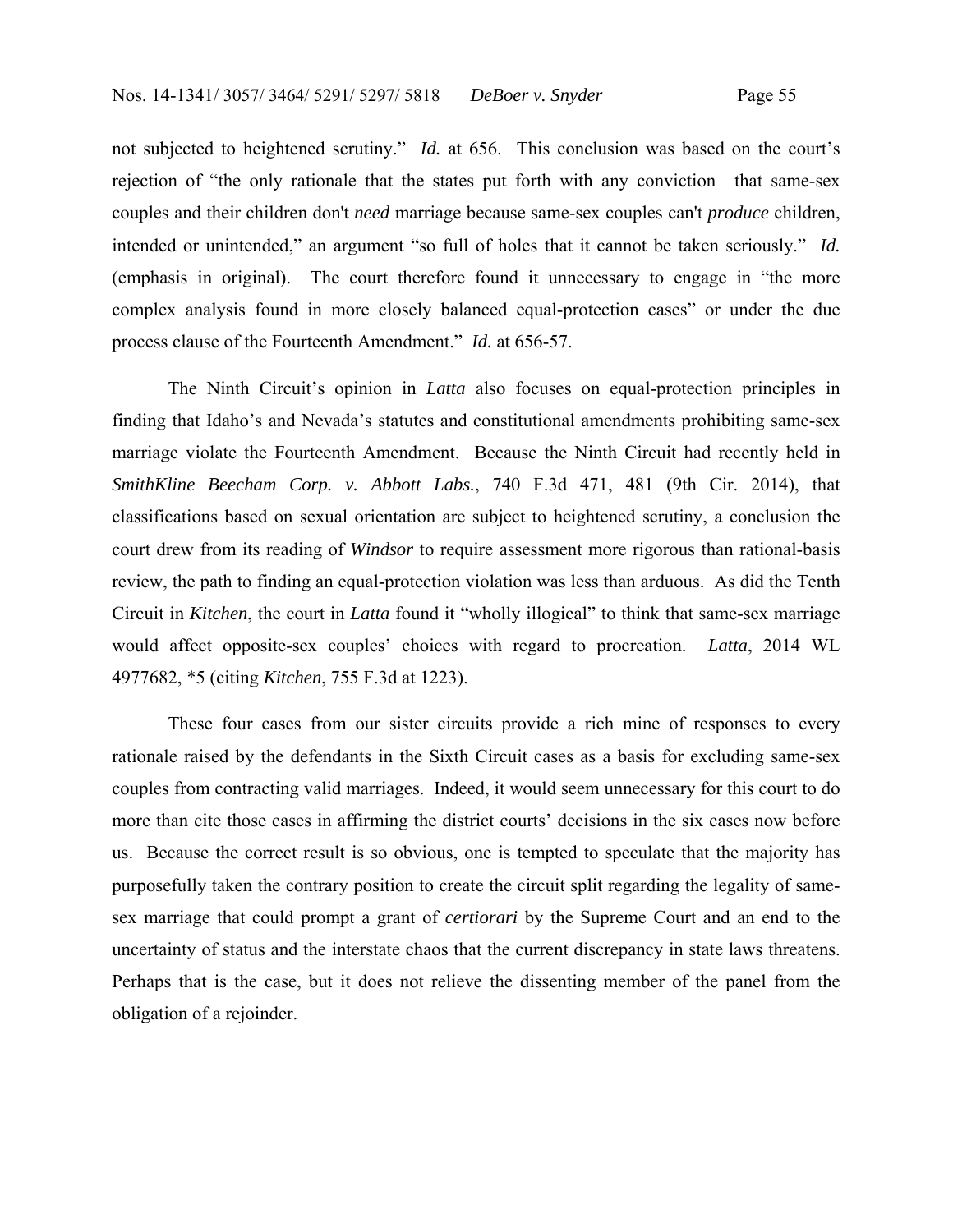# *Baker v. Nelson*

<u>.</u>

 If ever there was a legal "dead letter" emanating from the Supreme Court, *Baker v. Nelson*, 409 U.S. 810 (1972), is a prime candidate. It lacks only a stake through its heart. Nevertheless, the majority posits that we are bound by the Court's aging one-line order denying review of an appeal from the Minnesota Supreme Court "for want of a substantial federal question." As the majority notes, the question concerned the state's refusal to issue a marriage license to a same-sex couple, but the decision came at a point in time when sodomy was legal in only one state in the country, Illinois, which had repealed its anti-sodomy statute in 1962. The Minnesota statute criminalizing same-sex intimate relations was not struck down until 2001, almost 30 years after *Baker* was announced.**<sup>4</sup>** The Minnesota Supreme Court's denial of relief to a same-sex couple in 1971 and the United States Supreme Court's conclusion that there was no *substantial* federal question involved in the appeal thus is unsurprising. As the majority notes not facetiously, one hopes—"that was then; this is now."

At the same time, the majority argues that we are bound by the eleven words in the order, despite the Supreme Court silence on the matter in the 42 years since it was issued. There was no recognition of *Baker* in *Romer v. Evans*, 517 U.S. 620 (1996), nor in *Lawrence v. Texas*, 539 U.S. 558 (2003), and not in *Windsor*, despite the fact that the dissenting judge in the Second Circuit's opinion in *Windsor* made the same argument that the majority makes in this case. *See Windsor v. United States*, 699 F.3d 169, 189, 192-95 (2d Cir. 2012) (Straub, J., dissenting in part and concurring in part). And although the argument was vigorously pressed by the DOMA proponents in their Supreme Court brief in *Windsor*, **5** neither Justice Kennedy in his opinion for the court nor any of the four dissenting judges in their three separate opinions mentioned *Baker*. In addition, the order was not cited in the three orders of October 6, 2014, denying *certiorari* in *Kitchen*, *Bostic*, and *Baskin*. If this string of cases—*Romer*, *Lawrence*, *Windsor*, *Kitchen*, *Bostic*, and *Baskin*—does not represent the Court's overruling of *Baker sub silentio*, it certainly creates the "doctrinal development" that frees the lower courts from the strictures of a summary

**<sup>4</sup>** *See Doe v. Ventura*, No. 01-489, 2001 WL 543734 (D. Ct. of Hennepin Cnty. May 15, 2001) (unreported).

**<sup>5</sup>** *See United States v. Windsor*, Brief on the Merits for Respondent the Bipartisan Legal Advisory Group of the U.S. House of Representatives, No. 12-307, 2013 WL 267026 at 16-19, 25-26 (Jan. 22, 2013).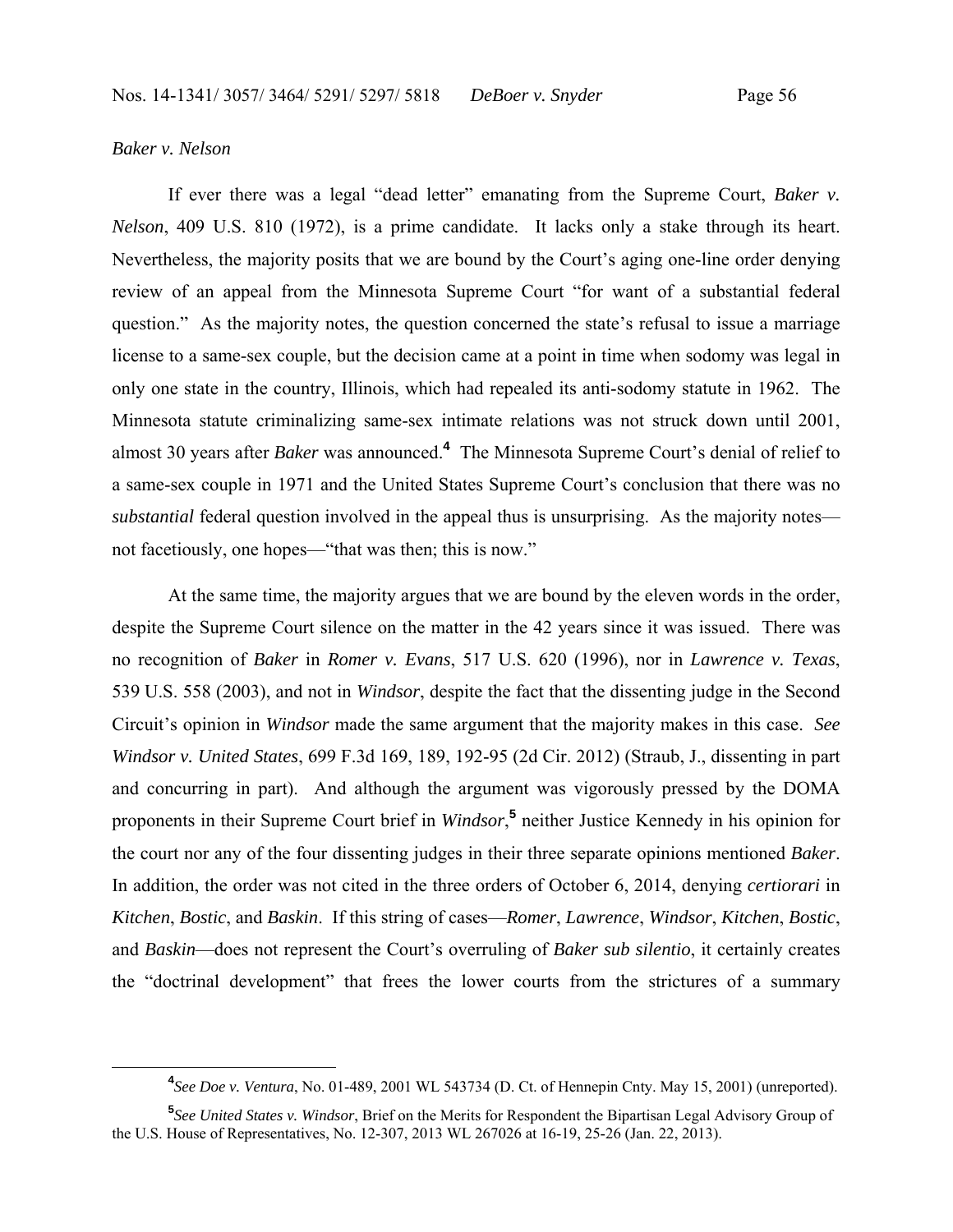disposition by the Supreme Court. *See Hicks v. Miranda*, 422 U.S. 332, 344 (1975) (internal quotation marks and citation omitted).

### *Definition of Marriage*

 The majority's "original meaning" analysis strings together a number of case citations but can tell us little about the Fourteenth Amendment, except to assure us that "the people who adopted the Fourteenth Amendment [never] understood it to require the States to change the definition of marriage." The quick answer is that they undoubtedly did not understand that it would also require school desegregation in 1955 or the end of miscegenation laws across the country, beginning in California in 1948 and culminating in the *Loving* decision in 1967. Despite a civil war, the end of slavery, and ratification of the Fourteenth Amendment in 1868, extensive litigation has been necessary to achieve even a modicum of constitutional protection from discrimination based on race, and it has occurred primarily by judicial decree, not by the democratic election process to which the majority suggests we should defer regarding discrimination based on sexual orientation.

 Moreover, the majority's view of marriage as "a social institution defined by relationships between men and women" is wisely described in the plural. There is not now and never has been a universally accepted definition of marriage. In early Judeo-Christian law and throughout the West in the Middle Ages, marriage was a religious obligation, not a civil status. Historically, it has been pursued primarily as a political or economic arrangement. Even today, polygynous marriages outnumber monogamous ones—the practice is widespread in Africa, Asia, and the Middle East, especially in countries following Islamic law, which also recognizes temporary marriages in some parts of the world. In Asia and the Middle East, many marriages are still arranged and some are even coerced.

Although some of the older statutes regarding marriage cited by the majority do speak of the union of "a man and a woman," the picture hardly ends there. When Justice Alito noted in *Windsor* that the opponents of DOMA were "implicitly ask[ing] us to endorse [a more expansive definition of marriage and] to reject the traditional view," *Windsor*, 133 S. Ct. at 2718 (Alito, J., dissenting), he may have been unfamiliar with all that the "traditional view" entailed, especially for women who were subjected to coverture as a result of Anglo-American common law.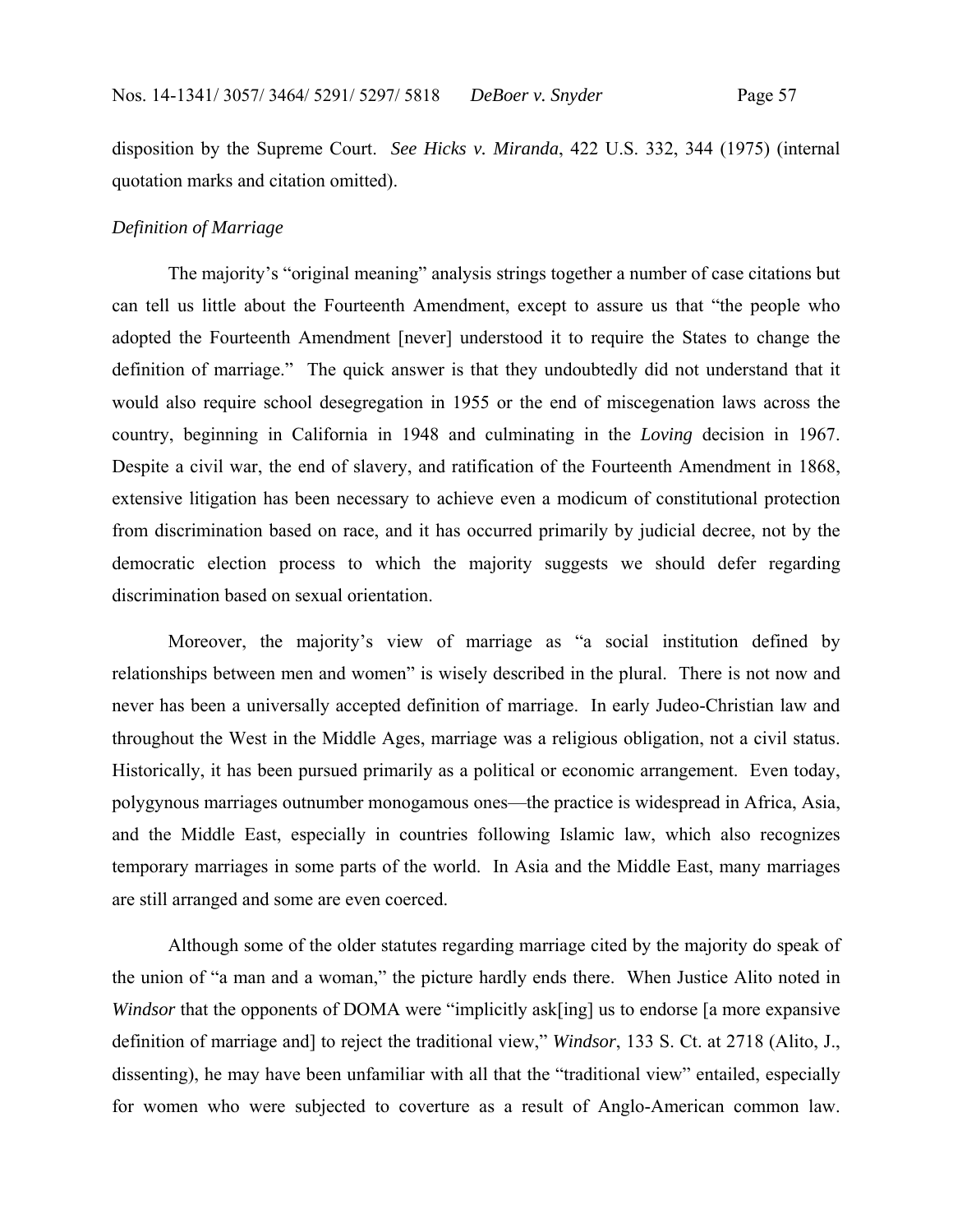Fourteenth Amendment cases decided by the Supreme Court in the years since 1971 that "invalidat[ed] various laws and policies that categorized by sex have been part of a transformation that has altered the very institution at the heart of this case, marriage." *Latta*, 2014 WL 4977682, at \*20 (Berzon, J., concurring).

Historically, marriage was a profoundly unequal institution, one that imposed distinctly different rights and obligations on men and women. The law of coverture, for example, deemed the "the husband and wife . . . one person," such that "the very being or legal existence of the woman [was] suspended . . . or at least [was] incorporated and consolidated into that of the husband" during the marriage. 1 William Blackstone, Commentaries on the Laws of England 441 (3d rev. ed. 1884). Under the principles of coverture, "a married woman [was] incapable, without her husband's consent, of making contracts . . . binding on her or him." *Bradwell v. Illinois*, 83 U.S. 130, 141 (1872) (Bradley, J., concurring). She could not sue or be sued without her husband's consent. *See, e.g.*, Nancy F. Cott, *Public Vows: A History of Marriage and the Nation* 11–12 (2000). Married women also could not serve as the legal guardians of their children. *Frontiero v. Richardson*, 411 U.S. 677, 685 (1973) (plurality op.).

Marriage laws further dictated economically disparate roles for husband and wife. In many respects, the marital contract was primarily understood as an economic arrangement between spouses, whether or not the couple had or would have children. "Coverture expressed the legal essence of marriage as reciprocal: a husband was bound to support his wife, and in exchange she gave over her property and labor." Cott, *Public Vows,* at 54. That is why "married women traditionally were denied the legal capacity to hold or convey property  $\dots$ ." *Frontiero*, 411 U.S. at 685. Notably, husbands owed their wives support even if there were no children of the marriage. *See, e.g.*, Hendrik Hartog, *Man and Wife in America: A History* 156 (2000).

There was also a significant disparity between the rights of husbands and wives with regard to physical intimacy. At common law, "a woman was the sexual property of her husband; that is, she had a duty to have intercourse with him." John D'Emilio & Estelle B. Freedman, *Intimate Matters: A History of Sexuality in America* 79 (3d ed. 2012). Quite literally, a wife was legally "the possession of her husband, . . . [her] husband's property." Hartog, *Man and Wife in America*, at 137. Accordingly, a husband could sue his wife's lover in tort for "entic[ing]" her or "alienat[ing]" her affections and thereby interfering with his property rights in her body and her labor. *Id.* A husband's possessory interest in his wife was undoubtedly also driven by the fact that, historically, marriage was the only legal site for licit sex; sex outside of marriage was almost universally criminalized. *See, e.g.*, Ariela R. Dubler, *Immoral Purposes: Marriage and the Genus of Illicit Sex*, 115 Yale L.J. 756, 763–64 (2006).

Notably, although sex was strongly presumed to be an essential part of marriage, the ability to procreate was generally not. *See, e.g.*, Chester Vernier, American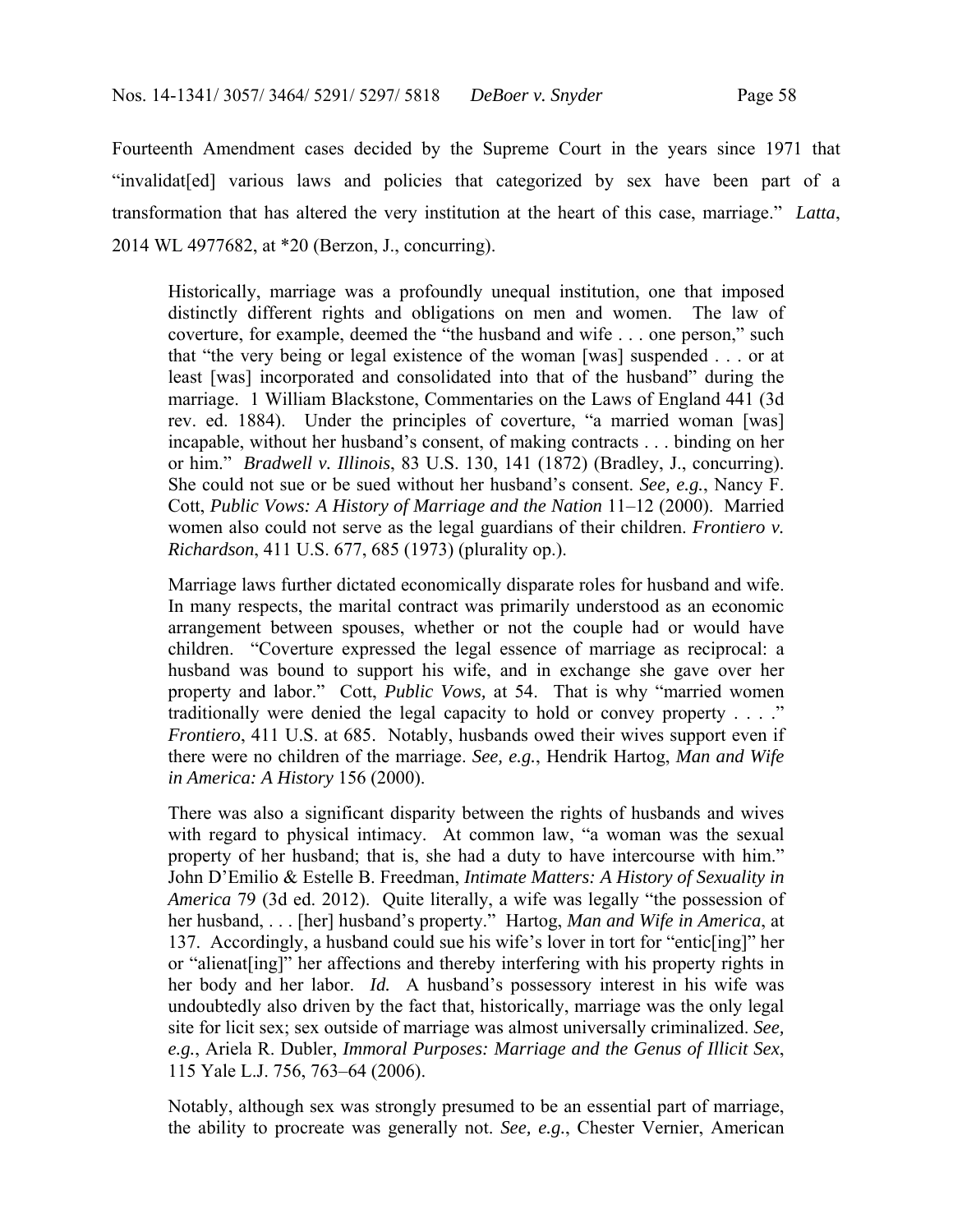Family Laws: A Comparative Study of the Family Law of the Forty-Eight American States, Alaska, the District of Columbia, and Hawaii (to Jan. 1, 1931) (1931) I § 50, 239–46 (at time of survey, grounds for annulment typically included impotency, as well as incapacity due to minority or "non-age"; lack of understanding and insanity; force or duress; fraud; disease; and incest; but not inability to conceive); II § 68, at 38–39 (1932) (at time of survey, grounds for divorce included "impotence"; vast majority of states "generally held that impotence. . . does not mean sterility but must be of such a nature as to render complete sexual intercourse practically impossible"; and only Pennsylvania "ma[d]e sterility a cause" for divorce).

The common law also dictated that it was legally impossible for a man to rape his wife. Men could not be prosecuted for spousal rape. A husband's "incapacity" to rape his wife was justified by the theory that "'the marriage constitute[d] a blanket consent to sexual intimacy which the woman [could] revoke only by dissolving the marital relationship.'" *See, e.g.*, Jill Elaine Hasday, *Contest and Consent: A Legal History of Marital Rape*, 88 Calif. L. Rev 1373, 1376 n.9 (2000) (quoting Model Penal Code and Commentaries, § 213.1 cmt. 8(c), at 342 (Official Draft and Revised Comments 1980)).

Concomitantly, dissolving the marital partnership via divorce was exceedingly difficult. Through the mid-twentieth century, divorce could be obtained only on a limited set of grounds, if at all. At the beginning of our nation's history, several states did not permit full divorce except under the narrowest of circumstances; separation alone was the remedy, even if a woman could show "cruelty endangering life or limb." Peter W. Bardaglio, *Reconstructing the Household: Families, Sex, and the Law in the Nineteenth-Century South* 33 (1995); *see also id.* 32–33. In part, this policy dovetailed with the grim fact that, at English common law, and in several states through the beginning of the nineteenth century, "a husband's prerogative to chastise his wife"—that is, to beat her short of permanent injury—was recognized as his marital right. Reva B. Siegel, *"The Rule of Love": Wife Beating as Prerogative and Privacy*, 105 Yale L.J. 2117, 2125 (1996).

*Id.* at \*20-21.

Women were not the only class deprived of equal status in "traditional marriage." Until the end of the Civil War in 1865, slaves were prohibited from contracting legal marriages and often resorted to "jumping the broomstick" to mark a monogamous conjugal relationship. Informal "slave marriage" was the rule until the end of the war, when Freedmen's Bureaus began issuing marriage licenses to former slaves who could establish the existence of long-standing family relationships, despite the fact that family members were sometimes at great distances from one another. The ritual of jumping the broomstick, thought of in this country in terms of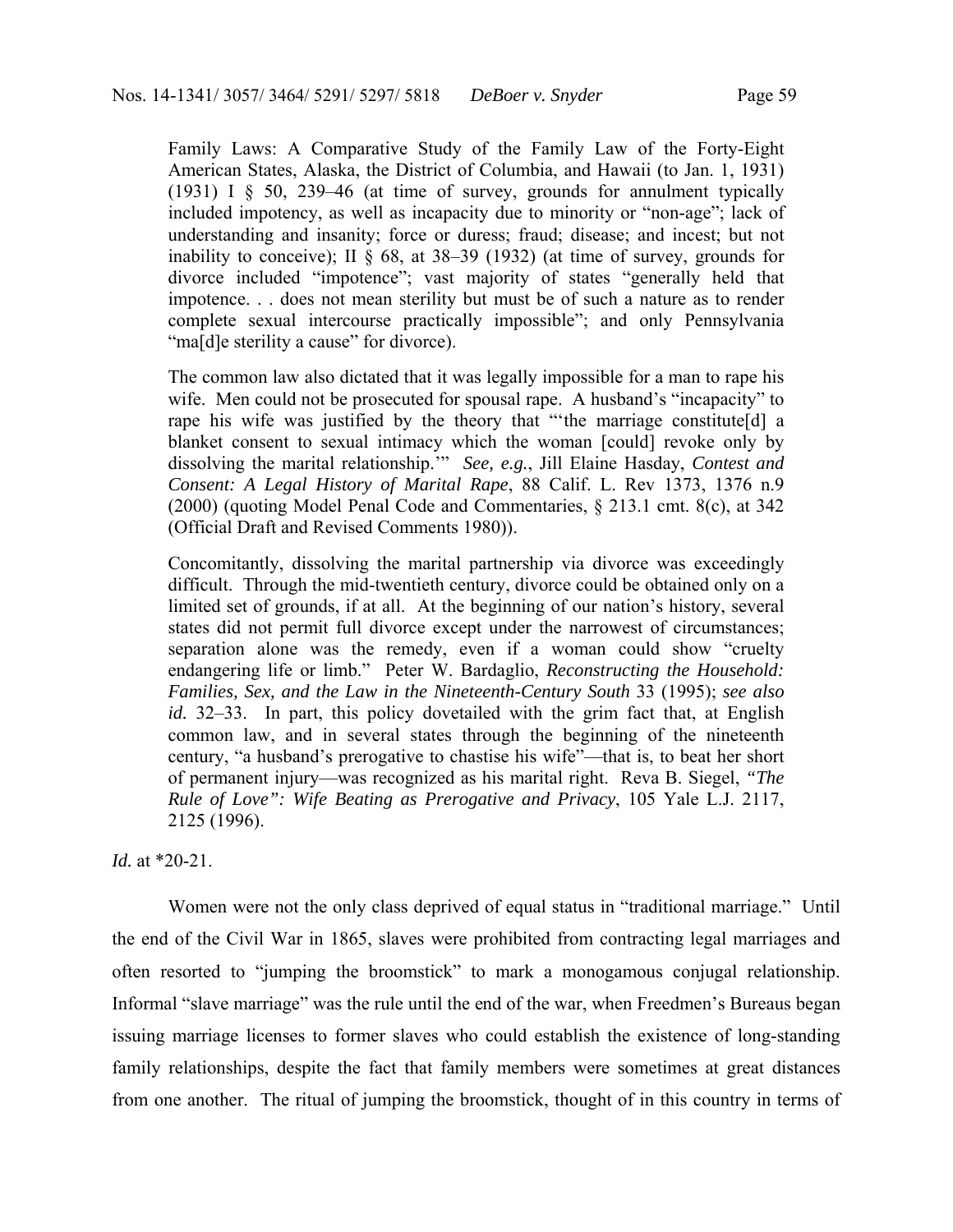slave marriages, actually originated in England, where civil marriages were not available until enactment of the Marriage Act of 1837. Prior to that, the performance of valid marriages was the sole prerogative of the Church of England, unless the participants were Quakers or Jews. The majority's admiration for "traditional marriage" thus seems misplaced, if not naïve. The legal status has been through so many reforms that the marriage of same-sex couples constitutes merely the latest wave in a vast sea of change.

### *Rational-Basis Review.*

 The principal thrust of the majority's rational-basis analysis is basically a reiteration of the same tired argument that the proponents of same-sex-marriage bans have raised in litigation across the country: marriage is about the regulation of "procreative urges" of men and women who therefore do not need the "government's encouragement to have sex" but, instead, need encouragement to "create and maintain stable relationships within which children may flourish." The majority contends that exclusion of same-sex couples from marriage must be considered rational based on "the biological reality that couples of the same sex do not have children in the same way as couples of opposite sexes and that couples of the same sex do not run the risk of unintended children." As previously noted, however, this argument is one that an eminent jurist has described as being "so full of holes that it cannot be taken seriously." *Baskin*, 766 F.3d at 656 (Posner, J.).

At least my colleagues are perceptive enough to acknowledge that "[g]ay couples, no less than straight couples, are capable of sharing such relationships . . . [and] are capable of raising stable families." The majority is even persuaded that the "quality of [same-sex] relationships, and the capacity to raise children within them, turns not on sexual orientation but on individual choices and individual commitment." All of which, the majority surmises, "supports the policy argument made by many that marriage laws should be extended to gay couples." But this conclusion begs the question: why reverse the judgments of four federal district courts, in four different states, and in six different cases that would do just that?

 There are apparently two answers; first, "let the people decide" and, second, "give it time." The majority posits that "just as [same-sex marriage has been adopted in] nineteen states and the District of Columbia," the change-agents in the Sixth Circuit should be "elected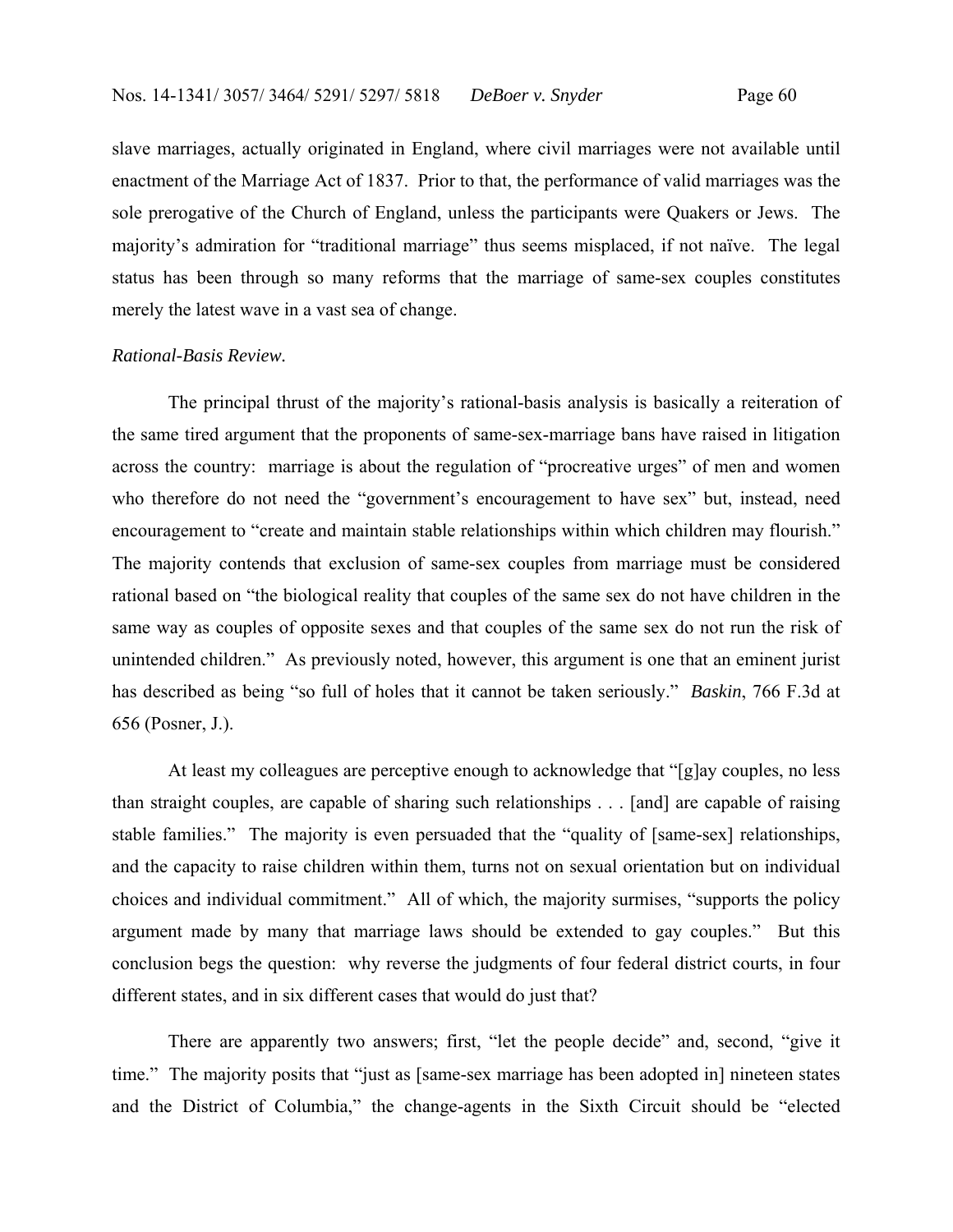legislators, not life-tenured judges." Of course, this argument fails to acknowledge the impracticalities involved in amending, re-amending, or un-amending a state constitution.**<sup>6</sup>** More to the point, under our constitutional system, the courts are assigned the responsibility of determining individual rights under the Fourteenth Amendment, regardless of popular opinion or even a plebiscite. As the Supreme Court has noted, "It is plain that the electorate as a whole, whether by referendum or otherwise, could not order [government] action violative of the Equal Protection Clause, and the [government] may not avoid the strictures of that Clause by deferring to the wishes or objections of some fraction of the body politic." *City of Cleburne*, 473 U.S. at 448 (internal citation omitted).

 Moreover, as it turns out, legalization of same-sex marriage in the "nineteen states and the District of Columbia" mentioned by the majority was not uniformly the result of popular vote or legislative enactment. Nine states now permit same-sex marriage because of *judicial* decisions, both state and federal: Massachusetts, Connecticut, Iowa, New Mexico, and Colorado (state supreme court decisions); New Jersey (state superior court decision not appealed by defendant); California (federal district court decision allowed to stand in ruling by United States Supreme Court); and Oregon and Pennsylvania (federal district court decisions not appealed by defendants). Despite the majority's insistence that, as life-tenured judges, we should step aside and let the voters determine the future of the state constitutional provisions at issue here, those nine federal and state courts have seen no acceptable reason to do so. In addition, another 16 states have been or soon will be added to the list, by virtue of the Supreme Court's denial of *certiorari* review in *Kitchen*, *Bostick*, and *Baskin*, and the Court's order dissolving the stay in *Latta*. The result has been the issuance of hundreds—perhaps thousands—of marriage licenses in the wake of those orders. Moreover, the 35 states that are now positioned to recognize samesex marriage are comparable to the 34 states that permitted interracial marriage when the

**<sup>6</sup>** <sup>6</sup>In Tennessee, for example, a proposed amendment must first be approved by a simple majority of both houses. In the succeeding legislative session, which can occur as long as a year or more later, the same proposed amendment must then be approved "by two-thirds of all the members elected to each house." Tenn. Const. art. XI, § 3. The proposed amendment is then presented "to the people at the next general election in which a Governor is to be chosen," *id.*, which can occur as long as three years or more later. If a majority of all citizens voting in the gubernatorial election also approve of the proposed amendment, it is considered ratified. The procedure for amending the constitution by convention can take equally long and is, if anything, more complicated. In Michigan, a constitutional convention, one of three methods of amendment, can be called no more often than every 16 years. *See* Mich. Const. art. XII, § 3.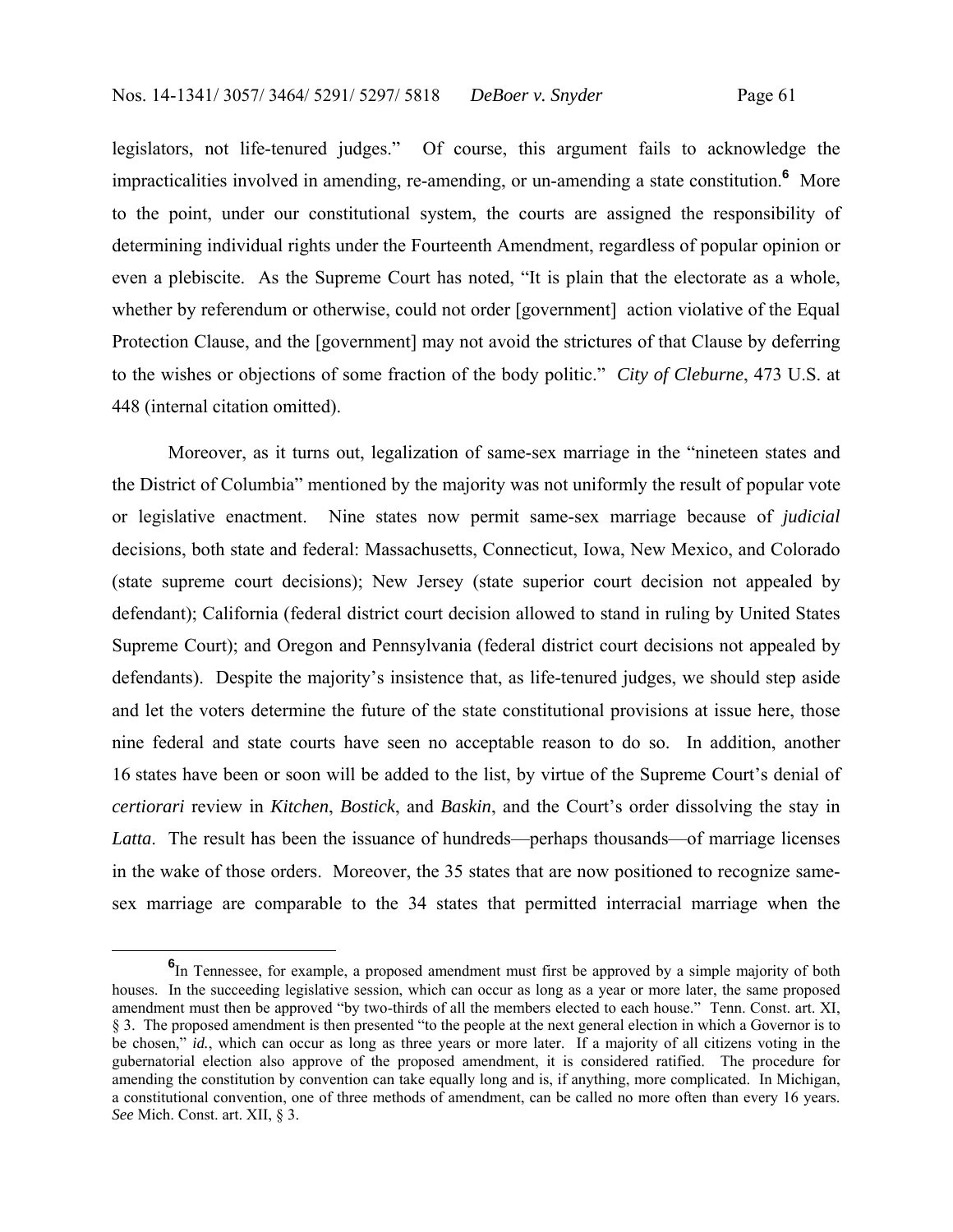Supreme Court decided Loving. If the majority in this case is waiting for a tipping point, it seems to have arrived.

 The second contention is that we should "wait and see" what the fallout is in the states where same-sex marriage is now legal. The majority points primarily to Massachusetts, where same-sex couples have had the benefit of marriage for "only" ten years—not enough time, the majority insists, to know what the effect on society will be. But in the absence of hard evidence that the sky has actually fallen in, the "states as laboratories of democracy" metaphor and its pitch for restraint has little or no resonance in the fast-changing scene with regard to same-sex marriage. Yet, whenever the expansion of a constitutional right is proposed, "proceed with caution" seems to be the universal mantra of the opponents. The same argument was made by the State of Virginia in *Loving*. And, in *Frontiero v. Richardson*, 411 U.S. 677 (1973), the government asked the Court to postpone applying heightened scrutiny to allegations of gender discrimination in a statute denying equal benefits to women until the Equal Rights Amendment could be ratified. If the Court had listened to the argument, we would, of course, still be waiting. One is reminded of the admonition in Martin Luther King, Jr.'s "Letter from Birmingham Jail" (1963): "For years now I have heard the word "Wait"! . . . [But h]uman progress never rolls in on wheels of inevitability . . . [and] time itself becomes an ally of the forces of social stagnation."

### *Animus*

 Finally, there is a need to address briefly the subject of unconstitutional animus, which the majority opinion equates only with actual malice and hostility on the part of members of the electorate. But in many instances involving rational-basis review, the Supreme Court has taken a more objective approach to the classification at issue, rather than a subjective one. Under such an analysis, it is not necessary for a court to divine individual malicious intent in order to find unconstitutional animus. Instead, the Supreme Court has instructed that an exclusionary law violates the Equal Protection Clause when it is based not upon relevant facts, but instead upon only a general, ephemeral distrust of, or discomfort with, a particular group, for example, when legislation is justified by the bare desire to exclude an unpopular group from a social institution or arrangement. In *City of Cleburne*, for example, the Court struck down a zoning regulation that was justified simply by the "negative attitude" of property owners in the community toward individuals with intellectual disabilities, not necessarily by actual malice toward an unpopular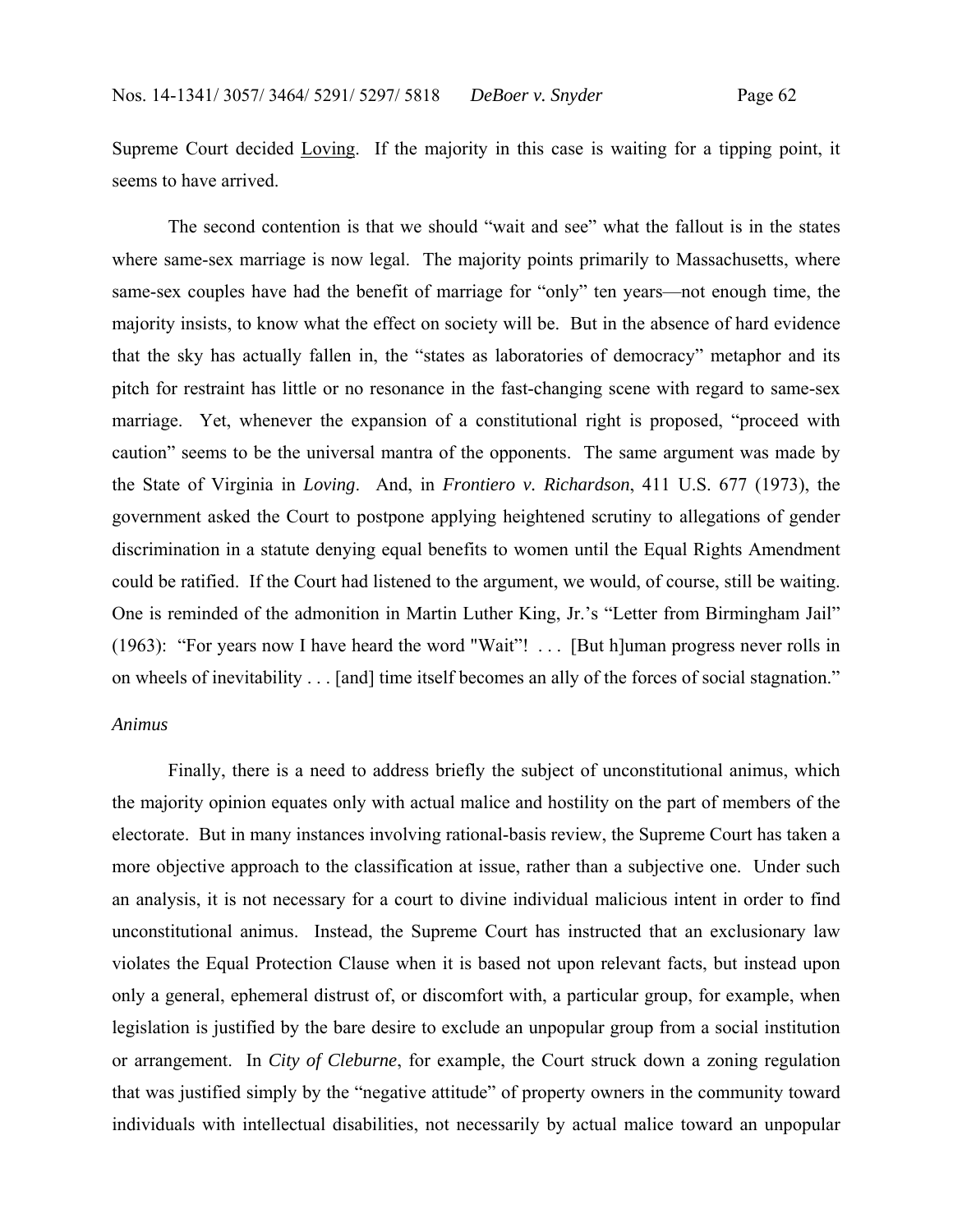minority. In doing so, the Court held that "the City may not avoid the strictures of the [Equal Protection] Clause by deferring to the wishes or objections of some fraction of the body politic," 473 U.S. at 448, and cited *Palmore v. Sidoti*, 466 U.S. 429, 433 (1984), for the proposition that "[p]rivate biases may be outside the reach of the law, but the law cannot, directly or indirectly, give them effect." In any event, as the majority here concedes, we as a country have such a long history of prejudice based on sexual orientation that it seems hypocritical to deny the existence of unconstitutional animus in the rational-basis analysis of the cases before us.

To my mind, the soundest description of this analysis is found in Justice Stevens's separate opinion in *City of Cleburne*:

In every equal protection case, we have to ask certain basic questions. What class is harmed by the legislation, and has it been subjected to a "tradition of disfavor" by our laws? What is the public purpose that is being served by the law? What is the characteristic of the disadvantaged class that justifies the disparate treatment? In most cases the answer to these questions will tell us whether the statute has a "rational basis."

*Id.* at 453 (Stevens, J., concurring) (footnotes omitted). I would apply just this analysis to the constitutional amendments and statutes at issue in these cases, confident that the result of the inquiry would be to affirm the district courts' decisions in all six cases. I therefore dissent from the majority's decision to overturn those judgments.

 Today, my colleagues seem to have fallen prey to the misguided notion that the intent of the framers of the United States Constitution can be effectuated only by cleaving to the legislative will and ignoring and demonizing an independent judiciary. Of course, the framers presciently recognized that two of the three co-equal branches of government were representative in nature and necessarily would be guided by self-interest and the pull of popular opinion. To restrain those natural, human impulses, the framers crafted Article III to ensure that rights, liberties, and duties need not be held hostage by popular whims.

 More than 20 years ago, when I took my oath of office to serve as a judge on the United States Court of Appeals for the Sixth Circuit, I solemnly swore to "administer justice without respect to persons," to "do equal right to the poor and to the rich," and to "faithfully and impartially discharge and perform all the duties incumbent upon me . . . under the Constitution and laws of the United States." *See* 28 U.S.C. § 453. If we in the judiciary do not have the